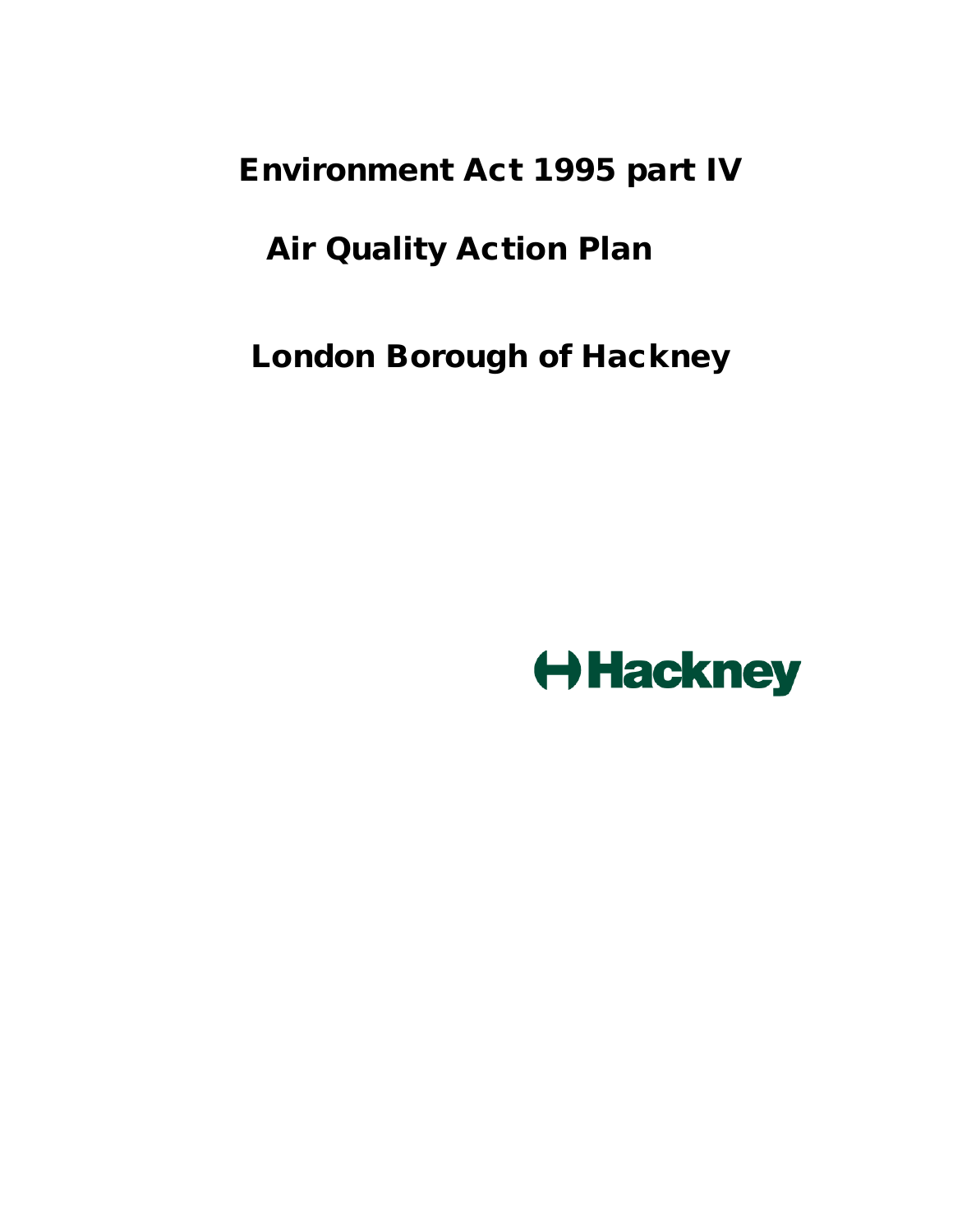# **Summary**

London has some of the worst air quality in the UK and air pollution is estimated to cause 1,600 premature deaths every year in London.  $F$  i g u r e s in the report " On the move **[1](#page-1-0)** m o v  $e^{-1}$ showed that 226 people died in road accidents in London in 1998 compared to an estimated 380 deaths from transport emissions. The report also estimates that Londoners lose around 34,000 years of life every year from transport - related pollution.

Local Authorities in the UK are required to carry out reviews and assessments of air quality to identify any are as where air quality is worse than objectives set by the government. The objective levels have been set to protect health. Reviews and assessments carried out by the council have established that the objectives for Nitrogen Dioxide and fine p a r t i  $\tilde{c}$  l e s (PM<sub>10</sub>) will not be achieved and in March 2001 air quality management areas (AQMA) were declared in the south of the borough and areas bordering the major road network, a further recommendation is also being taken forward to declare the whole borough an AQMA for both pollutants.

This action plan outlines the steps that the council is already taking to improve air quality in Hackney. The action plan focuses on reducing pollution from road traffic which is the main source of emissions in Hackney.

The action plan incorporates measures in the Mayor of London's Air Quality Strategy that the Mayor expects local authorities in London to take.

The measures outlined in this air quality action plan together with those in the Mayors air quality strategy will improve air quality, however it is anticipated that there will remain areas where air quality is worse that the objectives for nitrogen dioxide and possibly for  $PM_{10}$ .

<span id="page-1-0"></span> $\overline{a}$  $1$  On the move London Health Commission Published  $12^{\text{th}}$  October 2000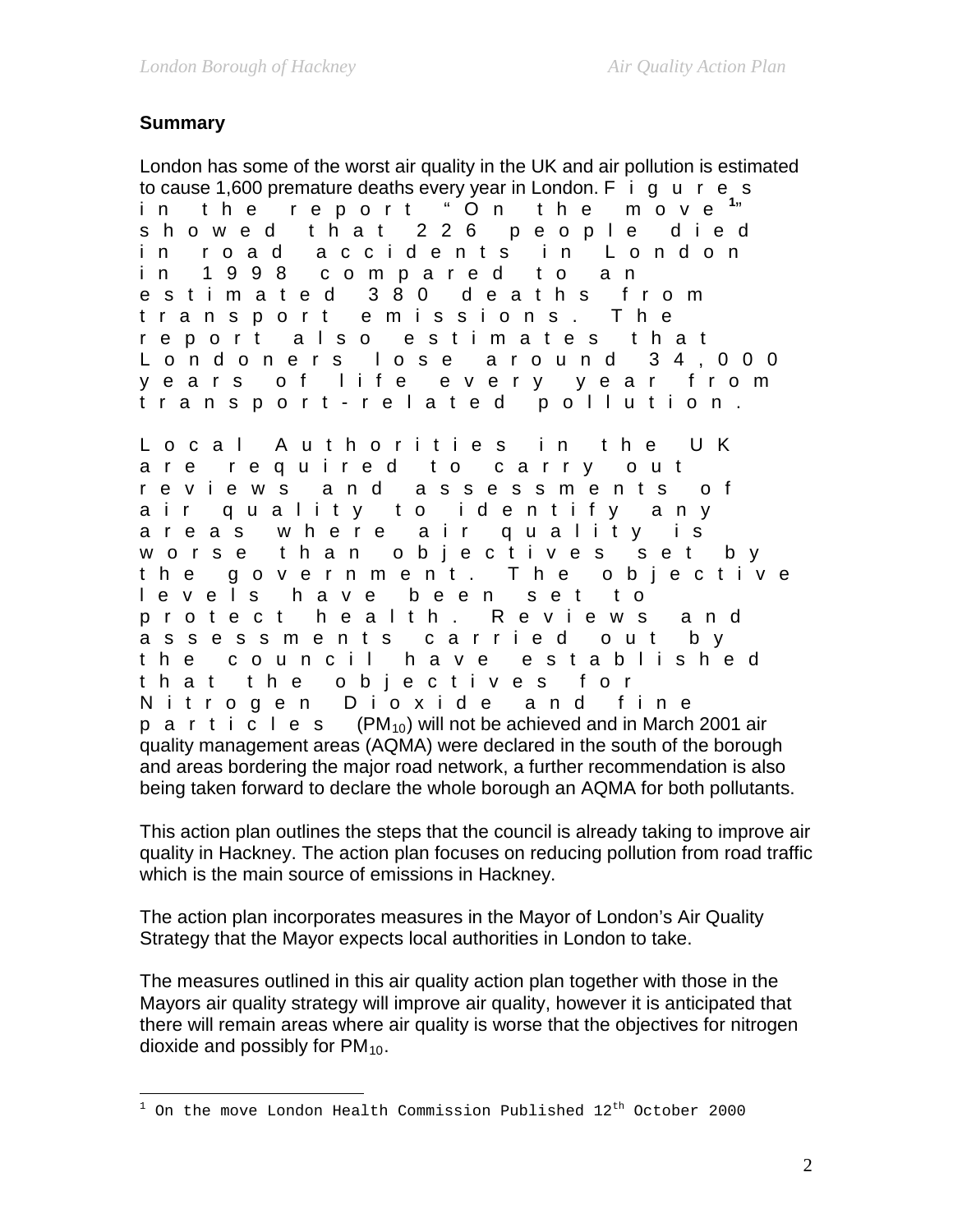A draft of the air quality action plan was published in 2004 and was widely distributed for consultation. The final action plan has been produced taking into account comments received during the consultation.

The actions that Hackney council is taking to improve air quality are summarised in the table overleaf,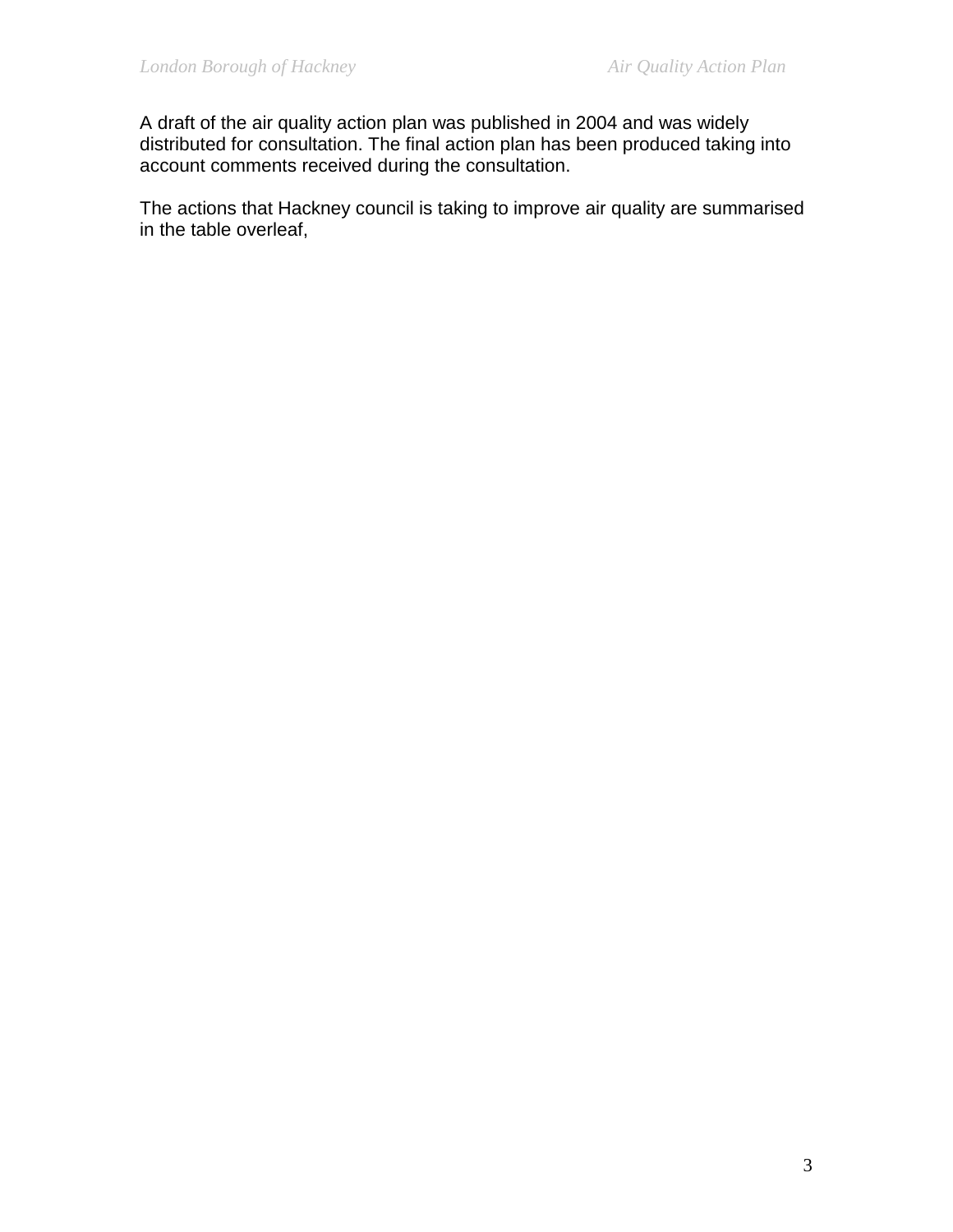# **Summary of air quality actions**

| <b>Action 1</b> | The council will work with partners such as Transport for London (TfL) and other London Boroughs to<br>promote a London LEZ for the achievement of air quality benefits in the long term.                                                                                                                                                                      |
|-----------------|----------------------------------------------------------------------------------------------------------------------------------------------------------------------------------------------------------------------------------------------------------------------------------------------------------------------------------------------------------------|
| <b>Action 2</b> | The council will replace older vehicles in the fleet starting with the refuse vehicles, all vehicles to be Euro<br>IV or less than 5 years old.                                                                                                                                                                                                                |
| <b>Action 3</b> | The council will ensure that all leased vehicles are less than 5 years old.                                                                                                                                                                                                                                                                                    |
| <b>Action 4</b> | The council will support the use of cleaner fleets by businesses in Hackney by discounted business<br>permits to fleets powered by alternative fuels and electric vehicles.                                                                                                                                                                                    |
| <b>Action 5</b> | The council is committed to assisting businesses in the borough to develop travel plans.                                                                                                                                                                                                                                                                       |
| <b>Action 6</b> | The council continues to support the London night time and weekend lorry controls on all heavy vehicles<br>over 16.5 Tonnes on local roads.                                                                                                                                                                                                                    |
| <b>Action 7</b> | The council will investigate the full potential of both the Regents Canal and the River Lea navigation<br>waterways in reducing the level of freight transported by the road network.                                                                                                                                                                          |
| <b>Action 8</b> | The council will seek the provision of alternative fuels and electric vehicle charging points at new filling<br>stations through the planning process and encourage the provision of fuel alternatives at existing filling<br>stations through partnership working with suppliers, and work to develop electric vehicle charging points<br>at other locations. |
| <b>Action 9</b> | The Council is committed to enforcing the powers conferred by the Road Traffic (Vehicle Emissions)<br>(Fixed Penalty) Regulations 2002 in relation to roadside vehicle emission testing and powers to issue<br>fixed penalty notices in respect of parked vehicles with idling engines.                                                                        |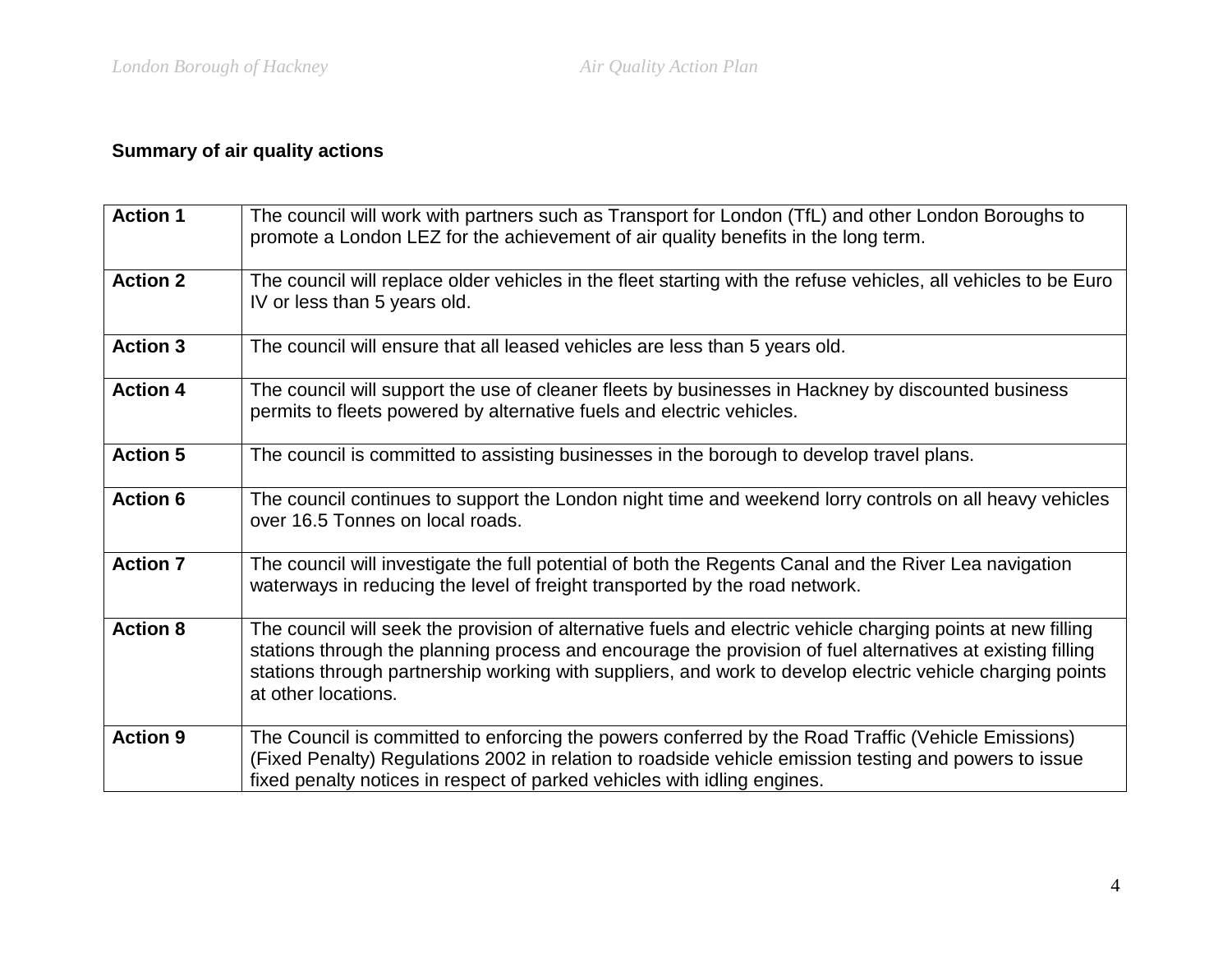| <b>Action 10</b> | The council through its Transport Strategy will continue to support the London bus initiative.                                                                                                                                                                                    |
|------------------|-----------------------------------------------------------------------------------------------------------------------------------------------------------------------------------------------------------------------------------------------------------------------------------|
| <b>Action 11</b> | The council through its Transport Strategy will continue to support the London wide LBPN policies.                                                                                                                                                                                |
| <b>Action 12</b> | The council will continue to work with transport for London (TfL) to undertake a review of traffic signage<br>within the borough, to ensure that signs are clear and visible to encourage walking as an alternative to<br>cars.                                                   |
| <b>Action 13</b> | The Council is committed to its UDP Policy TR1, TR2 and TR3 related to the continued provision and<br>support for cycle facilities and an integrated cycle network for London.                                                                                                    |
| <b>Action 14</b> | The Council is committed to continue support for community based sustainable transport initiatives that<br>contribute to modal shift.                                                                                                                                             |
| <b>Action 15</b> | The Hackney Council staff travel plan will support the council's environmental objectives and reduce<br>reliance on the private car for journeys to work and any business related travel undertaken on behalf of<br>the council.                                                  |
| <b>Action 16</b> | The Council is committed to continue promoting sustainable modes of transport through travel<br>awareness campaigns.                                                                                                                                                              |
| <b>Action 17</b> | The council will promote the work of the Energy Savings Trust's programmes that promote the use of<br>cleaner fuels for transport and better insulation and heating efficiency for buildings and homes and<br>champion small-scale renewable energy such as solar and wind power. |
| <b>Action 18</b> | The Council will continue to lobby and work with partners on matters affecting the way ELLP integrates<br>with the Underground and National Rail networks.                                                                                                                        |
| <b>Action 19</b> | The Council seeks to achieve zero growth of traffic on borough roads by 2011 and is committed to                                                                                                                                                                                  |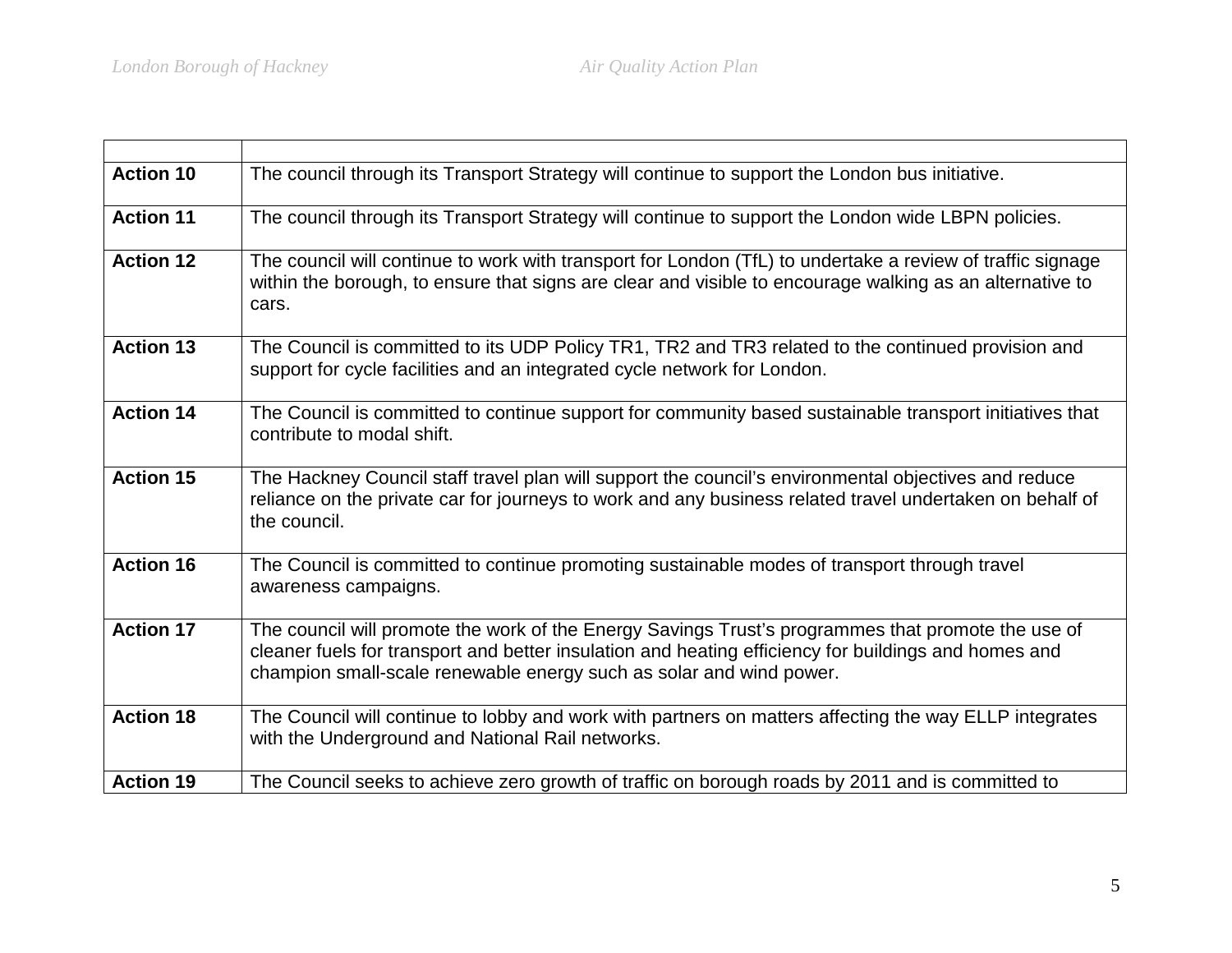|                  | contributing towards London wide traffic reduction targets.                                                                                                                                                                                                                                 |
|------------------|---------------------------------------------------------------------------------------------------------------------------------------------------------------------------------------------------------------------------------------------------------------------------------------------|
| <b>Action 20</b> | The Council is committed to implementing controlled parking zones to improve the safe movement of<br>pedestrians, traffic, buses and cyclists and improve parking conditions for residents and businesses<br>where consultation with local residents and businesses shows a need for a CPZ. |
| <b>Action 21</b> | Following the completion and assessment of the Windus Home Zone the possibility of further home<br>zones will be investigated.                                                                                                                                                              |
| <b>Action 22</b> | The Council will give consideration to demand management measures such as congestion charging<br>should opportunities arise.                                                                                                                                                                |
| <b>Action 23</b> | The Council will continue to require the provision of new pedestrian and cycle links as part of new<br>developments and encourage these links to integrate into existing routes.                                                                                                            |
| <b>Action 24</b> | The Council will continue to support developments that place the emphasis on the use of sustainable<br>modes of transport, such as public transport cycling and walking.                                                                                                                    |
| <b>Action 25</b> | The Council will require detailed air quality assessments of proposed developments where a proposed<br>development could have a significant impact on air quality.                                                                                                                          |
| <b>Action 26</b> | The Council will continue to enforce the provisions of the Pollution Prevention and Control Regulations to<br>ensure that permitted industrial processes are operated in accordance with DEFRA guidance.                                                                                    |
| <b>Action 27</b> | The Council will continue to enforce Clean Air Act controls to deal with the use of unauthorised fuels.                                                                                                                                                                                     |
| <b>Action 28</b> | The Council will continue to discourage the use of bonfires for waste disposal and distribute information<br>on the on the effects of bonfires on air quality through leaflets and through the Council's website.                                                                           |
| <b>Action 29</b> | The Council will promote composting as an alternative means of waste disposal reducing waste to                                                                                                                                                                                             |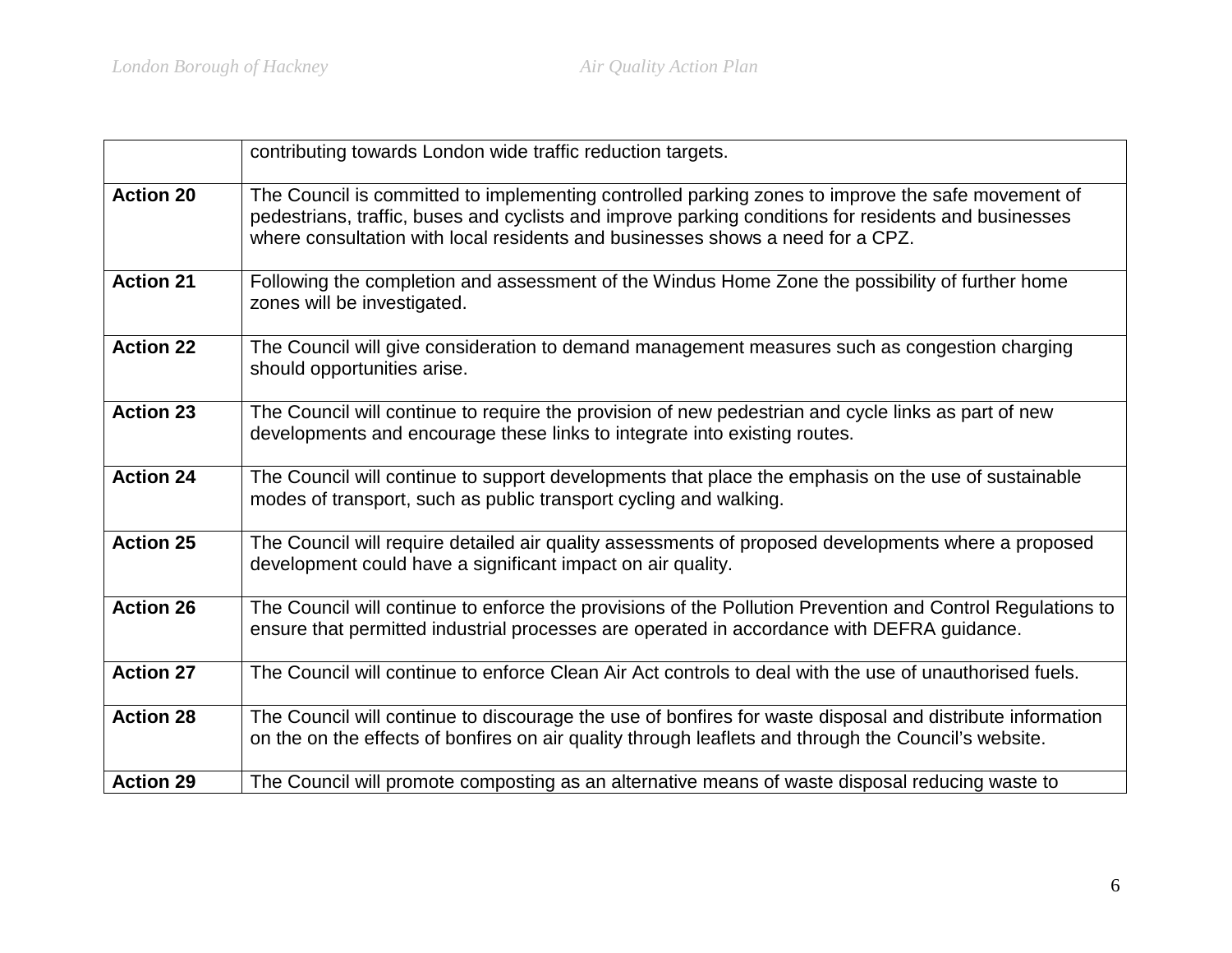|                  | landfill/incineration and any perceived need for domestic bonfires.                                                                                                                                                        |
|------------------|----------------------------------------------------------------------------------------------------------------------------------------------------------------------------------------------------------------------------|
| <b>Action 30</b> | The Council will continue to provide advice on effective heating and insulation through its appointed<br>scheme contractors.                                                                                               |
| <b>Action 31</b> | The council will develop a code of construction practice for contractors undertaking work within the<br>borough in order to avoid the occurrence of elevated levels dust levels from construction and demolition<br>sites. |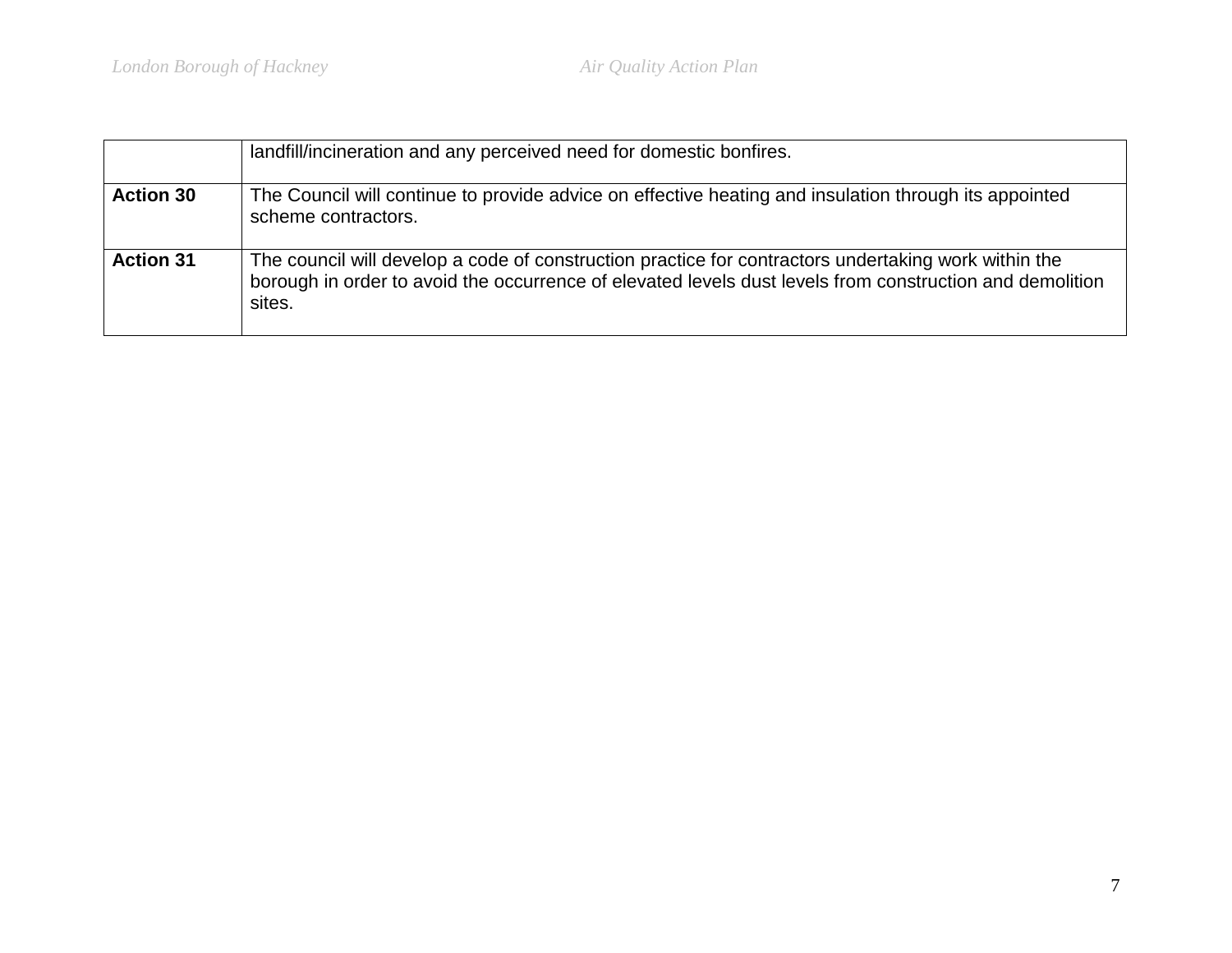# **CONTENTS**

|                                                                                                                                                                                                                       | page                                   |
|-----------------------------------------------------------------------------------------------------------------------------------------------------------------------------------------------------------------------|----------------------------------------|
| Summary                                                                                                                                                                                                               | $\overline{2}$                         |
| <b>Chapter 1 introduction</b>                                                                                                                                                                                         | 7                                      |
| 1.1 Air Pollution and Health<br>1.2 the UK Air Quality Strategy<br>1.3 Local Air Quality Management<br>1.4 The Mayor's air quality and transport strategies<br>1.5 Policy Framework in Hackney                        | 7<br>8<br>10<br>12<br>14               |
| Chapter 2 – Air quality in Hackney                                                                                                                                                                                    | 21                                     |
| 2.1 Results of Hackney's Reviews and Assessments of air quality<br>2.2 Stage 4 Source-Apportionment work<br>2.3 Updating and screening assessment                                                                     | 21<br>22<br>29                         |
| <b>Chapter 3 The Action Plan Process</b>                                                                                                                                                                              | 31                                     |
| 3.1 Aims of the Action Plan<br>3.2 Structure of the Action Plan<br>3.3 Impact assessment<br>3.4 Time-scales<br>3.5 Funding<br>3.6 Responsibilities<br>3.7 Costs, benefits and feasibility                             | 31<br>31<br>31<br>32<br>32<br>33<br>33 |
| <b>Chapter 4 Air Quality Actions</b>                                                                                                                                                                                  | 35                                     |
| 4.1 Introduction<br>4.2 Reduced Emissions from Road Transport<br>4.2.1 Low Emission Zone<br>4.2.2 Council and contractor fleet management<br>4.2.3 Working with businesses<br>4.2.4 Incentivising low emission fleets | 35<br>35<br>36<br>39<br>40<br>40       |
| 4.2.5 Business Travel Plans<br>4.2.6 London Lorry Ban<br>4.2.7 Inland Waterway Distribution<br>4.2.8 Provision of alternative fuels supplies                                                                          | 41<br>41<br>43<br>44                   |
| 4.2.9 Roadside vehicle emission testing<br>4.3 Actions to encouraging modal shift<br>4.3.1 Introduction<br>4.3.2 London bus initiative<br>4.3.3 Bus Plus                                                              | 45<br>47<br>47<br>47<br>47             |
| 4.3.4 London Bus Priority Network                                                                                                                                                                                     | 48                                     |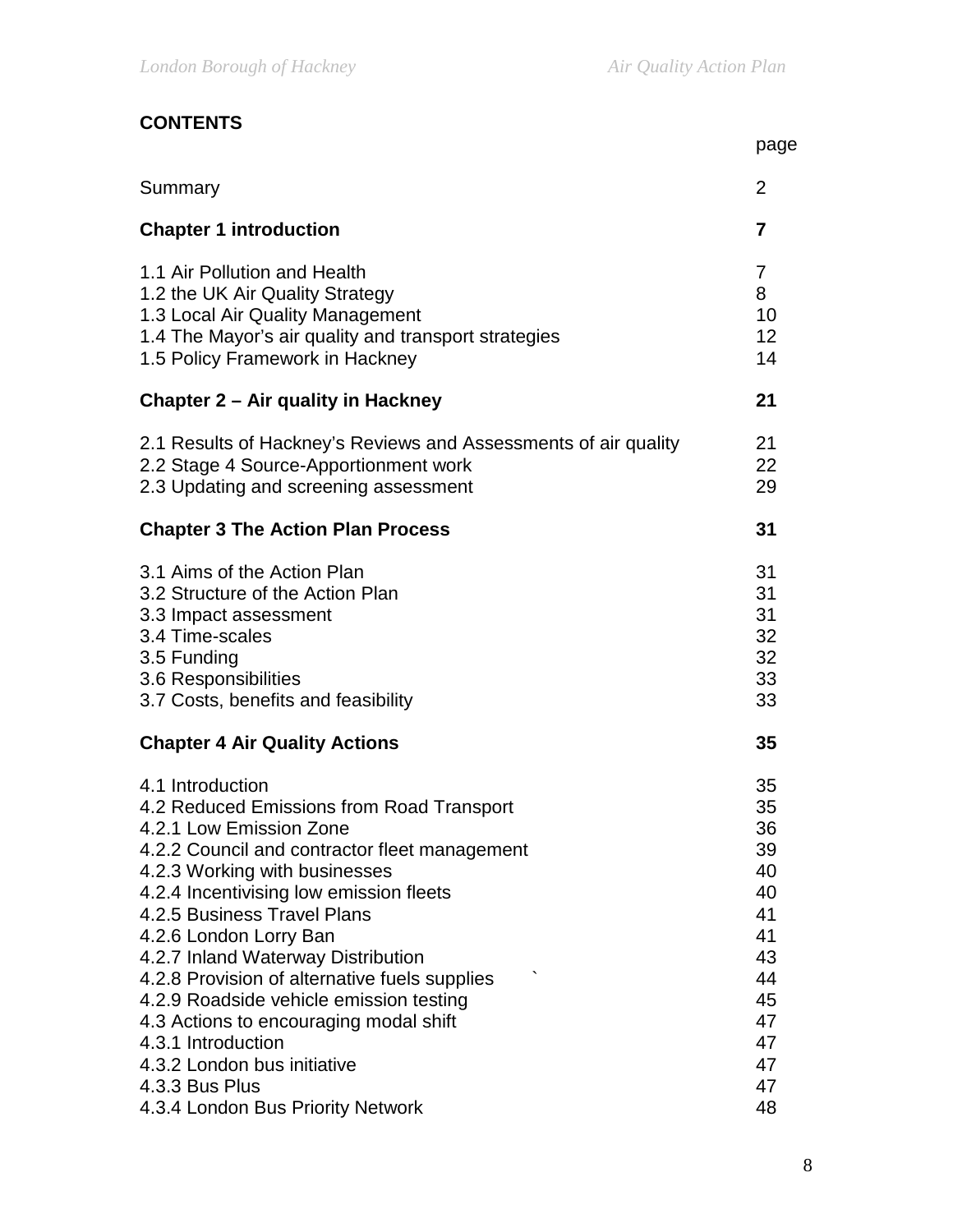| 4.3.5 Walking initiatives                                                                                | 50       |
|----------------------------------------------------------------------------------------------------------|----------|
| 4.3.6 Promoting and enhancing local and strategic cycle routes                                           | 51       |
| 4.3.7 Community based sustainable transport initiatives                                                  | 52       |
| 4.3.8 Travel Plans                                                                                       | 53       |
| 4.3.9 Travel awareness campaigns                                                                         | 54       |
| 4.3.10 The Energy savings trust                                                                          | 56       |
| 4.3.11 Major infrastructure developments                                                                 | 56       |
| 4.3.12 London Olympics 2012                                                                              | 58       |
| 4.3.13 Regional and local traffic reduction targets                                                      | 58       |
| 4.3.14 Parking Enforcement Plan                                                                          | 59       |
| 4.3.15 Home Zones                                                                                        | 60       |
| 4.3.16 Congestion Charging zone                                                                          | 61       |
| 4.3.17 Cumulative impacts of actions to encourage modal shift                                            | 62       |
| 4.4 Non-traffic measures                                                                                 | 63       |
| 4.4.1 Introduction                                                                                       | 63       |
| 4.4.2 Land use planning                                                                                  | 63       |
| 4.4.3 Local Authority Pollution Control                                                                  | 64       |
| 4.4.4 Clean Air Act                                                                                      | 65       |
| 4.4.5 Environmental Protection Act 1990                                                                  | 65       |
| 4.4.6 The Council's waste recycling strategy                                                             | 66       |
| 4.4.7 Emissions from domestic heating                                                                    | 67       |
| 4.4.8 Controlling dust from construction sites                                                           | 68       |
| 4.4.9 Statement of cumulative impacts of non traffic measures                                            | 69       |
|                                                                                                          |          |
| <b>Chapter 5 Implementation and monitoring</b>                                                           | 70       |
|                                                                                                          | 70       |
| 5.1 Future monitoring of implementation<br>5.2 Monitoring the effectiveness of the Borough Spending Plan | 70       |
| 5.2.1 Traffic surveys                                                                                    | 70       |
|                                                                                                          | 70       |
| 5.2.2 Cycle Automatic traffic counters                                                                   | 70       |
| 5.2.3 Bus Journey Times                                                                                  |          |
| <b>Chapter 6 Consultation</b>                                                                            | 71       |
|                                                                                                          |          |
| Appendix 1 - Glossary of terms and abbreviations                                                         | 72<br>74 |
| Appendix 2 - References<br>Appendix 3 - The UK air quality objectives                                    | 75       |
|                                                                                                          |          |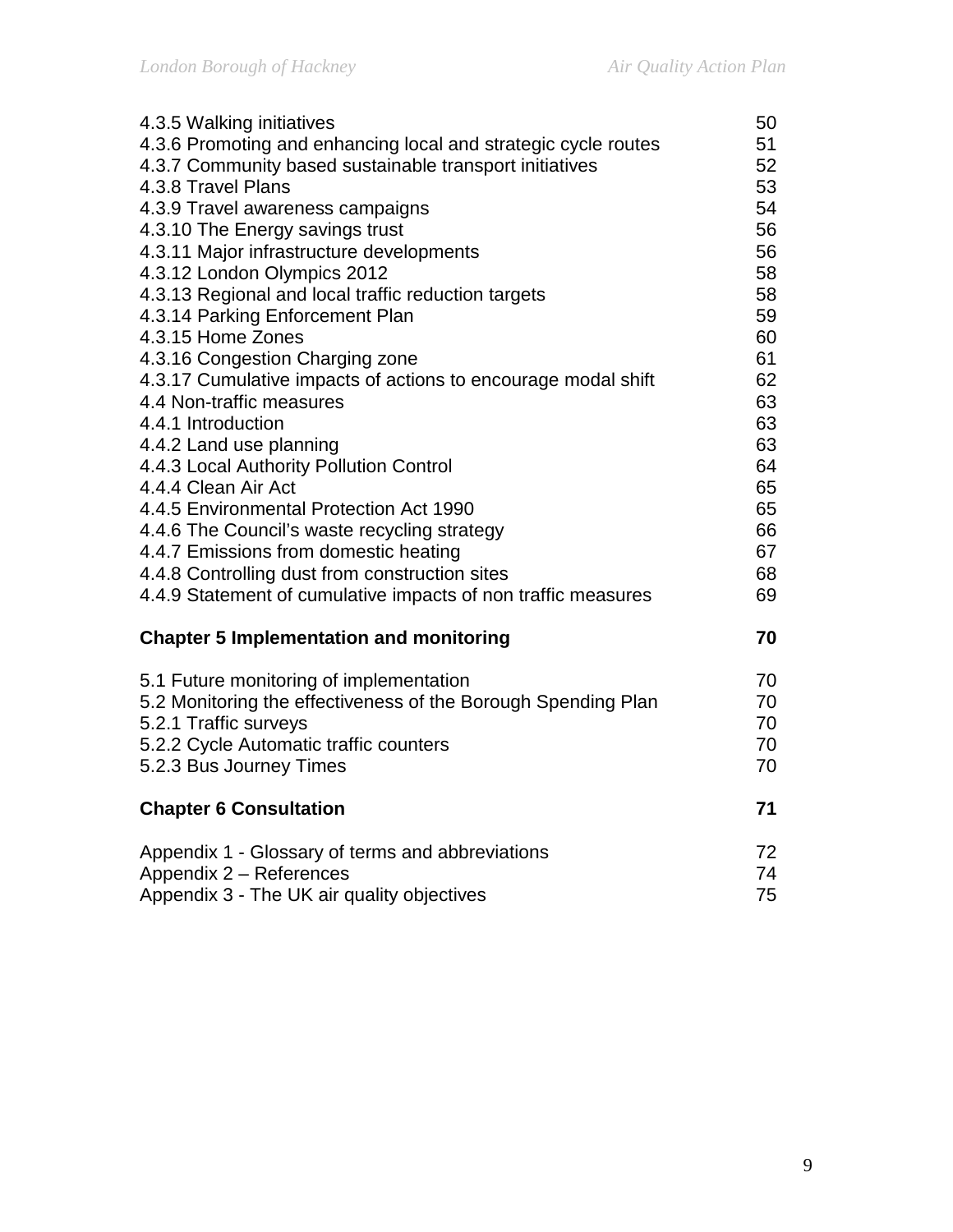# **Chapter 1 Introduction**

# **1.1 Air pollution and health**

London has the worst air quality in the UK and air pollution is estimated to cause 1,600 premature deaths every year in London (source: GLA Air Quality Action Plan).

More people are harmed every year by transport - related air pollution than by road accidents. Figures in the report On the move **[2](#page-9-0)** showed that 226 people died in road accidents in London in 1998 compared to an estimated 380 deaths from transport emissions. The report also estimates that Londoners lose around 34,000 years of life every year from transport related pollution. The combined effect of road accidents and transport related air pollution are estimated to be respon sible for at least one per cent of the city's total deaths every y e a r. The main reasons for tackling poor air quality are the link between air quality and the quality of life and the need to minimise the risk of poor air quality to human health. We now have a better understanding of the short-term and the long-term health effects of air pollution largely due to the work undertaken by the Committee on the Medical Effects of Air Pollutants (COMEAP4).

Short-term increases in particles, sulphur dioxide and nitrogen dioxide are associated with increased deaths brought forward and increased respiratory or cardiovascular hospital admissions in the elderly and those who are already ill. These pollutants can also worsen symptoms in those with asthma. COMEAP has also recently reported that long-term exposure to particles is associated with reduced life-expectancy mainly as a result of earlier deaths from heart disease. Carbon monoxide increases symptoms in those with heart disease, and lead affects brain development in children.

Benzene and 1,3-butadiene both cause cancer.

4 COMEAP research can be found via the Department of Health web site at **www.doh.gov.uk/comeap/index**.

<span id="page-9-0"></span> $\overline{a}$  $^2$  On the move London Health Commission Published  $12^{\text{th}}$  October 2000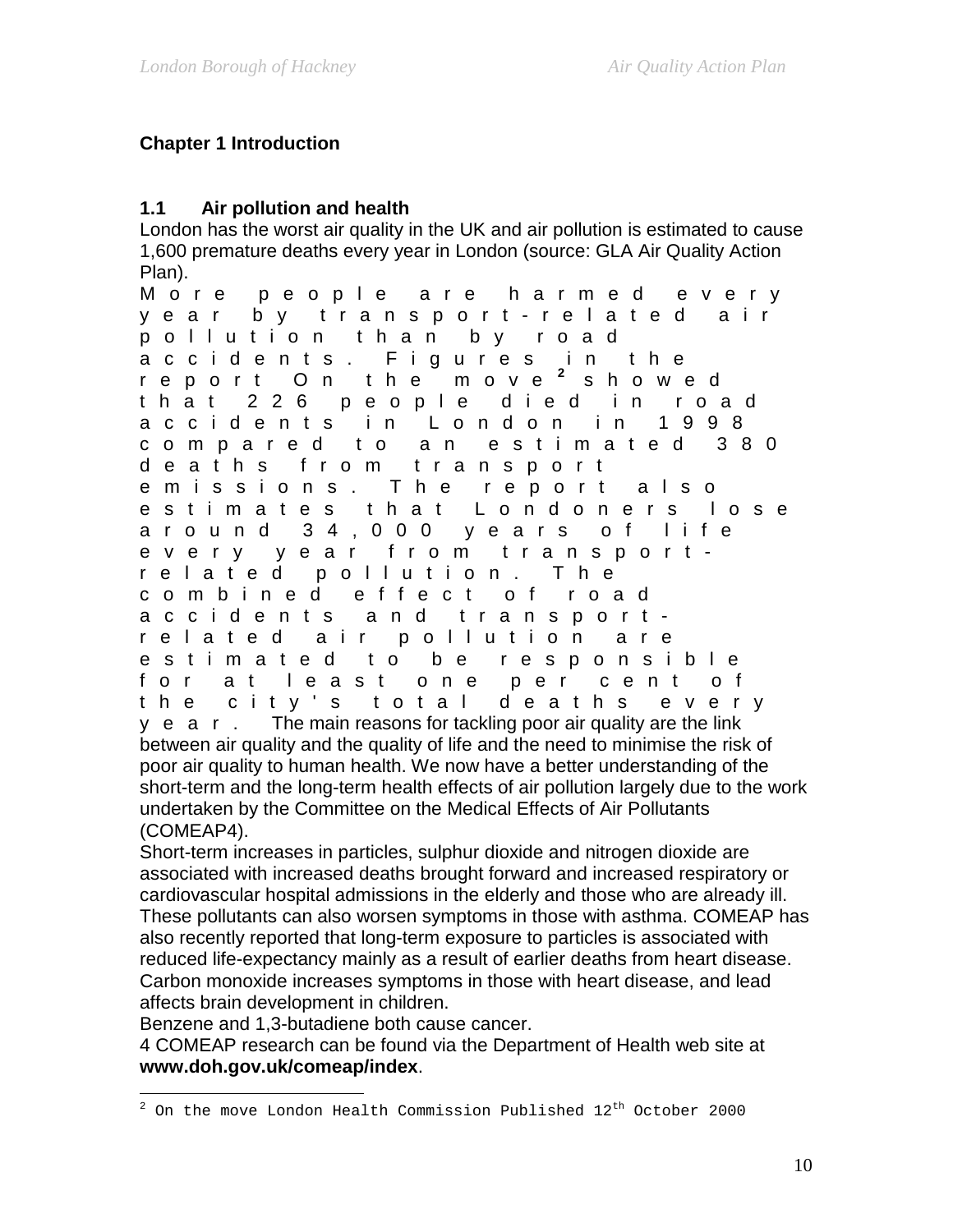# **1 THE NEED FOR AN AIR QUALITY ACTION PLAN**

#### **1.1 The UK Air Quality Strategy**

In 1997, Government produced The National Air Quality Strategy (NAQS) in line with the requirements of the Government White Paper '*This Common Inheritance*'. The NAQS set down the current process known as Local Air Quality Management (LAQM) within the UK. Through the preceding Environment Act, 1995, this placed a statutory duty on local authorities throughout the UK to periodically review and assess air quality within their areas.

The NAQS set to protect human health against adverse effects of seven priority pollutants. It proposed to set standards and objectives for these pollutants based on the recommendations of the Expert Panel on Air Quality Standards (EPAQS) and the workings of the Committee on the Medical Effects of Air Pollution (COMEAP). The pollutants identified as being of concern are:

- . •Benzene
- . •1,3 Butadiene
- . •Carbon Monoxide (CO)
- . •Lead (Pb)
- . • Nitrogen Dioxide  $(NO<sub>2</sub>)$
- . •Fine Particulates  $(PM_{10})$
- . •Sulphur Dioxide  $(SO_2)$

Air Quality Standards are set on medical and scientific evidence concerning the health effects of each of the above pollutants. Each standard includes an objective level for the pollutant and a target date by which the objective level must be achieved. Achievement of the Air Quality Standard should ensure that the pollutant does not pose any adverse health effects for future generations and ensures an appropriate level of safeguarding against increased emissions. Where problems in air quality are known to exist, and measures are outside the authority's powers, the authority must show that it is at least working towards the achievement of the objectives.

In 2000, Government reviewed the NAQS and set down a revised Air Quality Strategy for England, Scotland, Wales and Northern Ireland (AQS). This set down a revised framework for air quality standards and objectives for the seven pollutants, which were subsequently set in Regulation in 2000 through the Air Quality Regulations 2000. These were subsequently amended in 2002 through the Air Quality (Amendment) Regulations 2002.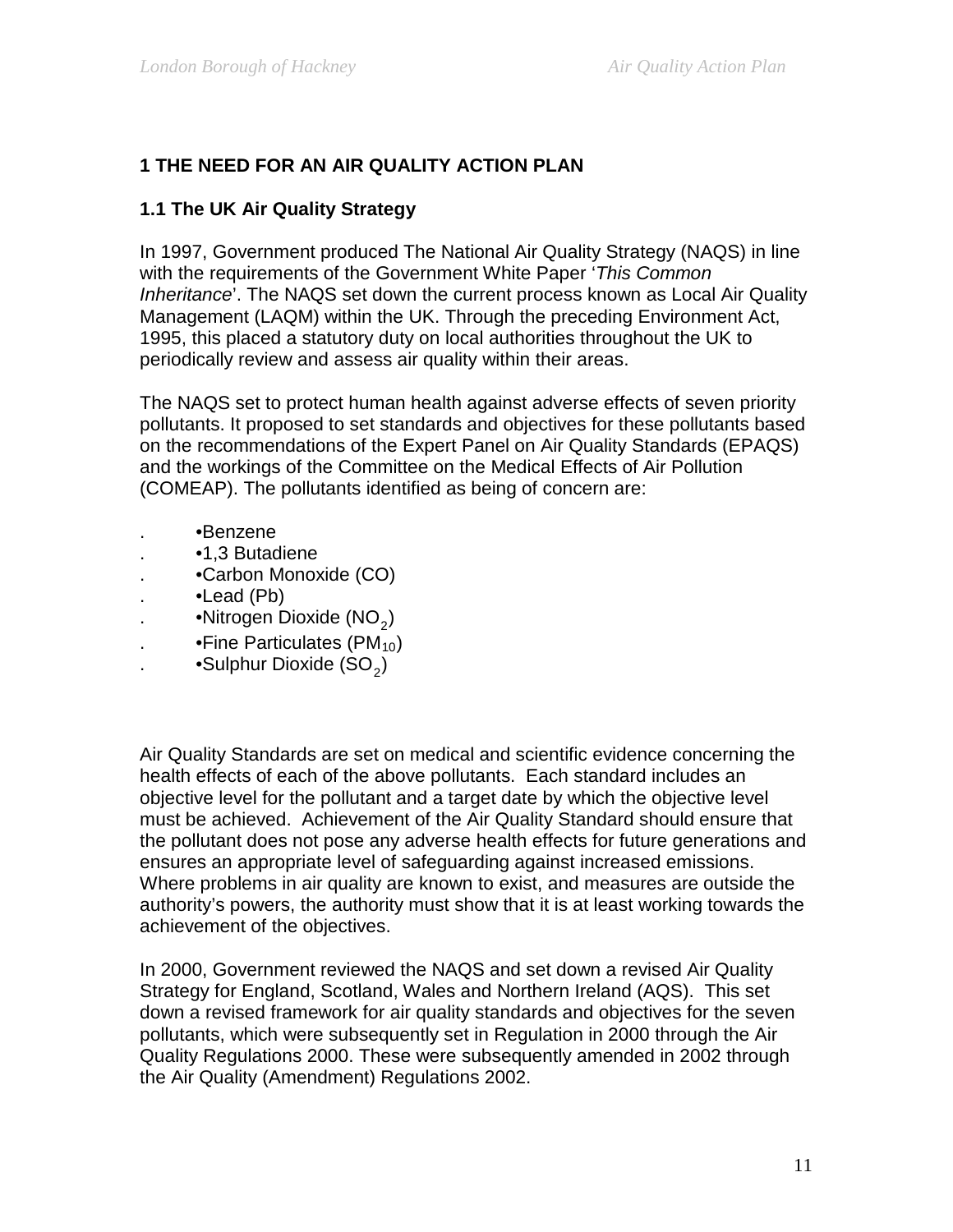More recently, (September 2003) The Air Quality Limit Values Regulations 2003 set new objectives for Nitrogen Dioxide for achievement by 2010 whilst also setting down new objectives for benzene and carbon monoxide.

In addition, for London, The Mayor's Air Quality Strategy provides the overarching policy against which London Boroughs should report on air quality. The Mayor's Air Quality Strategy recognises the need for London Boroughs to work together on air quality issues in order to meet the objectives. It sets out a number of proposals that should be included in the individual London Borough Action Plans. It highlights a number of specific measures to be undertaken by The Mayor in pursuit of the air quality objectives and provides necessary links with other strategies including Transport and Energy.

In Europe the Air Quality Framework and Daughter Directives prescribe Limit Values for certain pollutants which all member states must meet. LAQM has a key role to play in helping the UK meet its objectives under these Directives.

The key elements of the Environment Act 1995 concerning the NAQS are listed in Table

1.1.

| <b>Part IV Air</b><br><b>Quality</b> | <b>Commentary</b>                                                                                                                                                                                                                                                                                                               |  |  |
|--------------------------------------|---------------------------------------------------------------------------------------------------------------------------------------------------------------------------------------------------------------------------------------------------------------------------------------------------------------------------------|--|--|
| Section 80                           | Places a statutory duty on the Secretary of State (SoS) to<br>produce a national air quality strategy.                                                                                                                                                                                                                          |  |  |
| Section 81                           | Obliges the Environment Agency to take account of the<br>strategy.                                                                                                                                                                                                                                                              |  |  |
| Section 82                           | Requires local authorities to review air quality and to assess<br>whether the air quality standards and objectives within their<br>areas are likely to be exceeded.                                                                                                                                                             |  |  |
| Section 83                           | Requires a local authority, for any area where air quality<br>standards are not being met, to issue an order designating it<br>an air quality management area (AQMA).                                                                                                                                                           |  |  |
| Section 84                           | Imposes duties on a local authority with respect to AQMAs.<br>The local authority must carry out further assessments and<br>draw up an action plan specifying the measures to be<br>implemented within the AQMA, and the time-scale for doing<br>so, to move towards attainment of the air quality standards<br>and objectives. |  |  |
| Section 85                           | Gives reserve powers to cause assessments to be made in<br>any area and to give instructions to a local authority to take<br>specified actions. Authorities have a duty to comply with these<br>instructions.                                                                                                                   |  |  |

# **Table 1.1: Major elements of the Environment Act 1995**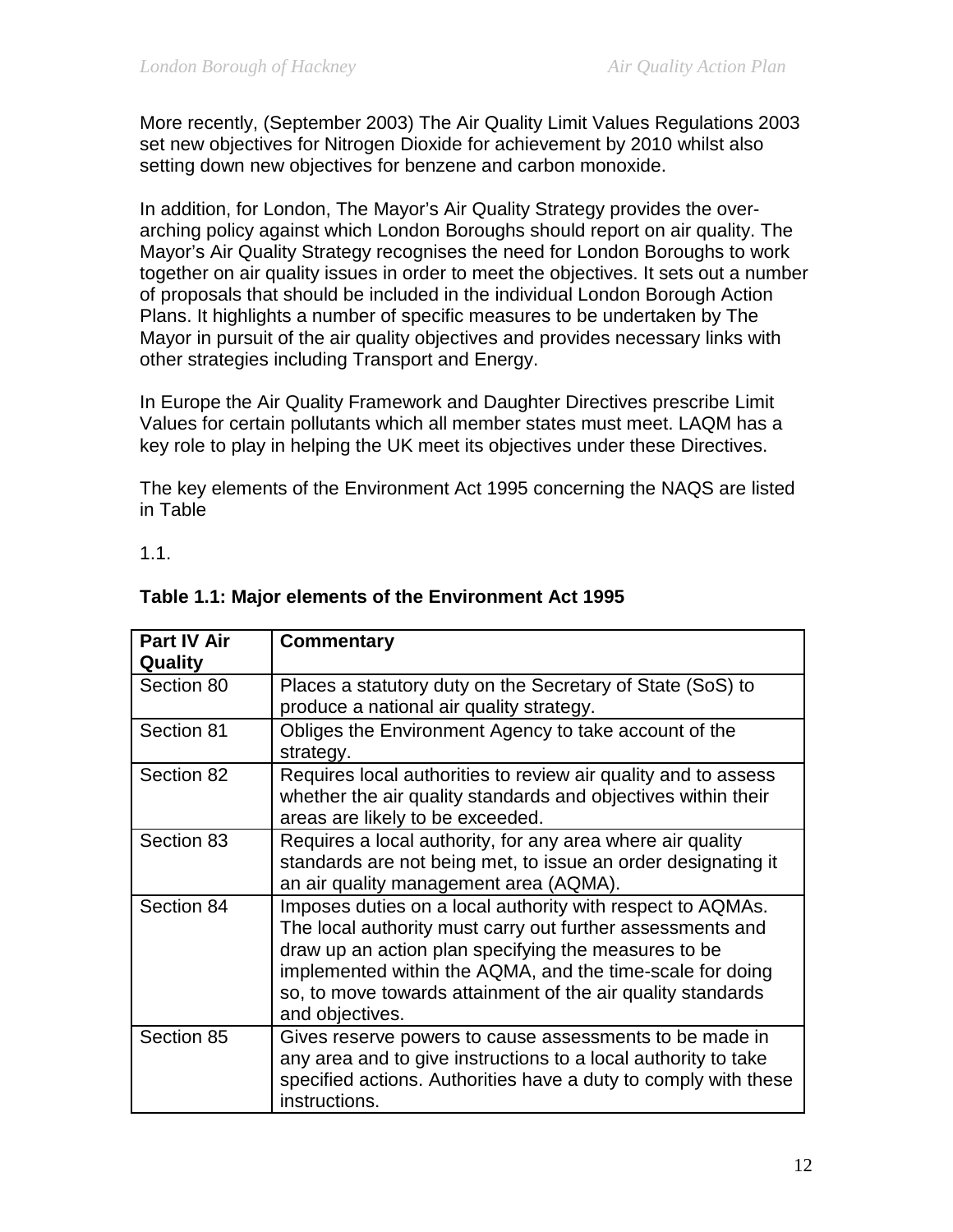| Section 86 | Provides for the role of County Councils to make<br>recommendations to a district on the carrying out of an air<br>quality assessment and the preparation of an action plan.                                                                                                                                                                                                                                                                                     |
|------------|------------------------------------------------------------------------------------------------------------------------------------------------------------------------------------------------------------------------------------------------------------------------------------------------------------------------------------------------------------------------------------------------------------------------------------------------------------------|
| Section 87 | Provides the SoS with wide ranging powers to make<br>regulations concerning air quality. These include standards<br>and objectives, the conferring of powers and duties, the<br>prohibition and restriction of certain activities or vehicles, the<br>obtaining of information, the levying of fines and penalties, the<br>hearing of appeals and other criteria. The regulations must be<br>approved by affirmative resolution of both Houses of<br>Parliament. |
| Section 88 | Provides powers to make guidance which local authorities<br>must have regard to.                                                                                                                                                                                                                                                                                                                                                                                 |

#### **1.3 Local Air Quality Management**

The current AQS provides the basis for implementation of Local Air Quality Management throughout the UK. It requires local authorities to carry out a review and assessment of air quality within its area to identify the current and future locations where air quality objectives are "not likely" to be achieved by their target dates. Previous technical guidance (1998 and 2000 versions) has provided a means by which local authorities can fulfil this duty. In January 2003, new technical guidance and policy guidance were issued by DEFRA for local authorities continuing with the process of review and assessment. The new guidance sets the framework for the requirements of review and assessment for future years, taking account of experiences from the previous round of review and assessment.

Within the First Round of Review and Assessment it was recommended that local authorities dispose of this duty through undertaking a three-stage assessment, increasing in detail at each stage. The first stage of this process (Stage 1) includes undertaking a desktop review in order to identify all sources of pollution within the area. Using [then] Technical Guidance issued by Government significance is placed on sources of pollution both within the authority's area and those immediately outside the authority's area, that are likely to impact on air quality. Having identified those sources and areas that require further attention, simple screening assessments (Stage 2) or detailed monitoring and modelling programmes (Stage 3) are undertaken. The more recent (2003/2004) Second Round of Review and Assessment provides a basis for local authorities to again update their previous air quality assessments. In doing so, local authorities should take into consideration changes in national air quality standards and objectives and revised Technical Guidance (LAQM.TG(03)), new emission sources, and any significant proposed planning developments due to take place before the relevant objective date.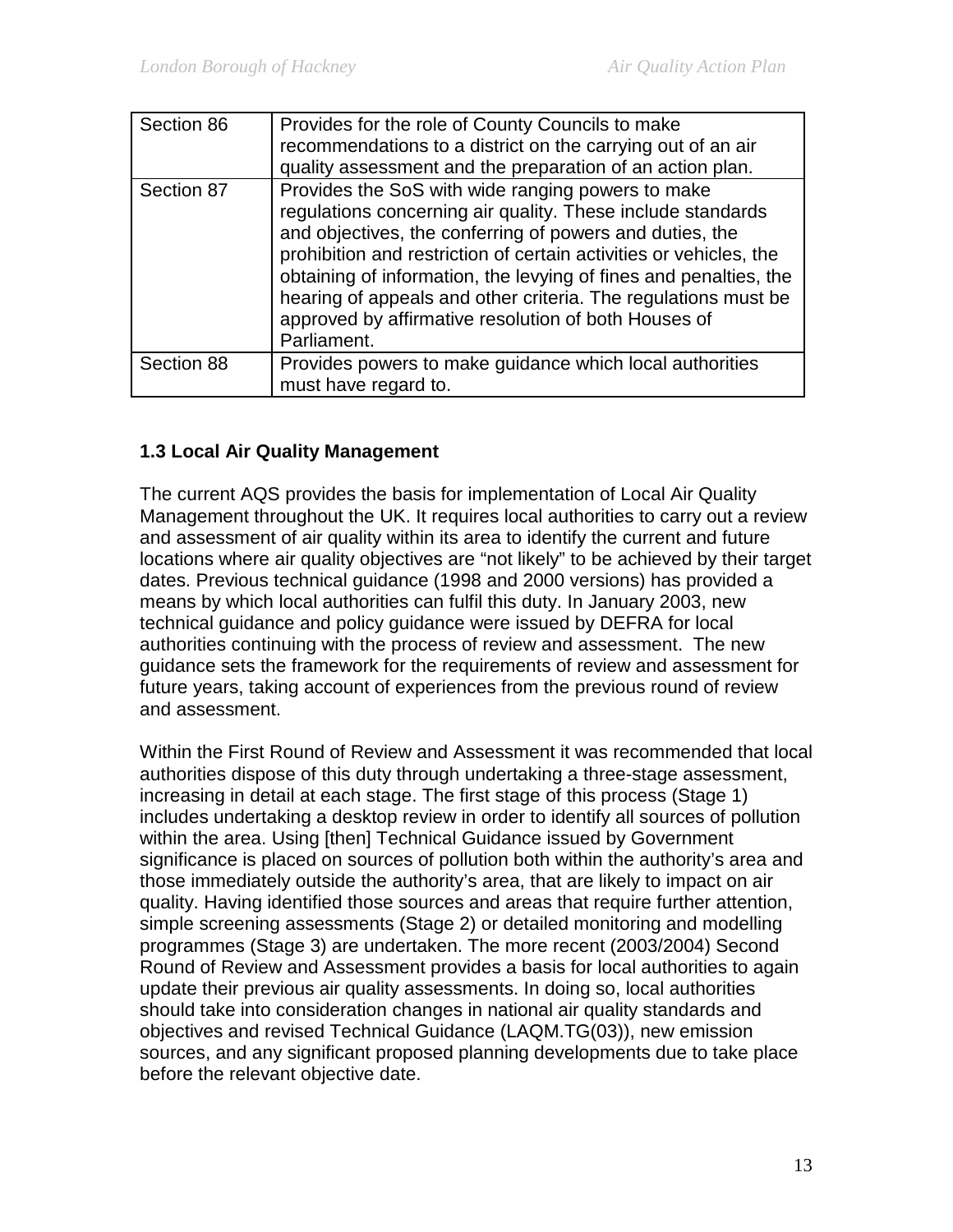Section 83(1) of the Environment Act 1995 requires local authorities to designate as Air Quality Management Areas (AQMAs) those areas where it is likely that the objective levels for any of the designated pollutants would not be achieved.

Section 84 of the Environment Act 1990 requires local authorities to make a further investigation of the air quality within any AQMAs that they may have declared to confirm the findings of the Stage 3 report. It additionally requires local authorities that have declared an AQMA to prepare an Air Quality Action Plan to reduce the levels of problem pollutants in the AQMAs.

# **1.4 The Mayor's Air Quality and Transport strategies**

#### 1.4.1 The Mayor's Air Quality Strategy

The Mayor's Air Quality Strategy provides the over-arching policy against which London Boroughs should report on air quality. The Mayor's Air Quality Strategy recognises the need for London Boroughs to work together on air quality issues in order to meet the objectives. It sets out a number of proposals that should be included in the individual London Borough Action Plans. It highlights a number of specific measures to be undertaken by The Mayor in pursuit of the air quality objectives and provides necessary links with other strategies including Transport and Energy.

#### 1.4.2 Mayors Transport Strategy (MTS)

The (London) Mayor's ten key transport priorities, as described in the (London) Mayor's Transport Strategy (MTS) all support air quality improvement:

- Reducing traffic congestion;
- Overcoming the backlog of investment on the Underground so as to safely increase capacity, reduce overcrowding, and increase both reliability and frequency of services;
- Making radical improvements to bus services across London, including increasing the bus system's capacity, improving reliability and increasing frequency of services;
- **Better integration of the national rail system with London's other transport** systems to facilitate commuting, reduce overcrowding, increase safety and move towards a London-wide, high-frequency "turn up and go" Metro Service;
- Increasing the overall capacity of London's transport system by promoting major new cross London rail links, including improving access to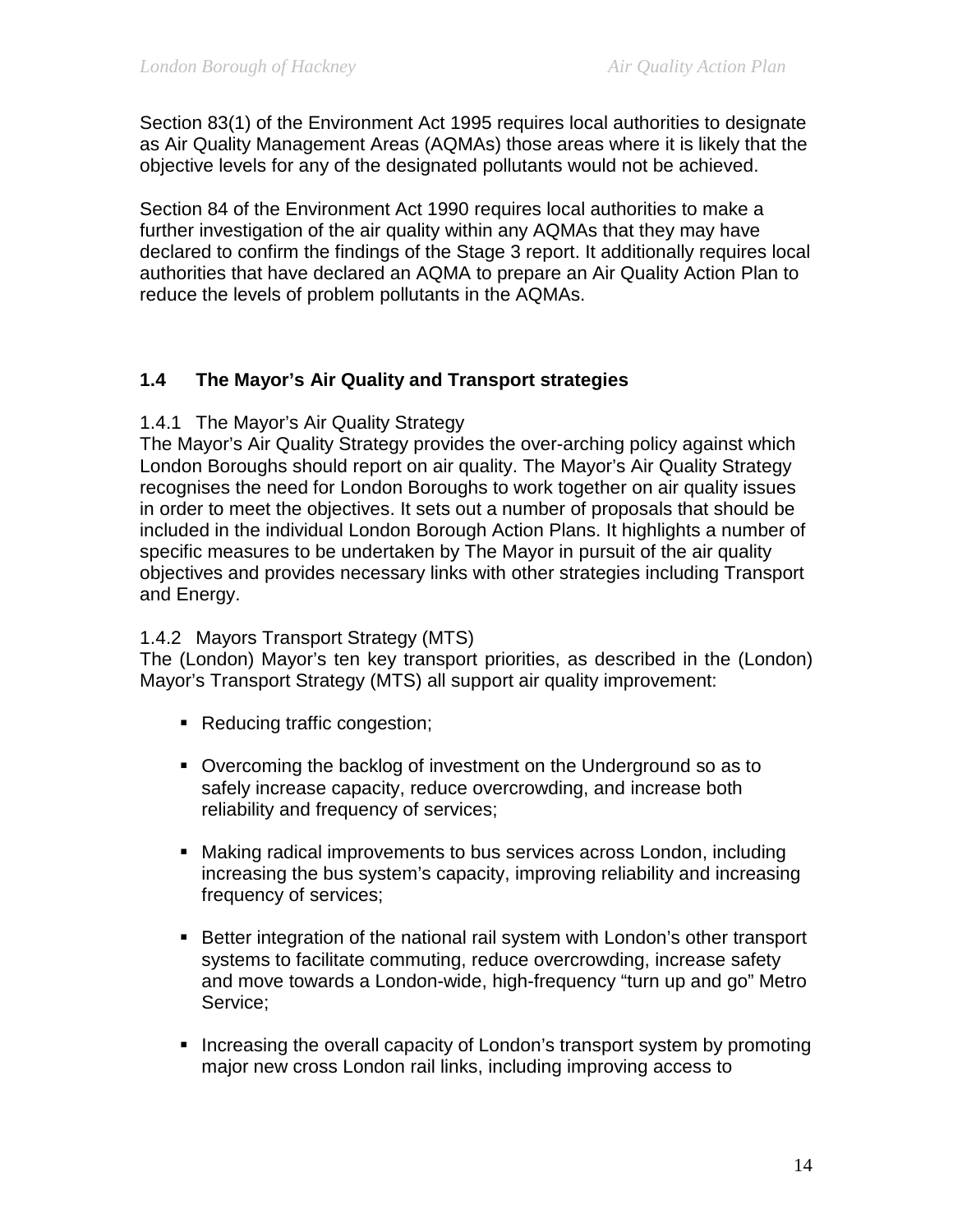international transport facilities and new Thames River crossing in east London;

- **IMPROVIGUATE:** Improving journey time reliability for car users, which will particularly benefit outer London where car use dominates, whilst reducing car dependency by increasing travel choice;
- Supporting local transport initiatives, including improved access to town centres and regeneration areas, walking and cycling schemes, safe routes to school, road safety improvement, better maintenance of roads and bridges and improved co-ordination of streetworks;
- Making the distribution of goods and services in London more reliable and efficient, whilst minimising negative environmental impacts;
- **Improving the accessibility of London's transport system so that** everyone, regardless of disability, can enjoy the benefits of living in, working in and visiting the Capital, thus improving social inclusion;
- **Bringing forward new initiatives to provide integrated, simple and** affordable public transport, improving key interchanges; enhance safety and security across all means of travel; ensure that taxis and private hire vehicles are improved and fully incorporated into London's transport system and provide better information and waiting environments.

#### **1.5 Policy Framework in Hackney**

Hackney's Air Quality Action Plan (AQAP) builds on several existing local strategies and policies, which are briefly reviewed below.

#### 1.5.1 Hackney Community Strategy (2004-2014)

Hackney's Community Strategy sets out how the Council aims to improve Hackney over the next five to ten years and highlights the potential economic and social polarisation of Hackney's wide range of culturally diverse communities. For example, many of Hackney's residents do not have the opportunities that they need, or deserve - recent censuses show that a far wealthier and highly educated proportion of the population is moving into the Borough as a result of London's expanding economy. However, this brings with it a problem with regards to attracting large employers. The loss of manufacturing jobs has taken many employment opportunities away from the Borough. As such, unemployment is high and many Hackney residents work outside the Borough. It is a priority for the Council to encourage large employers into the area. As such, there is no major employer (beyond that of the Council itself) which would benefit from discussions regarding sustainable travel plans.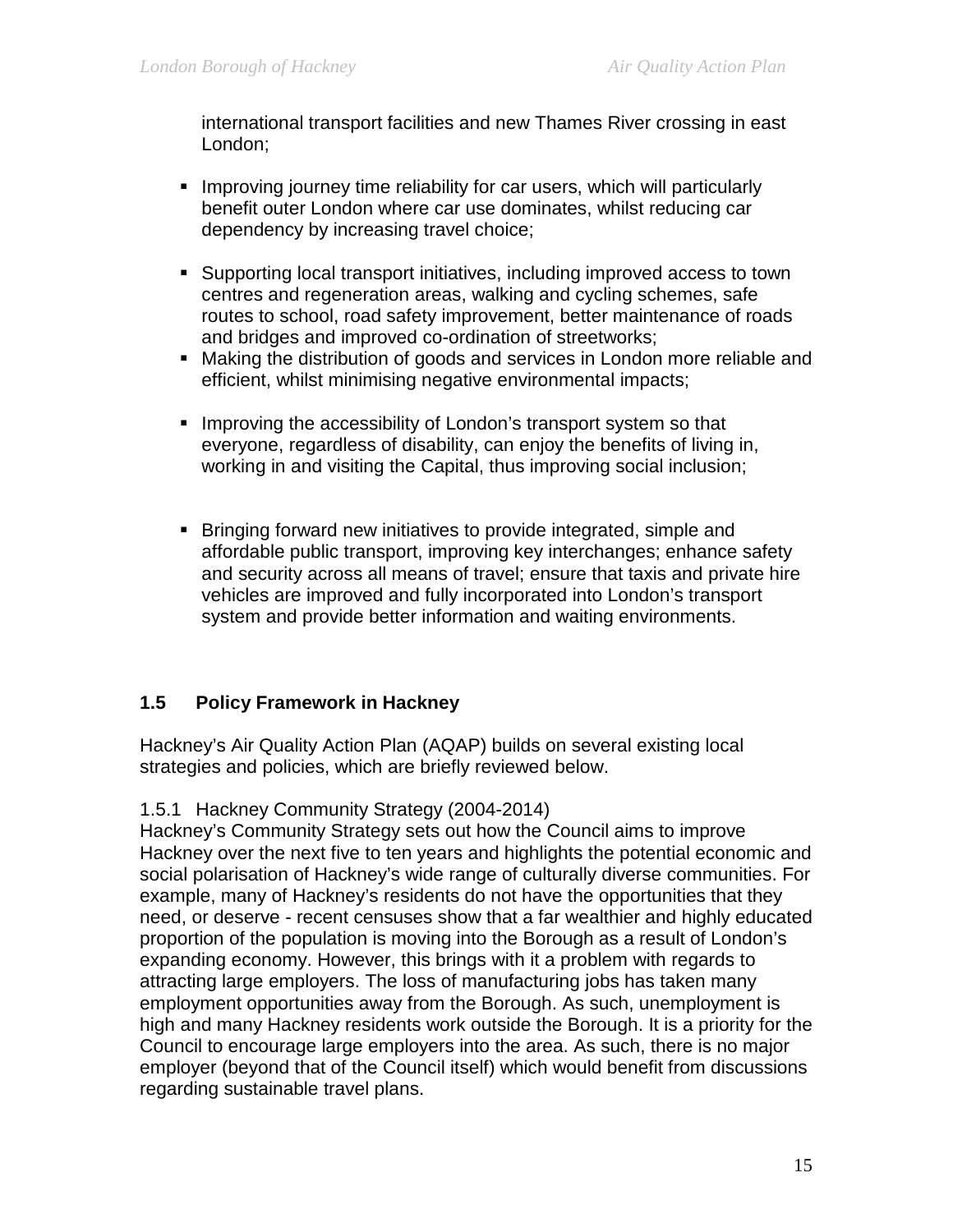# 1.5.2 Hackney Transport Strategy

The Hackney Transport Strategy, which currently is in draft format, gives us a renewed focus on transport by providing a strategic framework to take forward transport initiatives over the next 5 years, which will endure for future users benefit. The Strategy has identified our current transport issues and how these can be addressed through new transport schemes and initiatives.

The key element of the transport vision for Hackney is a strong commitment to facilitating and promoting of modal shift through the highest level of public transport, walking and cycle use in London. This will assist in delivering air quality targets.

Public transport, walking and cycling play a crucial role in Hackney:

- Hackney has the tenth highest proportion of people using public transport in England and Wales;
- Half of the journeys to work by Hackney made by foot or bicycle;
- **Hackney had the greatest increase in cycling as a mode of transport to work** between 19991 and 2001; and
- 56% of Hackney households do not have a car, significantly lower than the Greater London average of 37%.

Our transport vision for Hackney in 5 years time is:

- Strong commitment to facilitating and promoting of modal shift through the highest level of public transport, walking and cycle use in London;
- Accessible by foot, attractive and thriving town centres, where there is a high quality of urban design and a higher level of pedestrian priority;
- Lower levels of congestion, enabling good business access and a better environment;
- **Target of nil-increase in private car ownership;**
- **Improved transport safety and security for all of its residents and** businesses;
- **IMPROVED the accessibility for its residents to jobs and facilities both within** and outside the borough;
- Better rail services and a fully integrated East London Line extension (ELLX), with significantly improved interchanges;
- Much better conditions for buses on all the main routes, with higher levels of reliability, faster journey times; and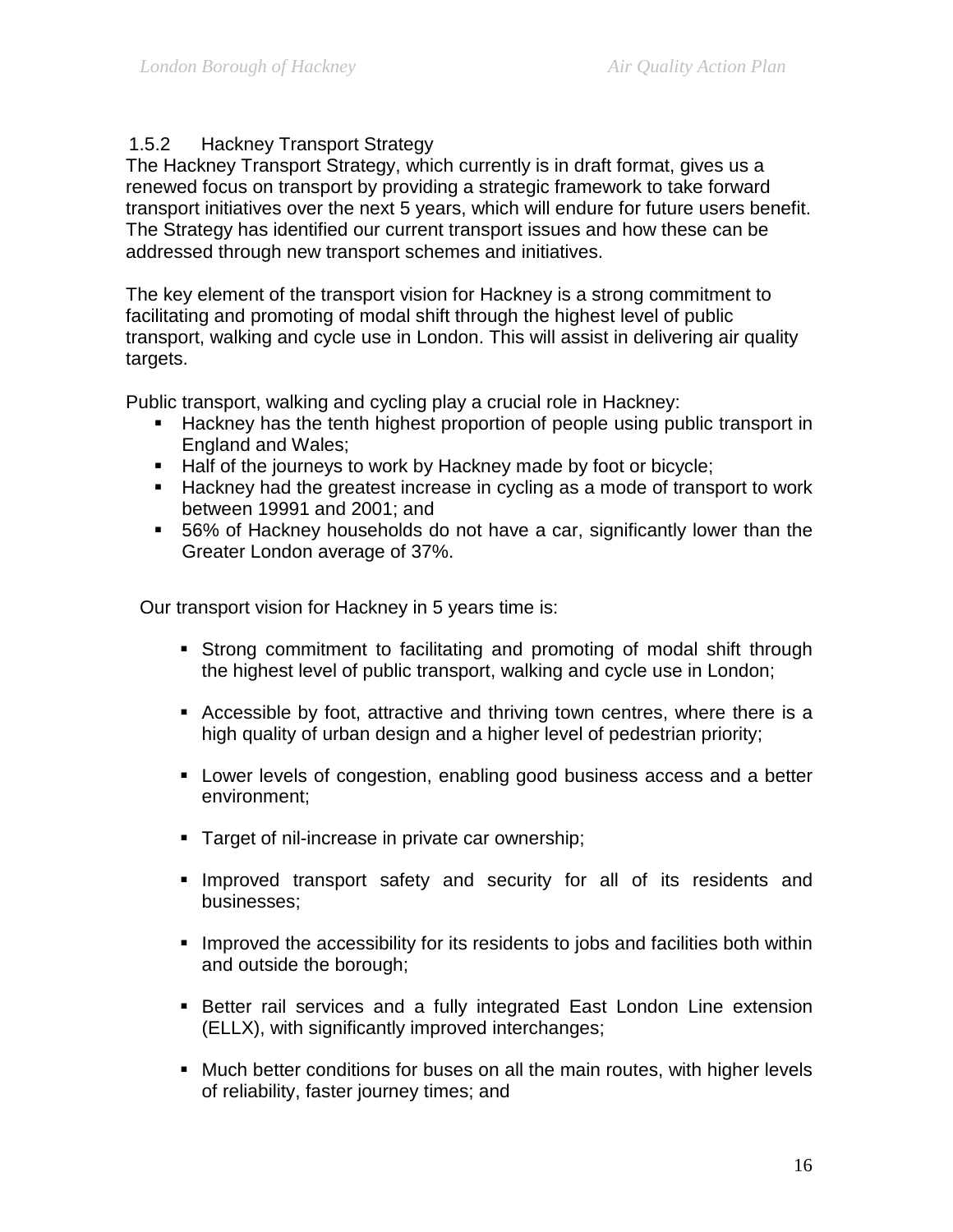An integrated cycle network offering a safe alternative to and from all key destinations. **I**

1.5.3The Hackney Local Implementation Plan (LIP) The Hackney Local Implementation Plan (LIP) demonstrates how the transport strategic targets by 2011 can be achieved through transport projects and programmes.

In their respective LIP documents, each London Borough has to demonstrate how they plan to meet the following London wide targets:

1. Road Safety: To achieve a reduction of 40% in numbers of people Killed and Seriously Injured by 2010 compared with 1994-1998 overall and separately for pedestrians, cyclists and motorcyclists; a reduction of 50% in the number of children killed or seriously injured; and a reduction of 10% in the slight casualty rate per 100 million vehicle kilometres. This clearly needs the support of the TfL and the Metropolitan Police.

2. School Road Safety: To review road safety around all primary and secondary schools by 2008 (New target).

3. Bus Excess Wait Time: To reduce bus excess wait time (EWT) to 1.3 minutes per passenger journey by 2009/10 (New target)

4. Borough Bus Target: An additional target will be set for our boroughs' contribution to improving bus journey times through the management of the road space. This is being discussed with the TfL and other boroughs with the aim of setting the Target in summer 2005.

5. Traffic volumes: To achieve, between 2001 and 2011, a zero growth of weekday traffic with the rest of inner London boroughs. (Existing target set in Proposal 4G.12 of the Transport Strategy).

6. General Traffic Journey Time Reliability: To ensure disruption and variability of journey times for general traffic on 'A' roads and busy bus routes is reduced, or not increased, year on year. *.*

7. Modal Shift: To maintain or increase the proportion of personal travel made by means other than car.

8. School Travel Plans: To work with schools or groups of schools to review travel to all schools by March 2008, with significant progress having been made by March 2006.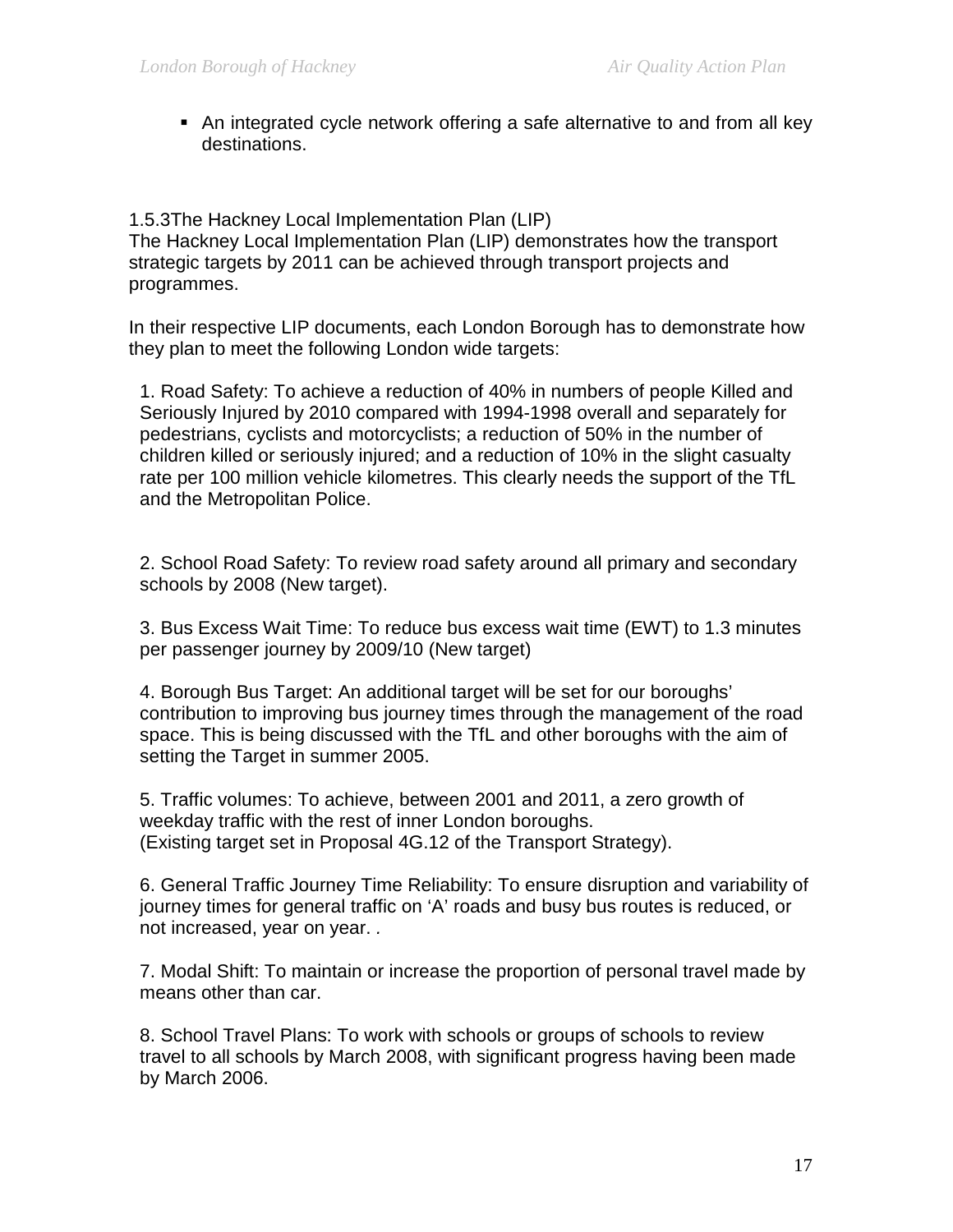9. Compliance: To achieve improvements in compliance with parking and loading regulations from a baseline to be agreed between boroughs and TfL by December 2004.

10. Access: To achieve year on year improvements in the proportion of trips made by equality and inclusion target groups underrepresented in the public transport travel market, particularly disabled people and women travelling at night.

11. Taxicard: To ensure that Hackney's Taxicard scheme conforms to an agreed all- London standard in terms of service quality, eligibility assessment and entitlement by 2006.

12. Walking: To achieve an increase of at least 10% in journeys made on foot per person in London between 2001 and 2015.

13. Cycling: To achieve an increase of at least 80% in cycling in London between 2001 and 2011.

14. Roads: To bring all 'A' roads and busy bus routes up to serviceable standard – that is, a UK PMS score of 70 or below – by 2010.

1.5.4 The Hackney Unitary Development Plan (UDP)

The Hackney Unitary Development Plan (UDP) from 1995 contains Air Quality related policies, as shown below. These are likely to be updated in the Local Development Framework (LDF), which is currently in preparation.

Pollution Control EQ40 Noise Control EQ41 Development close to existing sources of noise EQ42 Air Pollution EQ43 Development of Contaminated Land EQ44 Water Pollution

Waste Management and Recycling EQ45 Waste Disposal EQ46 Recycling Facilities

Renewable Energy EQ47 Renewable Energy

EQ40 NOISE CONTROL

The council will require proposals likely to introduce a potential noise nuisance into sensitive areas or to increase ambient noise levels over large areas to incorporate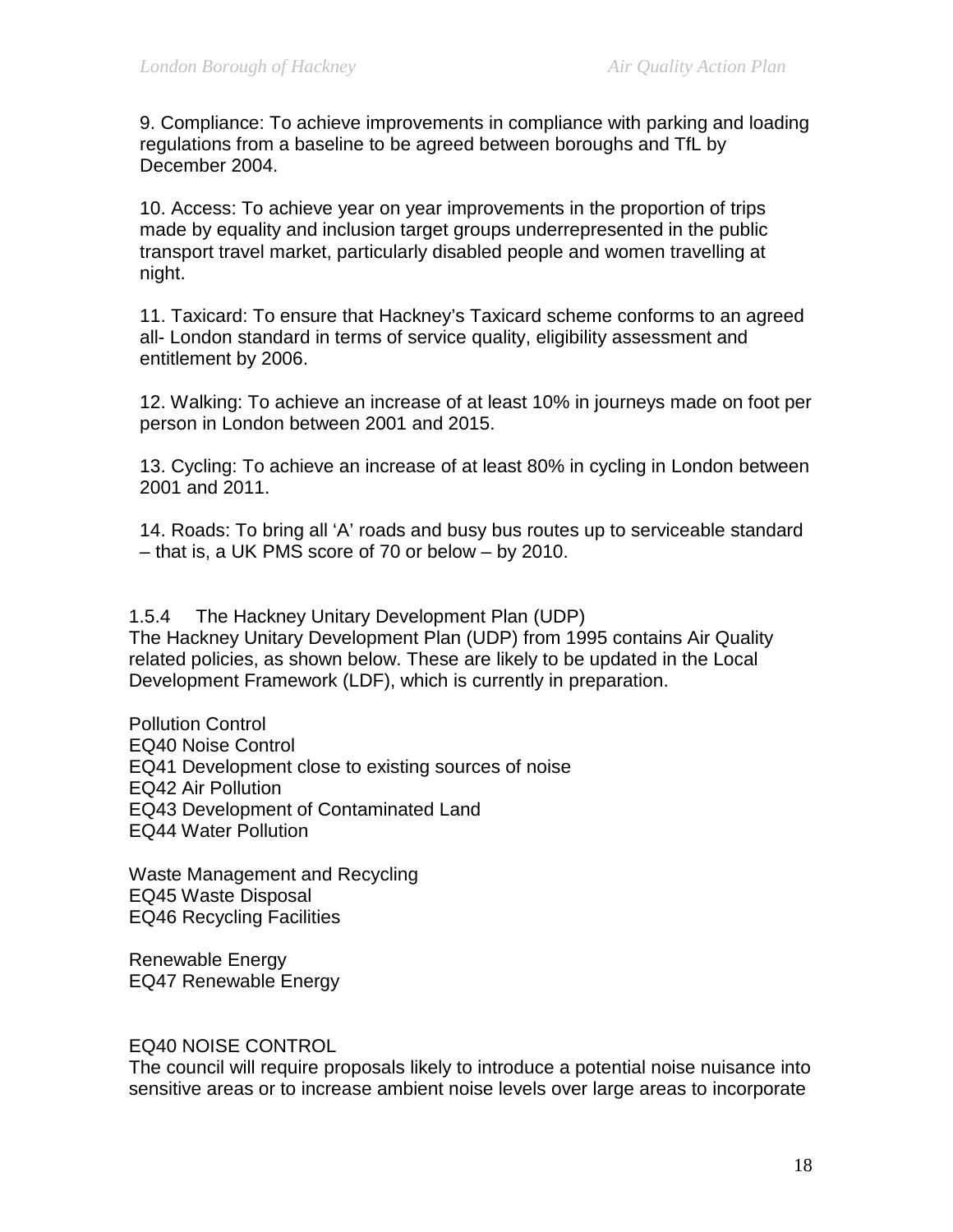appropriate measures to ensure that background noise levels pertaining prior to the development are not increased to an unacceptable degree.

The council will not permit development proposals which could lead to an unacceptable increase in noise levels, affecting existing or future occupiers of adjacent premises.

EQ41 DEVELOPMENT CLOSE TO EXISTING SOURCES OF NOISE Where development sensitive to noise is to be located close to a permanent source of noise generation the council will require that measures are taken to minimise the effects on future occupants.

#### EQ42 AIR POLLUTION

The council will not permit development proposals which could give rise to unacceptable levels of atmospheric pollution, including dust, fumes, smoke, gases and odours.

#### EQ43 DEVELOPMENT OF CONTAMINATED LAND

The council will require proposals for the development of contaminated land to include appropriate measures to protect future users or occupiers of the land, the public, new structures and services, wildlife, vegetation, ground water and surface water courses.

#### EQ44 WATER POLLUTION

The council will consult with the national rivers authority, Thames Water Utilities and British Waterways and will not permit development which will lead to deterioration in the quality of underground or surface water.

#### EQ45 WASTE DISPOSAL

The council may permit proposals for waste disposal operations providing they do not have an adverse effect on public amenity or safety, nature conservation or the local environment, subject to other policies in the plan.

#### EQ46 RECYCLING FACILITIES

The council will encourage and support proposals for bottle banks, paper collection points, recycling centres and civic amenity sites subject to:

(a) Satisfactory location relative to other recycling facilities;

(b) Satisfactory accessibility to local residents, including by public transport, cycle and on foot;

(c) Satisfactory standards of detailed design, layout and access;

(d) There being no unacceptable effects upon neighbouring uses and the environment of the surrounding area in terms of appearance, noise and disturbance;

(e) Adequate access and parking for car borne users without causing unacceptable danger and delay to other road users. The council will encourage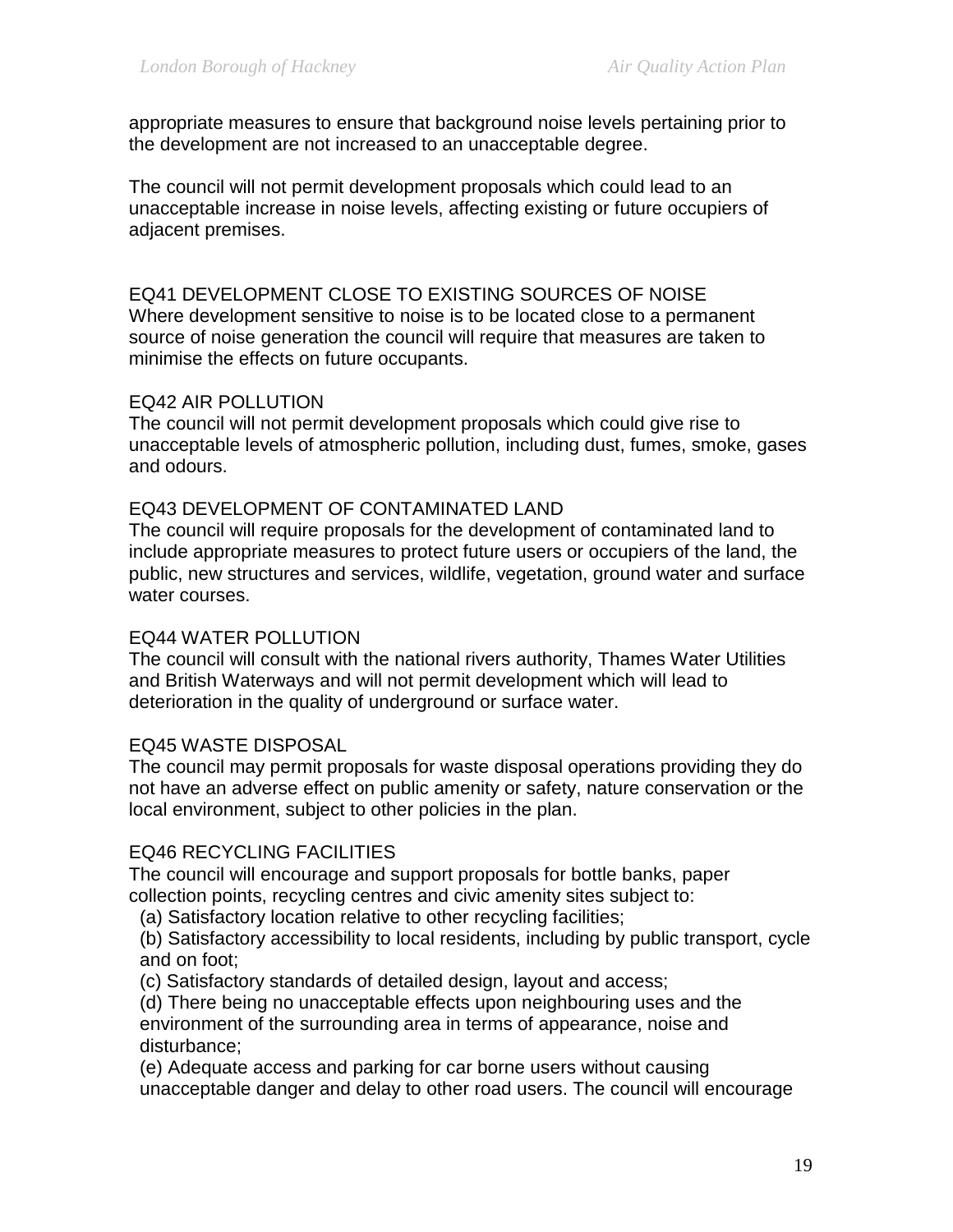provision of recycling facilities as part of new development proposals, of a type and scale commensurate with the development as a whole.

#### EQ47 RENEWABLE ENERGY

The council will normally permit proposals to harness renewable energy providing they would not cause unacceptable environmental or visual intrusion.

#### 1.5.5 Hackney Parking Enforcement Plan

Hackney Parking Enforcement Plan is being produced in three different parts. The first part, PEP Policy Plan (2005) is the statement of the Council's overarching parking policies. The PEP aims to provide a framework for parking that supports economic regeneration consistent with constraining overall traffic volumes within levels which do not jeopardise environmental objectives.

The following PEP proposals support the Council's air quality objectives:

The Council should seek to improve sustainable access by:

- P11 Provide secure and conveniently located cycle parking, especially in areas of high demand;
- P12 Providing adequate powered two-wheeler vehicle parking, especially in areas of high demand;
- P13 Setting car parking standards for new development as maxima in accordance with the London Plan standards, taking into account the relative levels of public transport accessibility across the Borough.
- P14 Ensuring that parking management is supportive of sustainable travel initiatives, such as travel plans, car clubs and car free development.

The Council should meet environmental objectives by:

- P15 Ensuring that parking management complements the Council's transport policies, having regard to the Council's ability to meet road traffic reduction targets for the borough and to reduce unnecessary car travel.
- P16 Supplying and locating parking spaces and set parking charges, having regard to the Council's ability to meet air quality and other environmental objectives for the Borough.
- P17 Ensuring that parking management is supportive of local environmental initiatives, including the Council's Streetscene initiative.

#### 1.5.6 Hackney Recycling Strategy 2004-2007

The Council has made enormous progress from a base of less than 1% recycling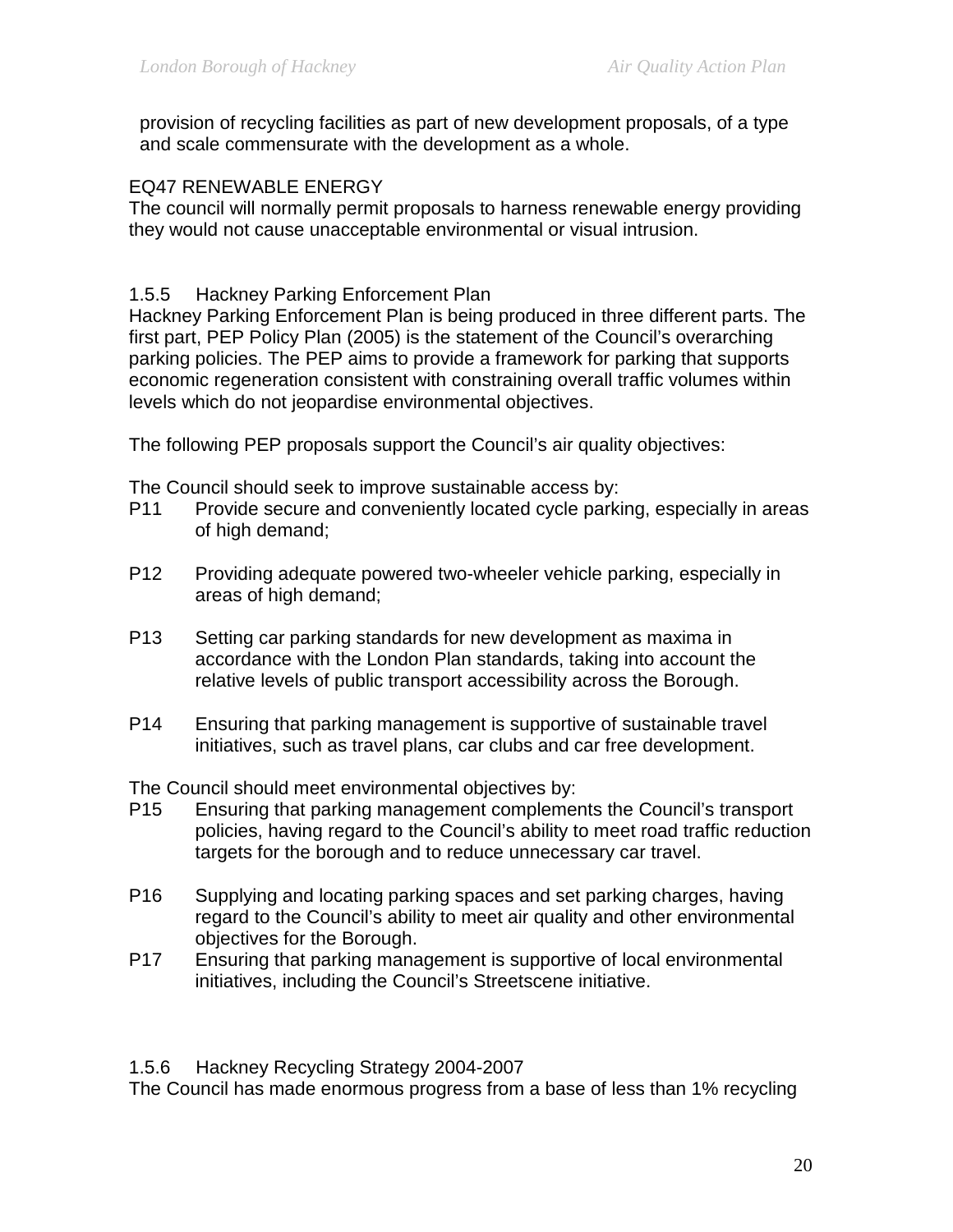#### to 6.9% for 2003/04. The forecast for 2005/2006 is 13.69%

There Council's vehicle mileage has increased as a result of additional recycling rounds. Dry recycling materials are currently taken to ECT's depot which is off Lea Bridge Rd, less than 2 miles from the Borough boundary. Green and organic kitchen waste is taken to Edmonton.

In the new recycling contract the Council will endeavour to reduce the impact of increased mileage, but our priority will be to ensure a balance between an agreed collection methodology and best value. Recycling materials are likely to be taken to Edmonton and Hornsey Street in Islington.

As recycling increases, further efficiencies in the residual waste collection service should arise, however these will need to be measured against the predicted overall increase in waste tonnage.

The development of a waste by water initiative based at Millfields, by removing the need to drive to Edmonton would greatly reduce mileage by the Council's waste fleet. The potential progress of the project beyond design stage will be known in April 2006.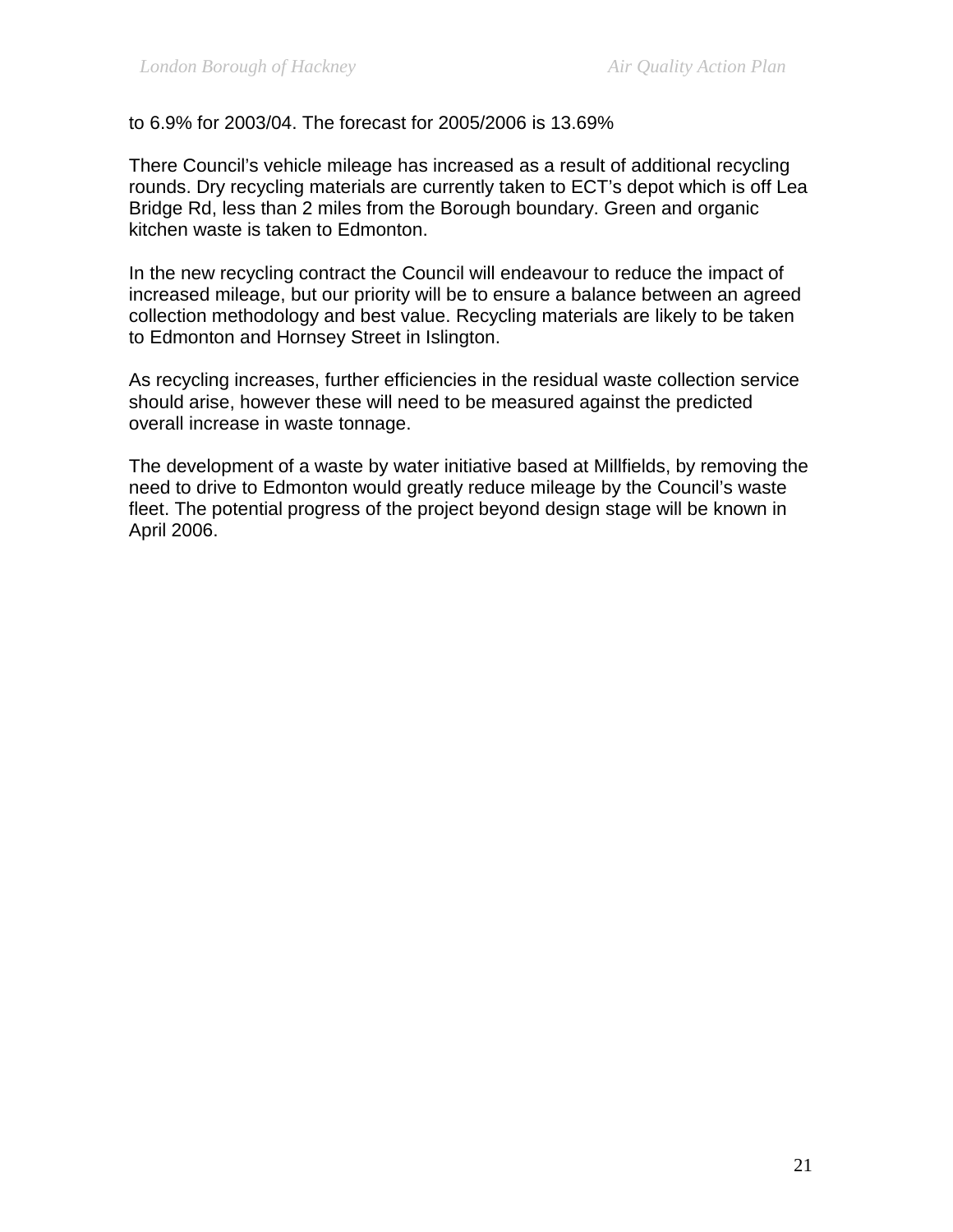# **Chapter 2**

#### **2 Results of Hackney's Reviews and Assessments of air quality**

London Borough of Hackney completed the first round of review and assessment in 2002 having previously reported Stage 1 and Stage 3 reports in 1999 and 2001, respectively. Stage 2 was not undertaken within the first round on the basis that this was a voluntary screening stage and local authorities could progress to a more detailed Stage 3 assessment is they so wished.

Two general categories of pollution occur within the Borough;

- . •static industrial sources; and,
- . •road traffic.

The first stage review and assessment determined that there was no likelihood that the objectives for benzene, 1, 3-butadiene, carbon monoxide, and lead would be exceeded. The assessment concluded that for nitrogen dioxide, and sulphur dioxide further assessment was required.

The third stage assessment was carried out in conjunction with other central London authorities using sophisticated dispersion modelling methods. The work was undertaken by Cambridge Environmental Research Consultants (CERC) Ltd. The Secretary of State has accepted the findings. Namely, dispersion modelling indicates that annual mean concentrations of  $SO<sub>2</sub>$  across central London are in the region of  $5 - 13\mu$ g/m3 and that the values of the 15-minute mean objective are well below the objective of 266µg/m3. For, annual mean concentrations lie below 33µg/m3 for the majority of the Borough, with small areas near busy roads predicted to have annual mean concentrations around 35µg/m3. No areas within the Borough were found to have levels of that would exceed the annual mean objective of 40µg/m3. However, provisional longer-term objectives for (2010) would be exceeded across the Borough, if set in Regulation.

The Stage 3 report highlighted that it is  $NO<sub>2</sub>$  that is the main pollutant of concern with respect to the attainment of the objectives for 2004/2005. Detailed dispersion modelling indicated that the majority of the Borough would not exceed the  $NO<sub>2</sub>$  annual mean objective of 40 $\mu$ g/m3. However, residential properties in the immediate vicinity of busy roads, particularly in the south of the Borough, were likely to experience annual mean  $NO<sub>2</sub>$  concentrations above the objective. The maximum predicted annual mean concentration was 48.1µg/m3. The area of concern with respect to the attainment of the objective was identified as a relatively small area in the locality of Great Eastern Street and Shoreditch High Street.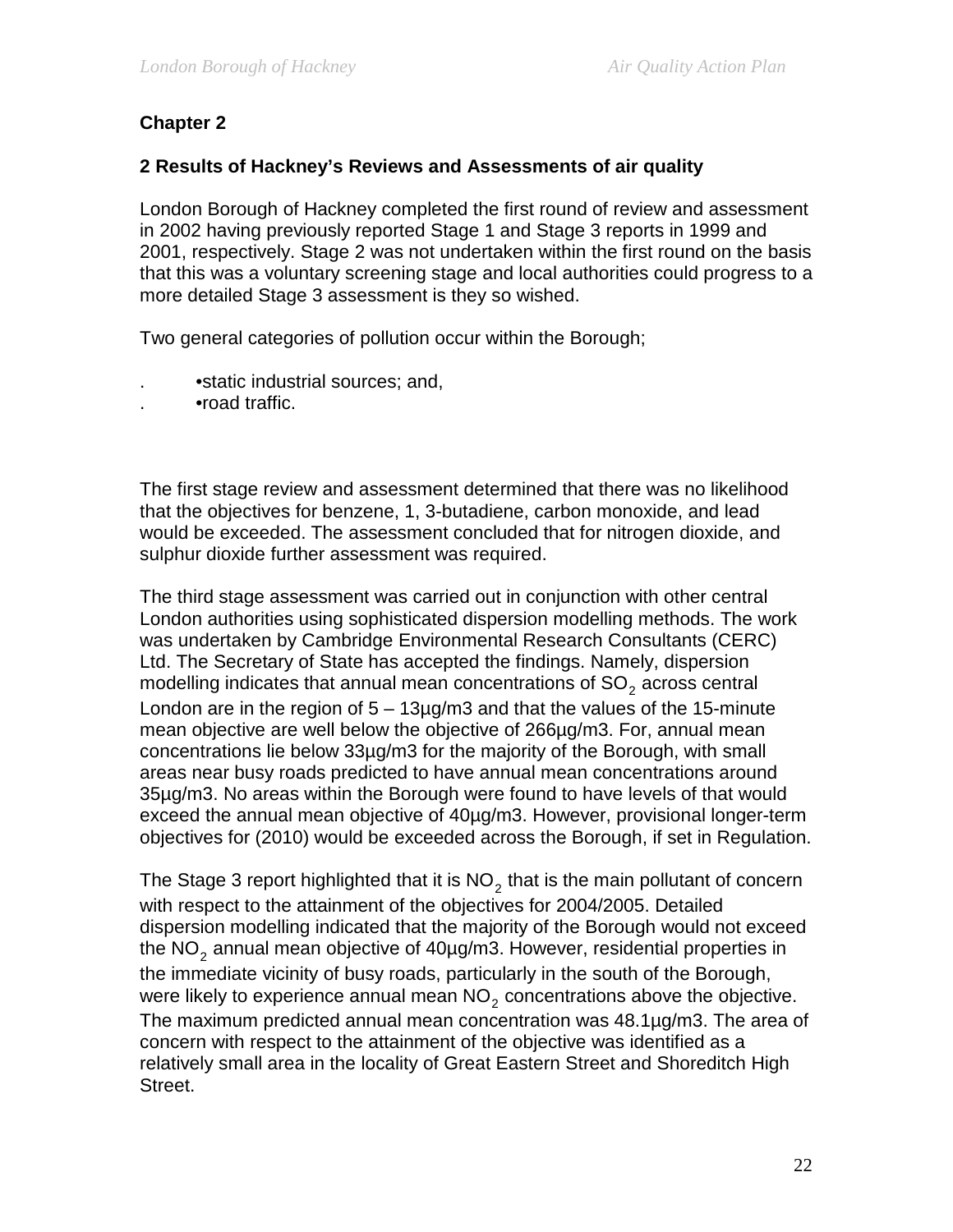As a result of the review and assessment process, LB Hackney declared an AQMA within the south of the Borough. This initially covered the area within the vicinity of Shoreditch and the Inner Ring Road alongside main arterial routes. However, consideration to the longer-term objectives for 2010 has meant that the initial AQMA order has been revised to now cover the whole of the Borough and to additionally include.

# **2.1 Stage 4 Source-Apportionment work.**

Having declared an AQMA within the Borough, the Stage 4 work was undertaken by CERC to confirm the findings of the Stage 3 assessment and also to determine the main contributors to the levels of pollutants within the AQMA. It has already been established through the Stage 3 work that road traffic forms the main emissions of pollutants within the southern area of the Borough – the Stage 4 work aimed to establish those vehicle classes, which are most polluting.

The source-apportionment work was undertaken to establish the relative contribution of each source group to the levels of total emissions within the Borough, and to the resulting ground-level concentrations of pollutants. In order to manage the process the Stage 4 work focused on three worst-case receptors as shown in the following table and shown in Figure 1.1.

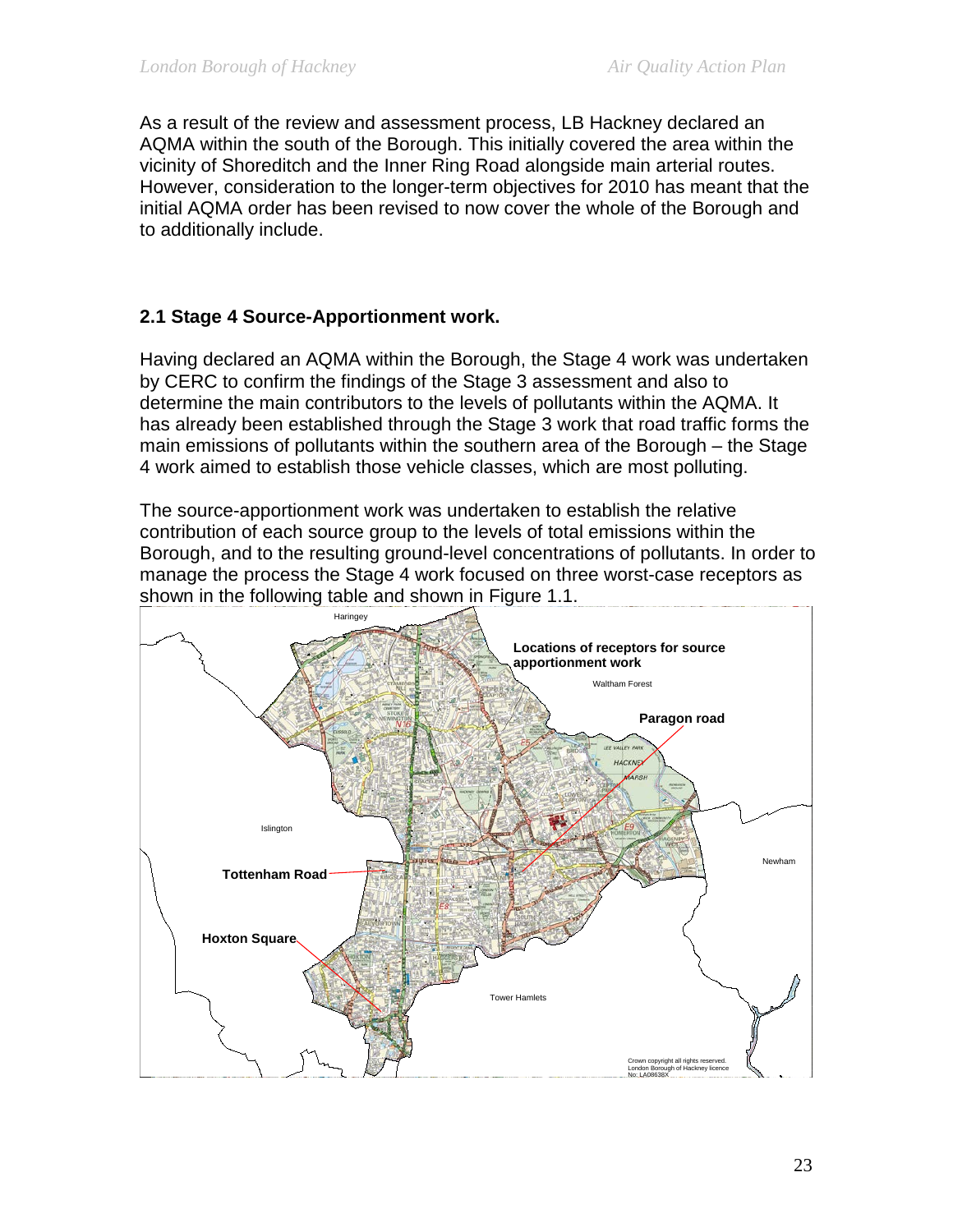# Table 1.2 Annual mean NO<sub>2</sub> (2005) and PM<sub>10</sub> (2004) concentrations at **specific receptors**

| <b>Receptor name</b>  | <b>Annual</b><br>average NO <sub>2</sub><br>$(\mu g/m3)$ | Annual<br>average<br>$PM_{10}$ (µg/m3) |
|-----------------------|----------------------------------------------------------|----------------------------------------|
| Paragon Road          | 48.1                                                     | 29.7                                   |
| <b>Hoxton Square</b>  | 47.0                                                     | 29.5                                   |
| <b>Tottenham Road</b> | 44.9                                                     | 29.4                                   |

Results show that annual mean  $NO<sub>2</sub>$  concentrations in 2005 are exceeded at all 3 receptor locations, and are, at most, 8.1µg/m3 above the annual mean objective. For  $PM_{10}$  the annual mean is not exceeded, nor is the fixed 24-hour mean objective for the 2004 objective. However, longer-term (2010) consideration to the annual mean objective for  $PM_{10}$  indicates that the majority of the Borough would exceed the objective of 23µg/m3.

# **2.1.1 Total Emissions and contributions to concentrations**

Table 1.3 shows both the total emissions and emissions per square kilometre of  $NO<sub>x</sub>$  and for each of the source groups covering the Borough only, the rest of Central London, and all of London. Results show that the Borough contributes approximately 1% of the total emissions and 1% of the total emissions to the greater London area.

| <b>Source Location</b>        | NO.   |          | $PM_{10}$ |          |
|-------------------------------|-------|----------|-----------|----------|
|                               | t/vr  | t/km2/yr | t/vr      | t/km2/yr |
| LB Hackney                    | 470   | 24.7     | 25        | 1.3      |
| <b>Rest of Central London</b> | 5411  | 33.5     | 312       | 1.9      |
| All of London                 | 55571 | 22.5     | 2899      | 12       |

# Table 1.3 Annual mean NO<sub>x</sub> and PM<sub>10</sub> emissions for different source types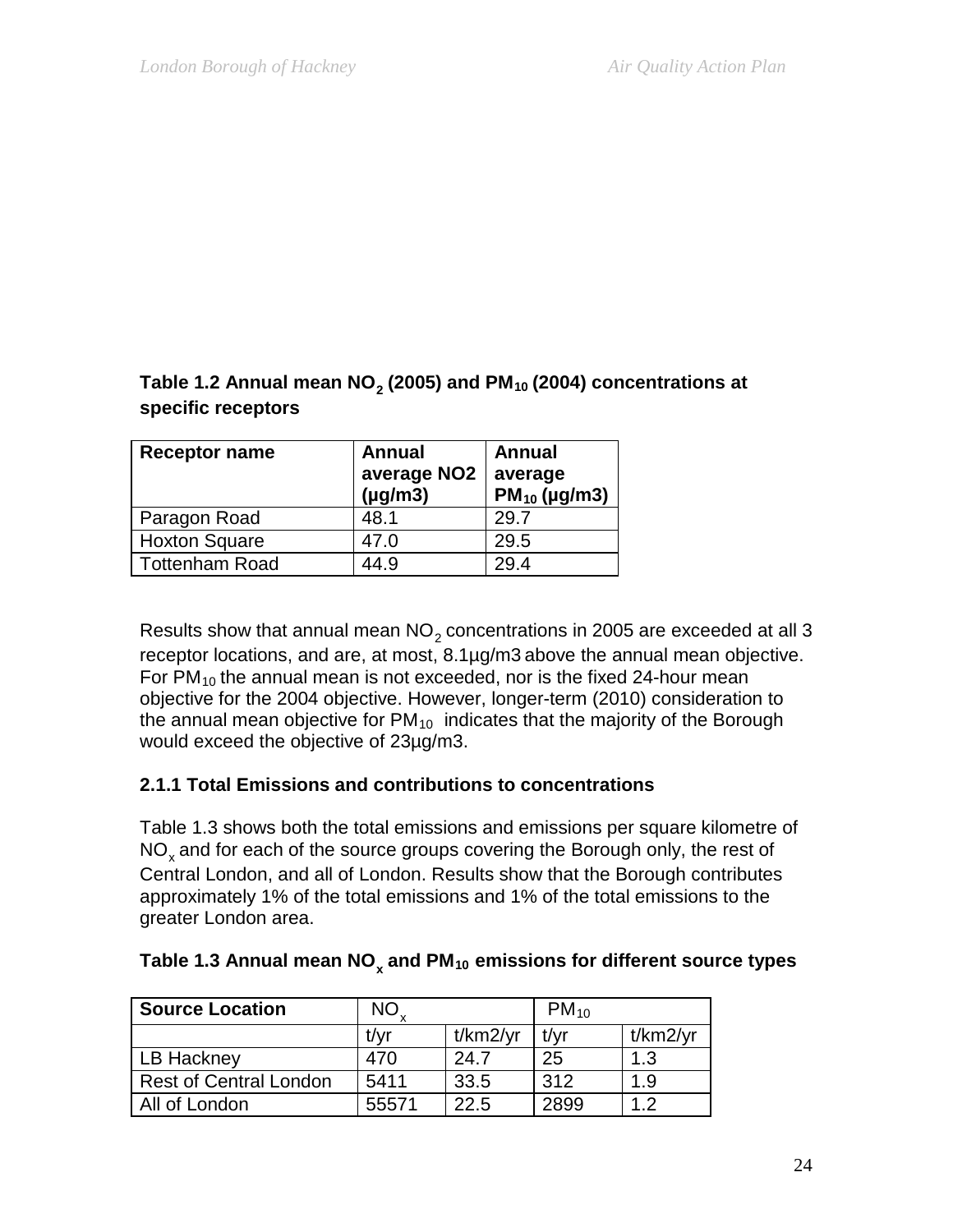Tables 1.4 and 1.5 shows the relative contributions of different source groups to the predicted 2004/2005 concentrations at the three specific receptor points shown in Figure

1.1.

#### Table 1.4 Contributions (µg/m3 and percentage) to annual mean NO<sub>x</sub> **concentrations at specific receptor locations from different source types.**

| <b>Source Location</b> | <b>Source type</b>                   | $(\mu g/m3)$ | (%) |
|------------------------|--------------------------------------|--------------|-----|
| Paragon Road           | LB Hackney                           | 20.3         | 34  |
|                        | <b>Other Central London Boroughs</b> | 10.0         | 17  |
|                        | Rest of London                       | 20.1         | 33  |
|                        | Background (regional)                | 9.9          | 16  |
| <b>Hoxton Square</b>   | LB Hackney                           | 11.7         | 21  |
|                        | <b>Other Central London Boroughs</b> | 13.0         | 24  |
|                        | Rest of London                       | 19.8         | 36  |
|                        | Background (regional)                | 9.9          | 18  |
| De Beauvoir            | LB Hackney                           | 10.1         | 20  |
| School                 | <b>Other Central London Boroughs</b> | 11.0         | 22  |
|                        | Rest of London                       | 19.8         | 39  |
|                        | Background (regional)                | 9.9          | 20  |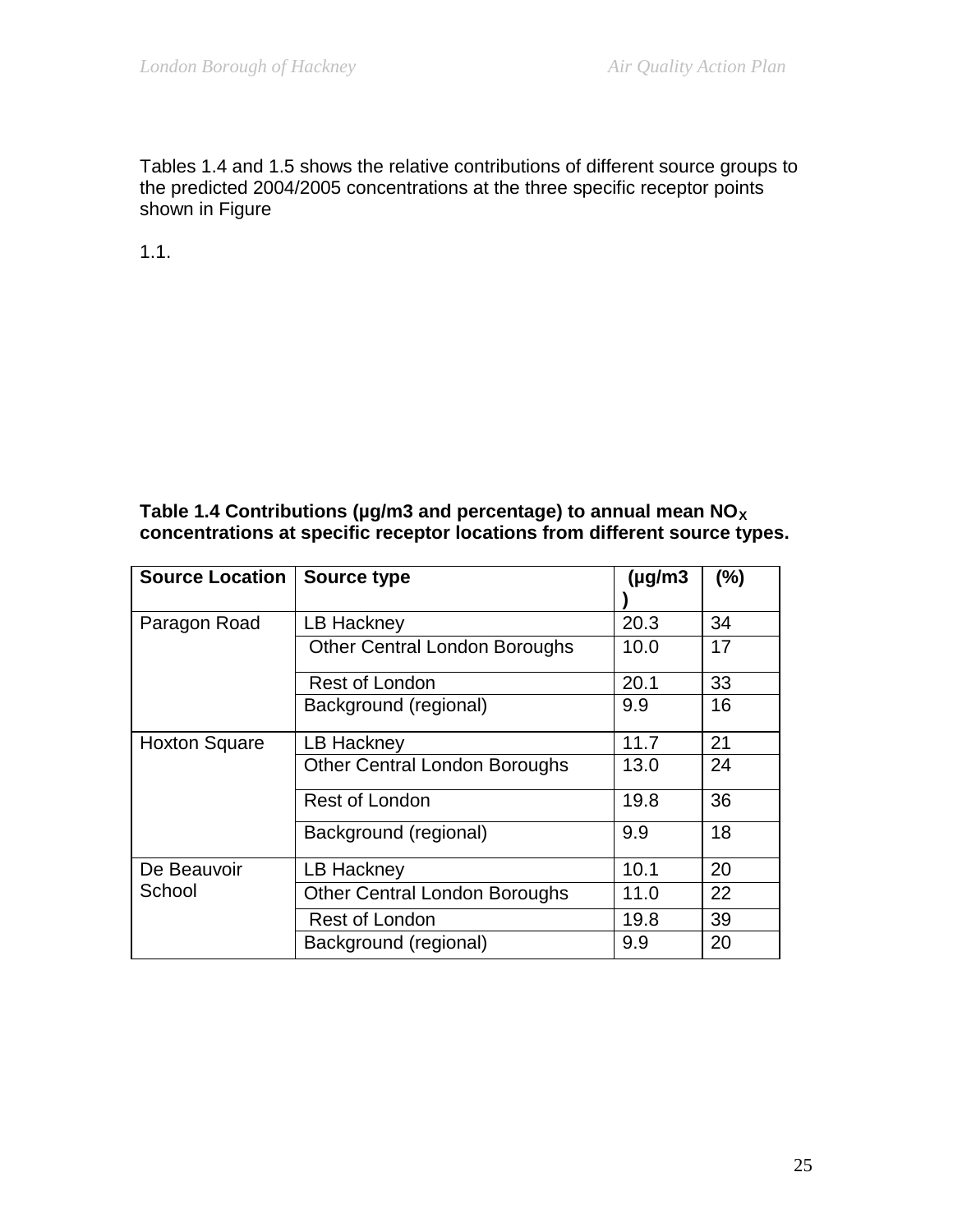Table 1.5 Contributions (µg/m3 and percentage) to annual mean concentrations at specific receptor locations from different source types.

| <b>Source</b><br><b>Location</b> | Source Type                          | $PM_{10}$ (µg/m3) | $PM_{10}$<br>(%) |
|----------------------------------|--------------------------------------|-------------------|------------------|
| Paragon                          | LB Hackney                           | 1.1               | 4                |
| Road                             | <b>Other Central London Boroughs</b> | 0.4               | 1                |
|                                  | Rest of London                       | 0.8               | 3                |
|                                  | Background (regional)                | 27.5              | 92               |
| <b>St Monicas</b><br>School      | <b>LB Hackney</b>                    | 0.7               | $\overline{2}$   |
|                                  | <b>Other Central London Boroughs</b> | 0.5               | $\overline{2}$   |
|                                  | <b>Rest of London</b>                | 0.8               | 3                |
|                                  | Background (regional)                | 27.5              | 93               |
| De<br><b>Beauvoir</b><br>School  | LB Hackney                           | 0.7               | $\overline{2}$   |
|                                  | <b>Other Central London Boroughs</b> | 0.4               | 1                |
|                                  | Rest of London                       | 0.8               | 3                |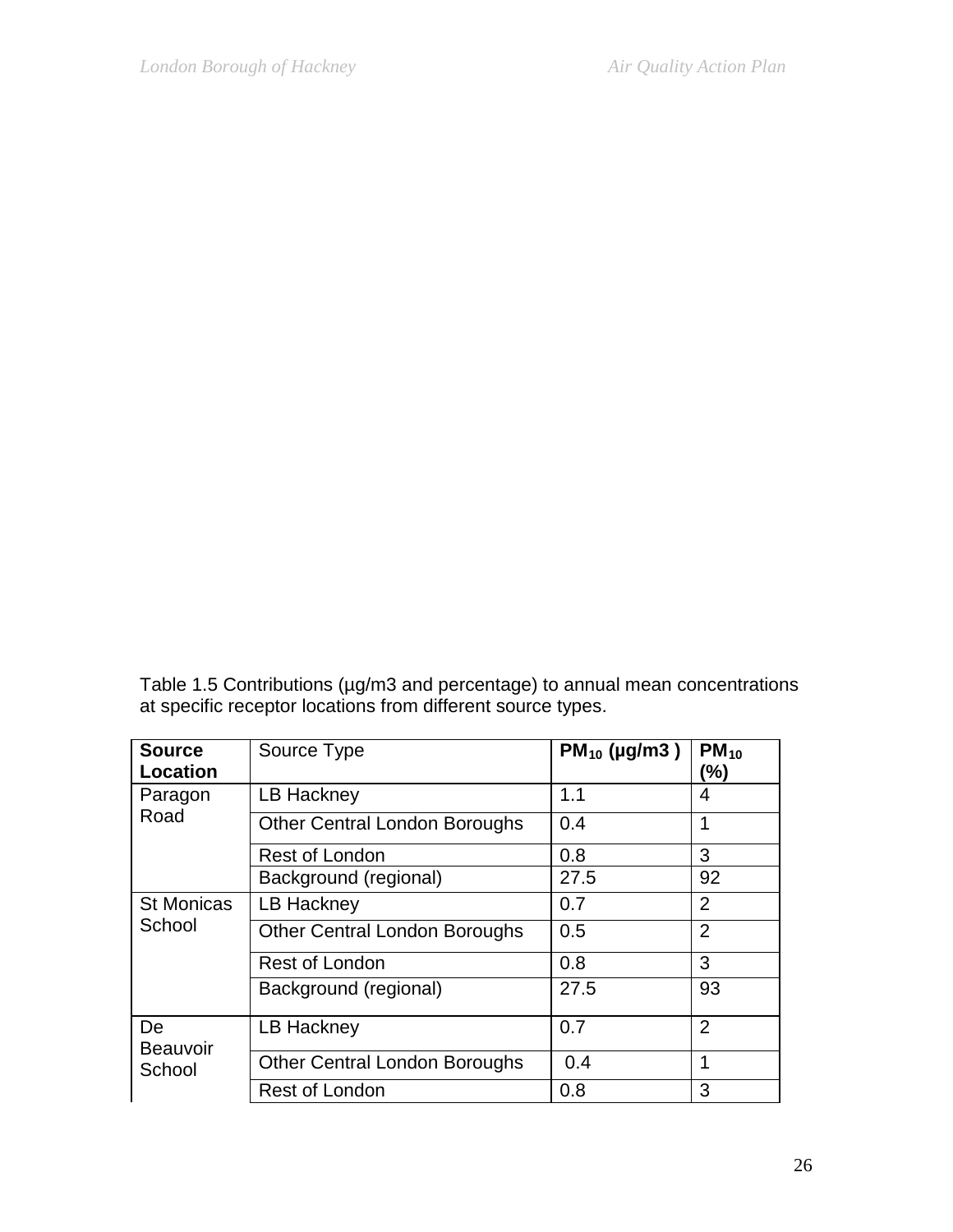| ' Background (regional) |  |
|-------------------------|--|
|                         |  |

Results of the different source groups show contrasting patterns of occurrence between

the two pollutants. For  $NO<sub>X</sub>$  it is the locally generated emissions within the Borough

that make a significant contribution to the overall concentrations at each of the receptors. For  $PM_{10}$  it is the regional background concentrations that make up the most

significant contribution. Additionally for  $NO<sub>x</sub>$  the results show that emissions from other Central London Boroughs, and the rest of London as a whole, are on a par with

those generated locally. As such, regional measures are required to reduce London-wide emissions of  $NO<sub>x</sub>$  details of which are included in the Mayor's Air Quality Strategy.

#### **2.1.2 Traffic vs. Non-Traffic Emissions and contributions to concentrations**

Table 1.6 shows both major, minor and all source contributions to emissions within the Borough for  $NO<sub>X</sub>$  and PM<sub>10</sub>. Results show that it is the major roads, which are the main contributor to emissions within the Borough, which represent a similar percentage of the total emission on an area basis for the rest of Central London. Minor roads represent a significantly smaller proportion of emissions of  $NO<sub>X</sub>$  and PM<sub>10</sub> when compared to major roads within the Borough and Central London areas. However, the cumulative impact of a high number of minor roads is significant for the whole London area, whereby minor roads represent 25% of  $NO<sub>X</sub>$  emissions and 35% of PM<sub>10</sub> emissions for the whole of London.

| <b>Location</b>               | <b>Major roads</b> |                 | <b>Minor roads</b> |               | <b>All sources</b> |
|-------------------------------|--------------------|-----------------|--------------------|---------------|--------------------|
|                               | t/yr               | $%$ of<br>total | t/yr               | % of<br>total | t/yr               |
| NO <sub>x</sub>               |                    |                 |                    |               |                    |
| LB Hackney                    | 219                | 47              | 27                 | 6             | 470                |
| <b>Rest of Central London</b> | 2191               | 40              | 268                | 5             | 5411               |
| All of London                 | 14057              | 25              | 14100              | 25            | 55571              |
| $PM_{10}$                     |                    |                 |                    |               |                    |
| LB Hackney                    | 16.6               | 66              | 3.3                | 13            | 25.4               |
| <b>Rest of Central London</b> | 173                | 56              | 32                 | 10            | 308                |
| All of London                 | 959                | 33              | 1004               | 35            | 2899               |

| Table 1.6 Annual mean NO <sub>x</sub> and PM <sub>10</sub> emissions for major roads, minor |  |
|---------------------------------------------------------------------------------------------|--|
| roads and all sources Source                                                                |  |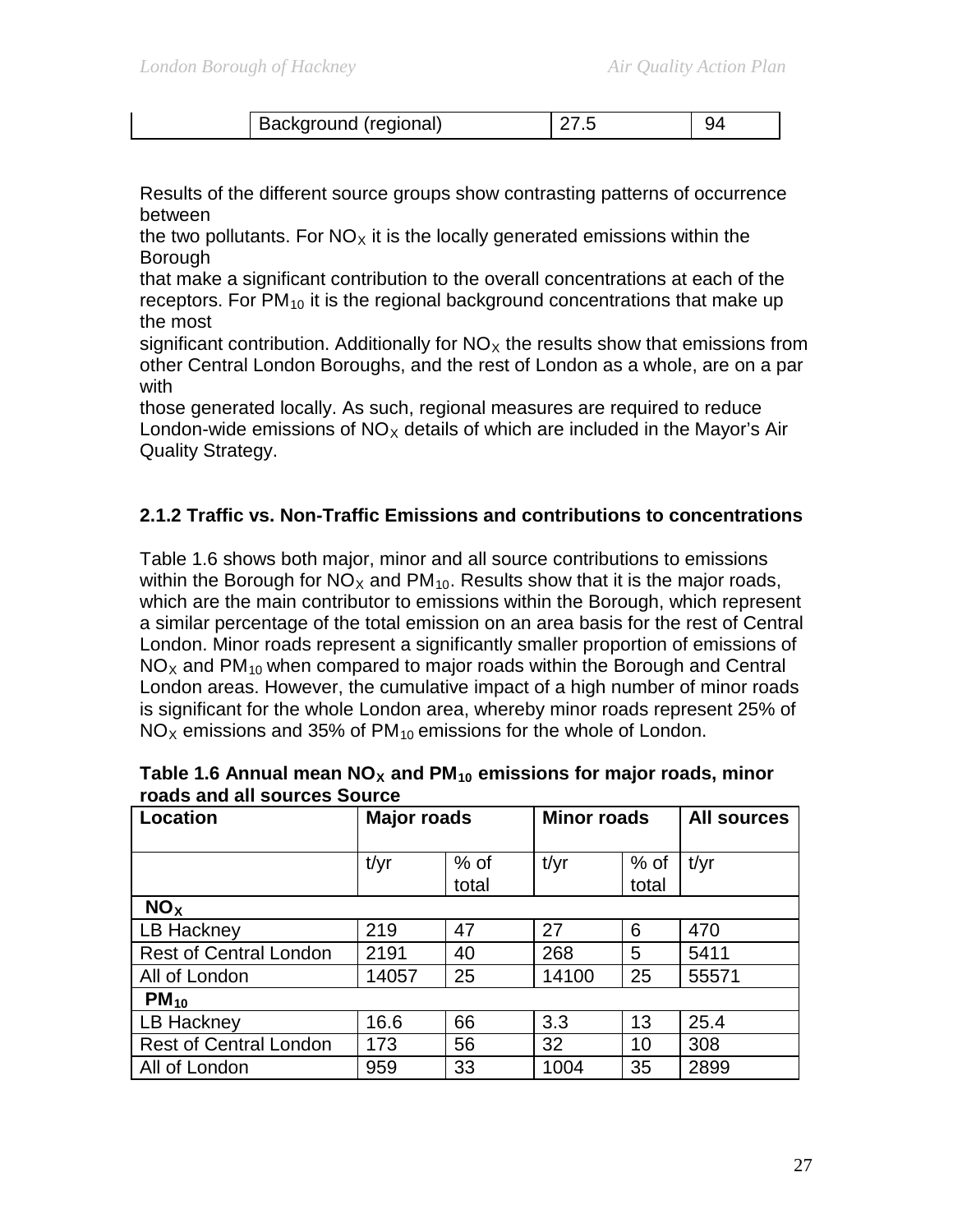| <b>Source</b><br><b>Location</b> | Source type      | $(\mu g/m3)$ | (%) | PM 10 (µg/m3) | <b>PM 10</b><br>$(\%)$ |
|----------------------------------|------------------|--------------|-----|---------------|------------------------|
| Paragon                          | Non-road sources | 27.0         | 45  | 28.0          | 94                     |
| Road                             | Minor roads      | 5.2          | 9   | 0.3           | 1                      |
|                                  | Major roads      | 28.1         | 47  | 1.5           | 5                      |
| Hoxton                           | Non-road sources | 28.5         | 52  | 27.9          | 95                     |
| Square                           | Minor roads      | 5.3          | 10  | 0.3           | 1                      |
|                                  | Major roads      | 20.6         | 38  | 1.2           | $\overline{4}$         |
| Tottenham                        | Non-road sources | 27.5         | 54  | 28.0          | 94                     |
| Road                             | Minor roads      | 5.2          | 10  | 0.3           | 1                      |
|                                  | Major roads      | 18.0         | 36  | 1.0           | 3                      |

**Table 1.7 shows the relative contributions of different source groups to the predicted 2004/2005 concentrations at the three specific receptor points shown in Figure 1.1.** 

Results show that non-road sources make a significant contribution to concentrations at the three receptors – the previous section has shown that background levels of  $PM_{10}$  are the main contributor, whilst Table 1.7 shows that emissions from major roads is the second major contributor to  $PM_{10}$  at each of the three receptors. For  $NO<sub>x</sub>$  the contribution from major roads and non-road sources is similar for Paragon Road. For Hoxton Square and Tottenham Road non-road sources are the major source of  $NO_{X}$ .

#### **2.1.3 Breakdown of traffic emissions**

Tables 1.8 and 1.9 show the overall contributions to  $NO<sub>X</sub>$  and PM<sub>10</sub> across different vehicle types for the Borough, Central London and the whole of London.

|  | Table 1.8: Emissions from different vehicle classes (t/yr) |  |  |  |
|--|------------------------------------------------------------|--|--|--|
|--|------------------------------------------------------------|--|--|--|

|                       | Cars | Taxis | <b>LGVs</b> | <b>HGVs</b> | <b>Buses</b> |
|-----------------------|------|-------|-------------|-------------|--------------|
| Hackney               | 59.5 | 13.3  | 25.4        | 81.3        | 39.8         |
| <b>Central London</b> | 716  | 193   | 240         | 767         | 495          |
| London                | 4850 | 366   | 1559        | 5552        | 1730         |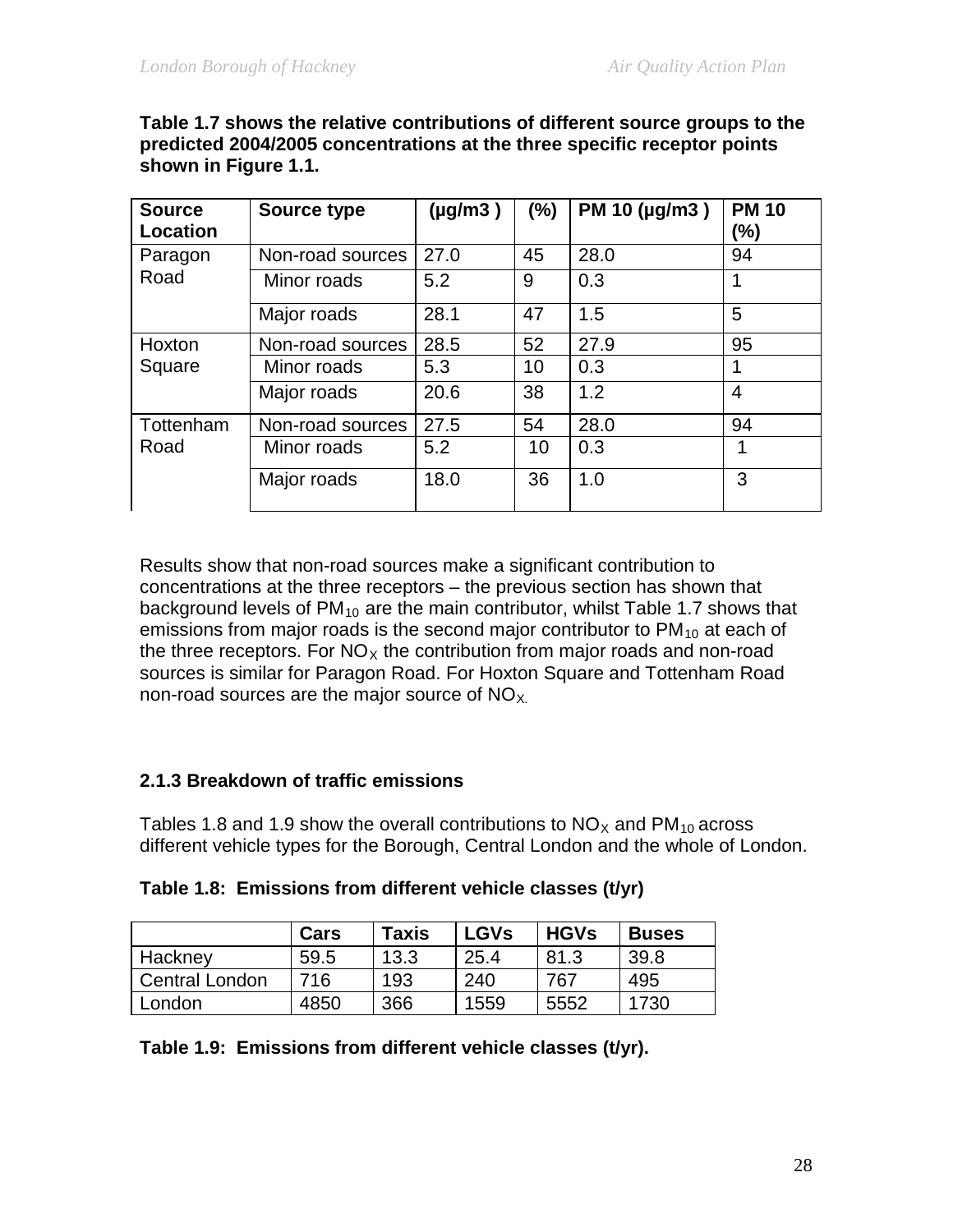|                       | Cars | Taxis | <b>LGVs</b> | <b>HGVs</b> | <b>Buses</b> |
|-----------------------|------|-------|-------------|-------------|--------------|
| Hackney               | 4.4  | 2.3   | 4.3         | 4.5         | 1.0          |
| <b>Central London</b> | 60   | 33    | 41          | 43          | 13           |
| London                | 297  | 65    | 264         | 289         | 44           |

The maximum contribution to annual emissions of  $NO<sub>X</sub>$  and  $PM<sub>10</sub>$  are derived from the HGV vehicle class – 37% and 28% for  $NO_{X}$  and PM<sub>10</sub> respectively.

Table 1.10 shows the relative contribution to predicted concentrations of  $NO<sub>X</sub>$ and  $PM_{10}$  at the three receptor locations shown in Figure 1.1 from different vehicle classes.

Table1.10 Contributions ( $\mu$ g/m3 and percentage) to annual mean  $NO_{X}$  and **PM10 concentrations at specific receptor locations from different vehicle types.** 

| <b>Source Location</b> |              | NO <sub>x</sub> |      | $PM_{10}$   |     |
|------------------------|--------------|-----------------|------|-------------|-----|
|                        |              | $(\mu g/m3)$    | ( %) | $\mu$ g/m3) | (%) |
| Paragon Road           | <b>Buses</b> | 7.5             | 27   | 0.16        | 11  |
|                        | <b>HGVs</b>  | 8.8             | 31   | 0.38        | 26  |
|                        | LGVs         | 2.8             | 10   | 0.38        | 25  |
|                        | Taxis        | 1.1             |      | 0.14        | 10  |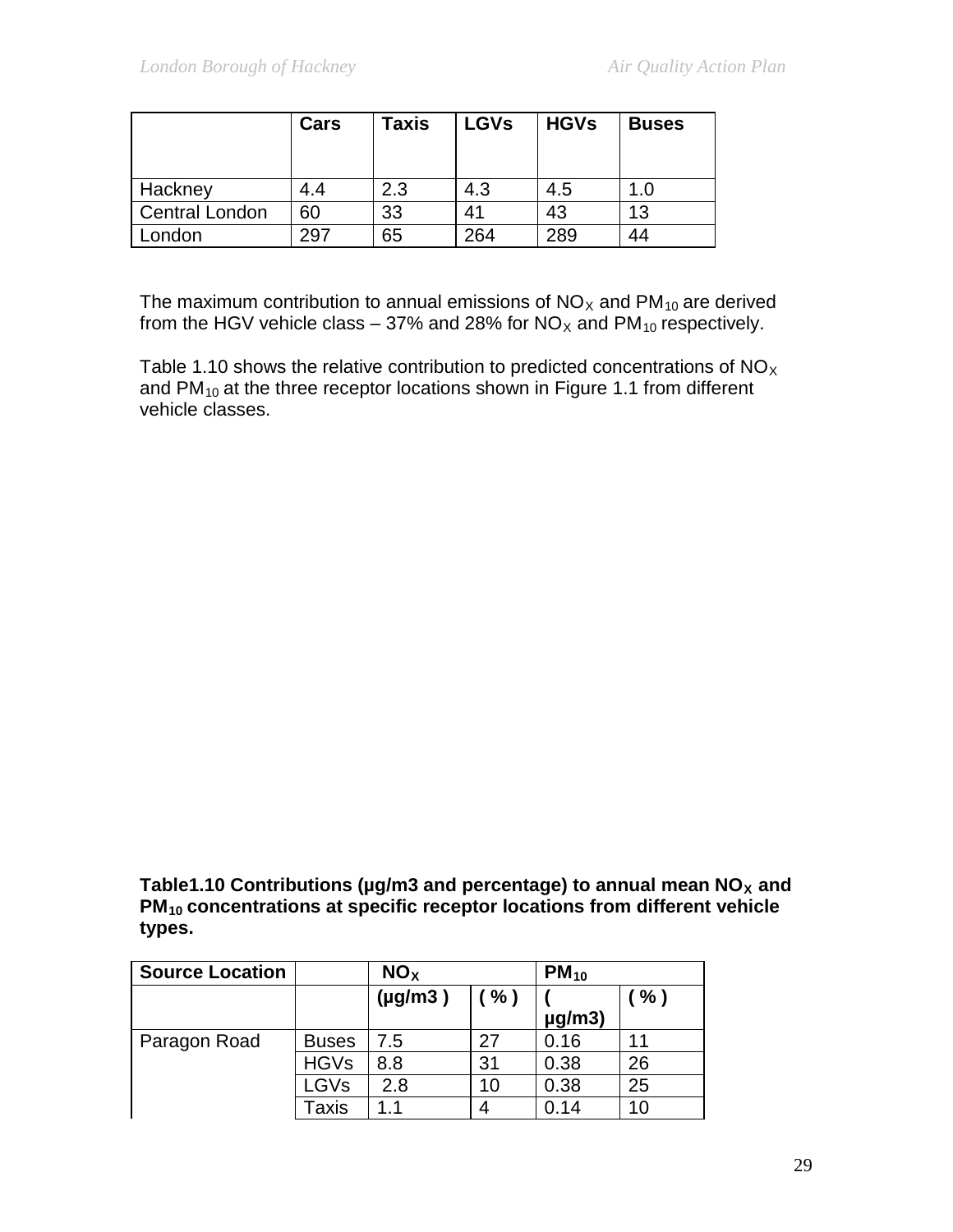|                       | Cars         | 7.8 | 28              | 0.42 | 29 |
|-----------------------|--------------|-----|-----------------|------|----|
| <b>Hoxton Square</b>  | <b>Buses</b> | 3.5 | 17              | 0.07 | 5  |
|                       | <b>HGVs</b>  | 7.1 | 35              | 0.29 | 24 |
|                       | <b>LGVs</b>  | 2.4 | 12 <sup>2</sup> | 0.31 | 25 |
|                       | <b>Taxis</b> | 1.8 | 9               | 0.21 | 18 |
|                       | Cars         | 5.8 | 28              | 0.32 | 27 |
| <b>Tottenham Road</b> | <b>Buses</b> | 3.5 | 19              | 0.07 | 7  |
|                       | <b>HGVs</b>  | 6.3 | 35              | 0.27 | 27 |
|                       | LGVs         | 2.0 | 11              | 0.26 | 26 |
|                       | Taxis        | 0.9 | 5               | 0.11 | 11 |
|                       | Cars         | 5.3 | 30              | 0.30 | 29 |

# **2.1.4 Summary of Source-apportionment work**

The source apportionment work has considered the total emissions of  $NO<sub>x</sub>$  and  $PM_{10}$  from the Borough in relation to the Central London area and London as a whole. Additionally, focus of attention has been made with respect to three specific receptor points with regards to: (1) the relative contribution at those receptor points of emissions from the Borough; (2) emissions from major and minor roads (and non-road sources) and, (3) from different vehicle classes.

Results show that for  $NO<sub>x</sub>$  emissions from the Borough are marginally less than that from the Central London area, and additionally represent only 1% of the total emissions of  $NO<sub>X</sub>$  within the London area as whole. However, at the local level, contributions for specific receptor locations highlight that it is locally generated levels of  $NO<sub>x</sub>$  that is the main contributor. Moreover, additional consideration to the relative contribution across source types show that it is emissions from the major roads and non-road sources that is most important. Specifically, the vehicle class making the most significant contribution from major roads is the HGV type. For non-road sources emissions from Central London is important.

For PM1**0** it is the general background levels that are shown to make the most contribution to predicted 2004 PM<sub>10</sub> levels at specific receptor locations. Major roads again make a higher contribution to  $PM_{10}$  levels than minor roads. However, this contribution is significantly smaller than that observed for  $NO<sub>X</sub>$ . Of the major road contribution it is again HGVs that make the highest contribution to levels of  $PM_{10}$  predicted for 2004.

# **Key Points:**

The AQMA has been declared on the basis of exceedence of the annual mean  $NO<sub>2</sub>$  objective (2005).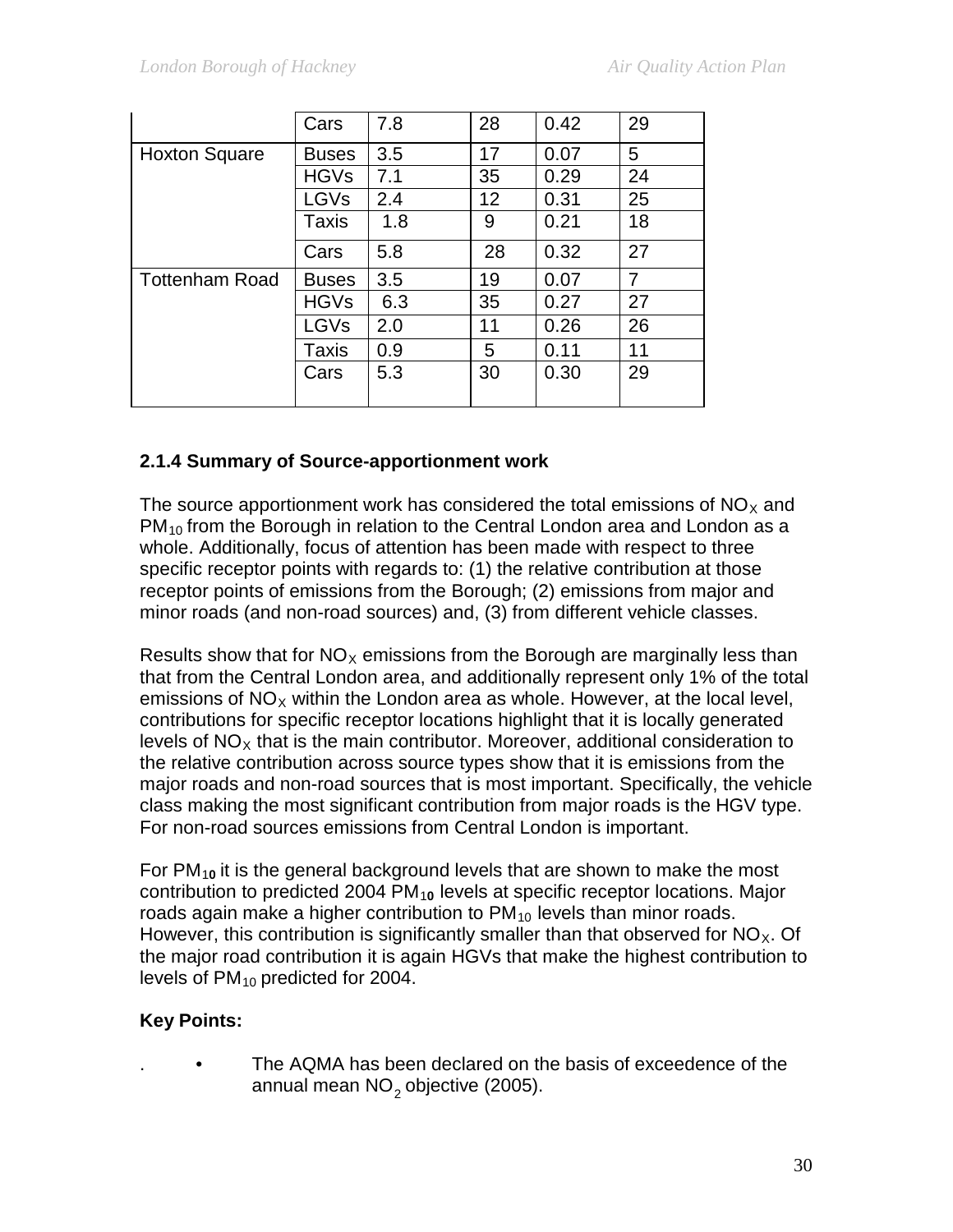- The Stage 4 review and assessment indicates that annual mean  $PM_{10}$  concentrations are likely to exceed the 2010 objective (23µg/m3) throughout large parts of the borough.
- . Source apportionment work has shown that main roads make a significant contribution to levels of  $NO<sub>2</sub>$  through  $NO<sub>X</sub>$  emissions, whilst for  $PM_{10}$  it is the regional background contribution that is significant to overall levels
- Non-road sources (general background levels of ) also make a significant contribution to levels of  $NO<sub>2</sub>$  through  $NO<sub>X</sub>$  emissions
- Of the major roads sources, it is Heavy Goods Vehicles (HGVs) that make the most contribution to levels of  $NO<sub>2</sub>$  through  $NO<sub>X</sub>$ emissions. For  $PM_{10}$  similar contributions to overall levels are made from HGVs, LGVs and cars.
	- A reduction in  $NO<sub>2</sub>$  of at least 8.1µg/m3 is required on the annual mean at the worst case receptor to achieve the objective.
	- For  $PM_{10}$  no exceedences of the current 2004 objective are predicted to occur within the Borough.

# **2.2 Updating and screening assessment**

Guidance issued by DEFRA required local authorities to carry out an Updating and Screening Assessment (USA). The USA is intended to identify significant changes that may have occurred since the last Review and Assessment, which might lead to a risk of the air quality objectives being exceeded. These might include new monitoring data, revised objectives or new or increased emission sources. All seven pollutants are to be covered by the assessment and consideration is to be given to any revised objectives.

Hackney's USA assessment which was undertaken in August 2004 followed the checklist methodology provided in DEFRA guidance LAQM TG (03) and on the Local Air Quality Management web site at

*http://www.airquality.co.uk/archive/laqm/laqm.php*. Where the updating and screening assessment identifies a new risk of an objective being exceeded a detailed assessment is required for each pollutant identified.

The report considered all seven pollutants and revised objectives for carbon monoxide, benzene, lead, nitrogen dioxide, sulphur dioxide, and particulate matter  $PM_{10}$  and concluded that all standards and objectives for carbon monoxide, benzene, 1,3 butadiene, lead and sulphur dioxide are likely to be met and thus a more detailed assessment is not required for these pollutants.

This report has considered Nitrogen dioxide and  $PM_{10}$ , air quality management areas are already in respect of exceedence for both pollutants, the report has examined factors such as new roads factories etc which could lead to additional areas of exceedence. The report concludes that no additional factors have been identified which would warrant a more detailed assessment.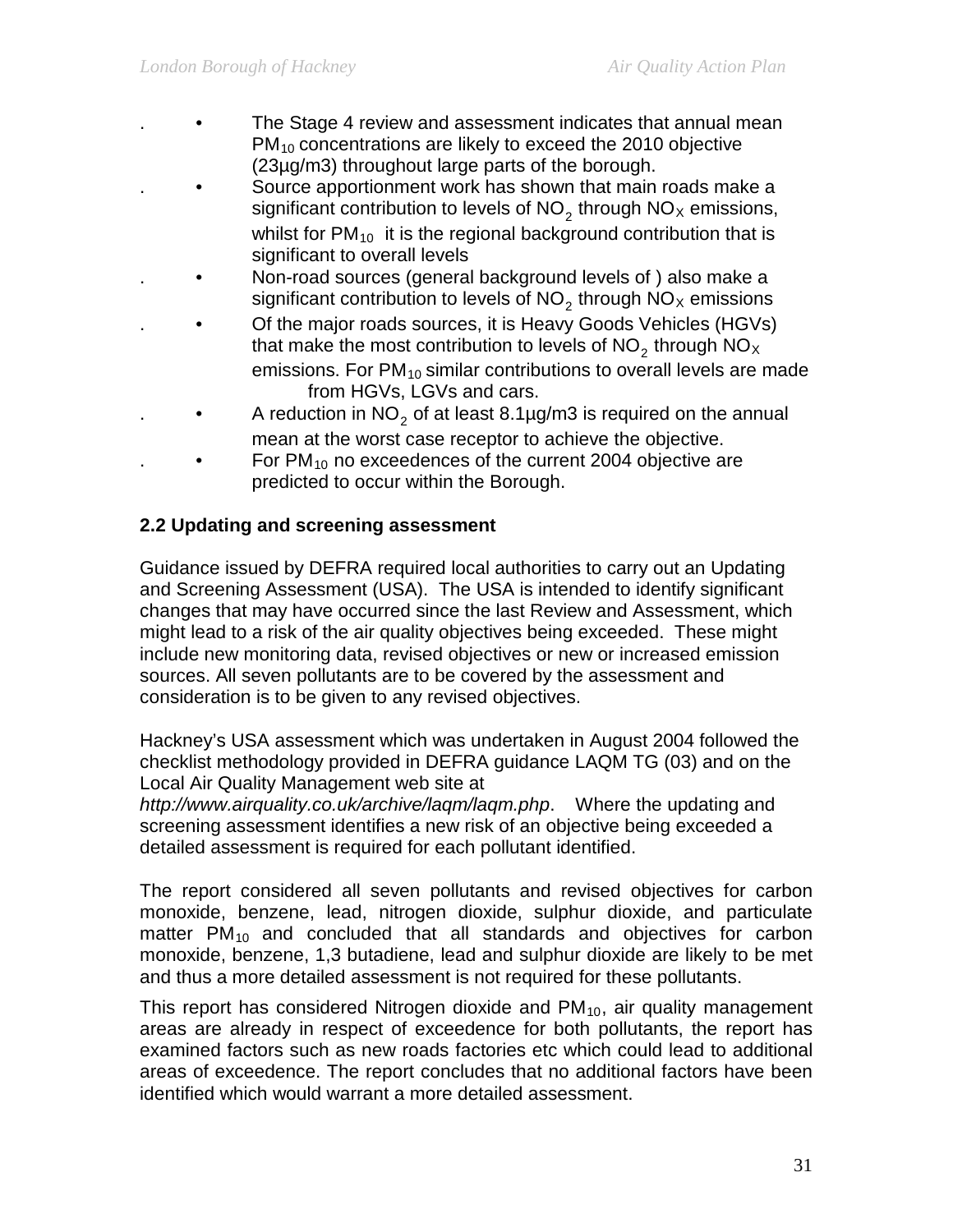Monitoring will continue in the Hackney Council area and a progress report will be published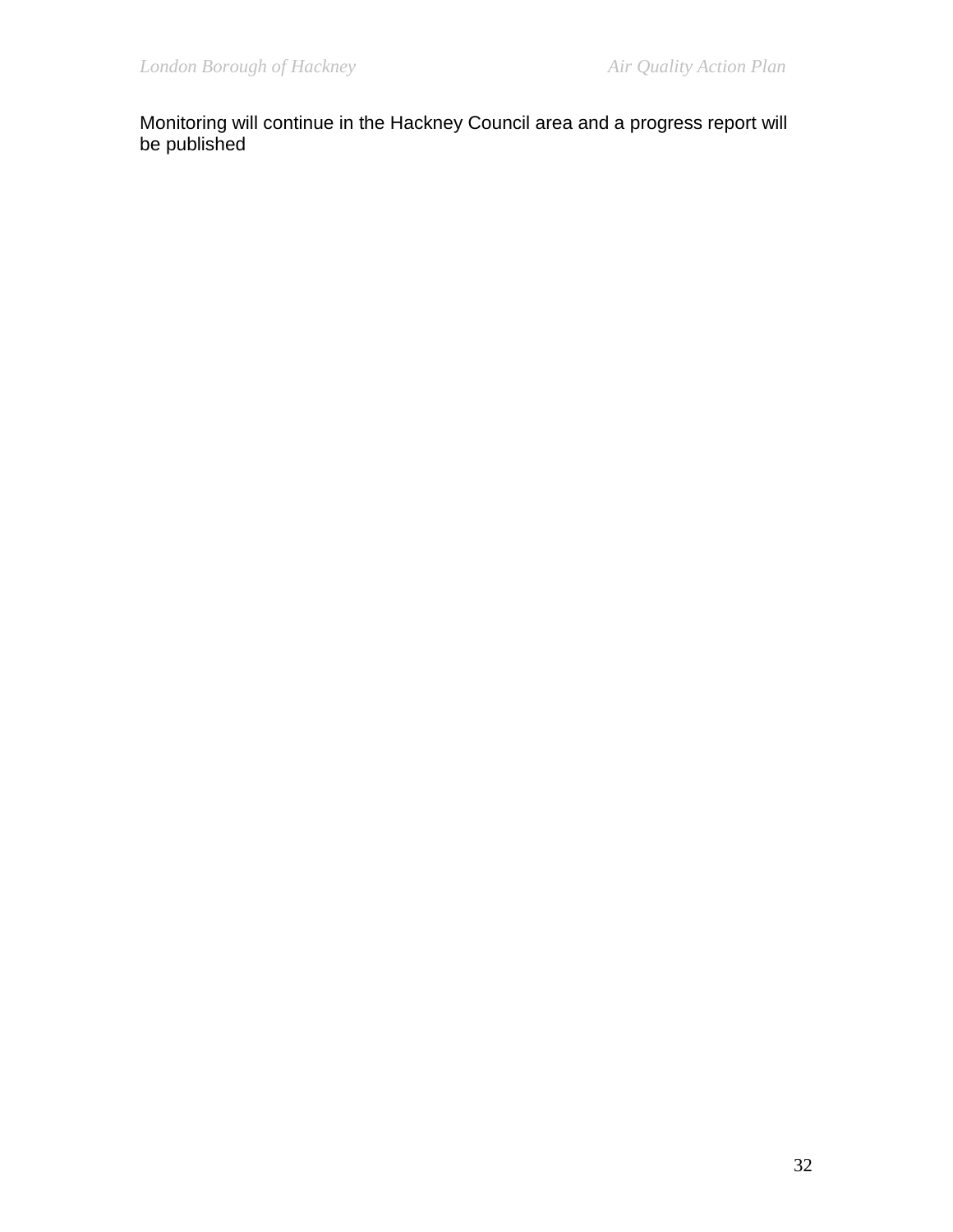# **3 THE ACTION PLAN PROCESS**

#### **3.1 Aims of the Action Plan.**

The immediate aim of the action plan is to set down and identify a number of appropriate measures that can be taken to improve air quality within the AQMA. The action plan should appraise each measure in terms of feasibility and benefits to air quality, whilst providing explicit consideration to time-scales with respect to implementation.

#### **3.2 Structure of the Action Plan**

Chapter 2 has previously given a brief outline of the size and scope of the air quality problems in the AQMA.

This chapter provides the background to the action planning process and includes details with respect to the overall themes of this document and the process by which consideration to measures has been achieved.

Chapter 3 deals with existing and future actions that can be taken. The approach to policies has been to package policies according to the overall themes by which they operate. These include:

- . Reducing Emissions from Road Transport
- . Traffic Management Actions
- . Non-traffic Actions

.

The approach has been to first describe the policies in the context of air quality and then provide a tabular summary for specific details. Each action or proposal in the table includes an estimate of how long it will take, how costly it is, and what air quality benefit it will deliver. It also has details of which body (internal or external) will be responsible for implementing it. In many cases, this involves working closely with external partners to deliver improvements, for example, Transport for London manage the Transport for London Road Network – the strategic road network for London. Some Council initiatives and policies can impact directly or indirectly on air quality. These will have been subjected to Council consideration and in many cases directly to public consultation. The first part of the table of actions is based on existing Council Policy. In addition to those actions that already form part of the Council's Policies several extra initiatives are also needed to reduce emissions. These new initiatives form the second part of each detailed tabular summary.

Chapter 5 explains how the Council will monitor the effectiveness of this action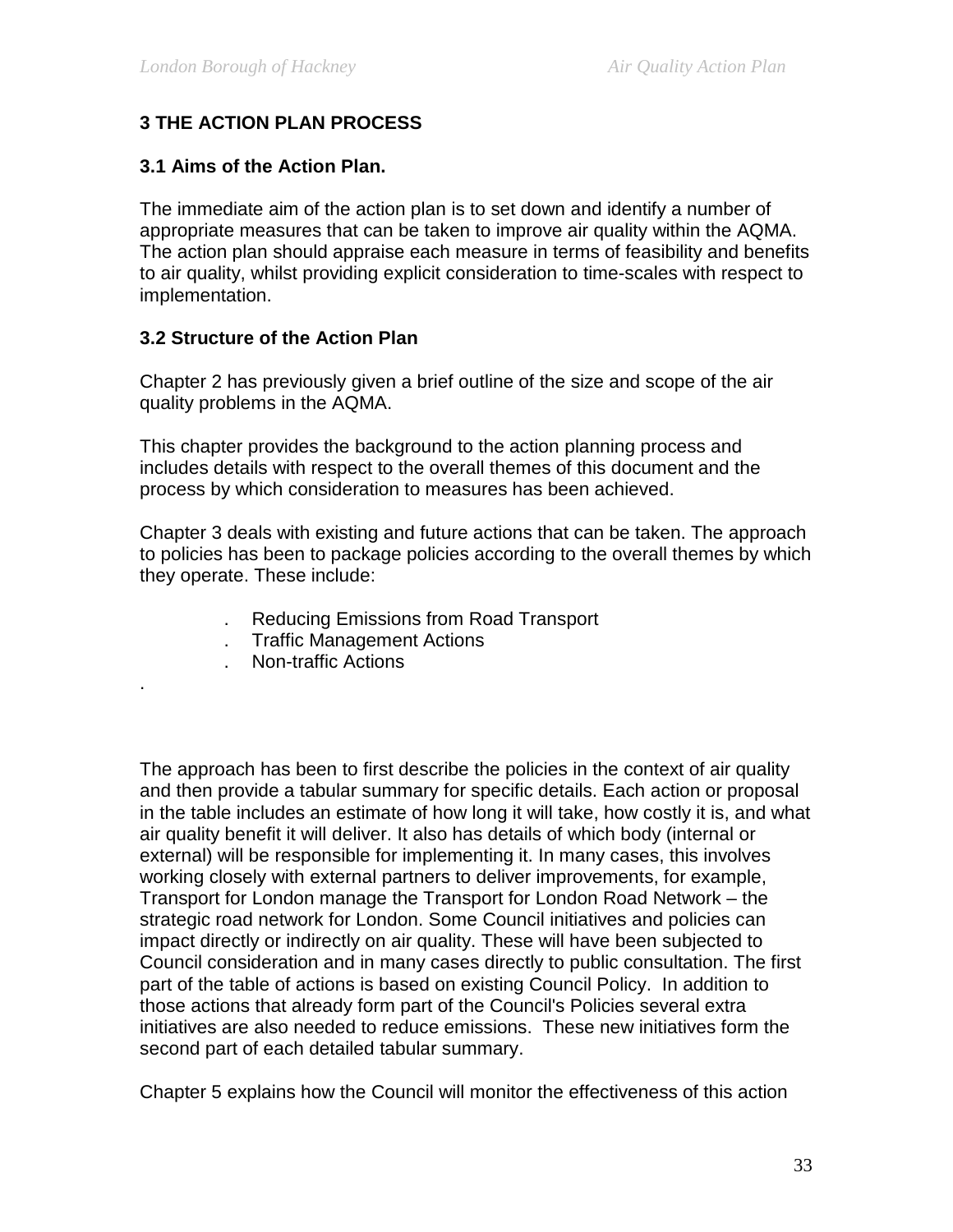plan.

Chapter 6 provides details on the process of consultation undertaken by the Council in determining the policy measures that should be included within the action plan.

# **3.3 Impact assessment**

For each proposal, or package of proposals, included in the draft AQAP some consideration to the impacts of the proposed measure(s) on air quality is included. The approach to 'impact assessment' within the draft Plan has been to, where possible, determine quantitatively the reduction in pollutant emissions or concentrations derived from the proposal. However, limitations to this approach are evident and quantitative analysis is confined to those proposals that lend themselves easily to such an approach through the use of complex dispersion models, and/or the use of emissions estimates. For example, where a proposed reduction in the volume of traffic is suggested a dispersion model can be used to determine the impacts on air quality within the affected area. Less practical to assess fully is a proposal that entails increasing the coverage of cycle lanes within an area, or increasing the number of 'walk-to-schools' initiatives. Consequently, where such 'soft-measures' are proposed an estimate of the improvements in air quality brought about by the package as a whole has been made, based on 'best estimates'.

#### **3.4 Time-scales**

Part IV of the Environment Act stipulates that a local authority must move towards achieving the air quality objectives within its area, where those objectives have been shown to be exceeded in the relevant future years. Under Section 84 of the Act the local authority, in drawing up its action plan, must give due consideration to the time-scales to which the objectives are required to be achieved. The current AQMA within the Borough is declared on the basis of predicted exceedences of the annual mean objective for  $NO<sub>2</sub>$ .

Many of the existing measures are in place as a consequence of existing strategy implementation. New policy measures should give due regard to this date and time-scales for these measures have additionally been identified. It is stated from the outset that the extent of the problem within the AQMA is such that no single policy measure is likely to solely achieve the required reduction in ambient levels of  $NO<sub>2</sub>$ . As such, the achievement of the objective is dependent upon the cumulative impacts of a number of measures, the main one of which has been identified and is outside the authority of the Borough. It is therefore unlikely that the proposals included within this action plan will achieve the necessary reductions in  $NO<sub>2</sub>$  within the time-scale of the objective date. However, it should be emphasised that policies included within the plan will safeguard air quality in those existing areas not shown to be an issue, whilst additionally bringing about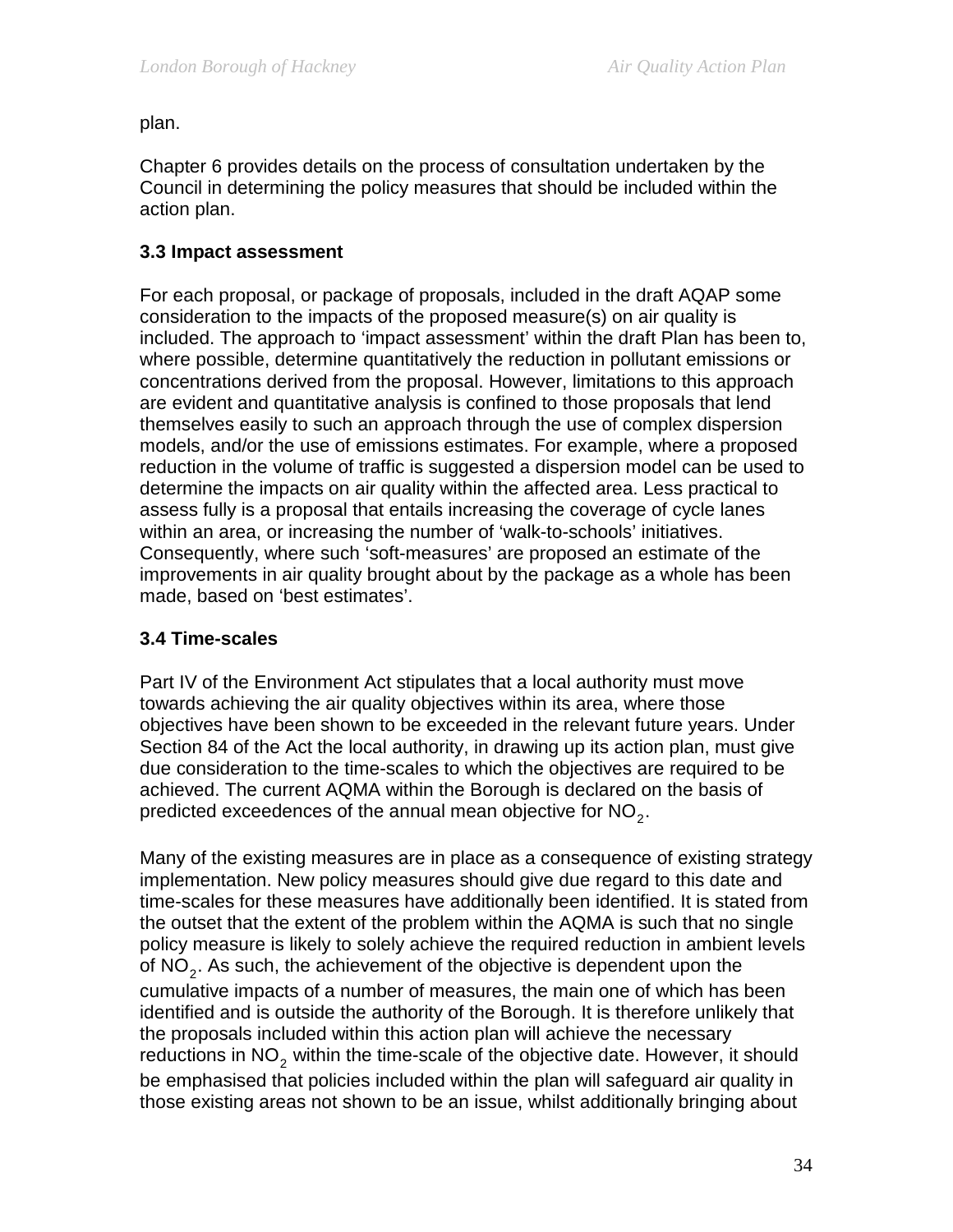an improvement in air quality across the Borough both the in the short-term and in the longer-term.

# **3.5 Funding**

All of the policy measures included within the Action Plan have already had funding allocated, or ongoing funding is being sought through the latest Borough Spending Plan. No new measures for which funding has yet to be sought with the exception of the proposed low emissions zone are included within the plan.

# **3.6 Responsibilities**

The Borough is under statutory duty through Part IV of the Environment Act 1995 to work towards achievement of the air quality objectives where an AQMA has been declared. This action plan sets out to identify those measures over which the Council has direct control, whilst additionally identifying those measures which are the responsibility of other parties. Within the Borough's actions, responsibilities have been additionally identified across relevant departments covering Environment, Planning, and Transport. Where necessary partnership working is required to realise the policy included more than one body has been identified.

The AQMA is declared within the southern part of the Borough around road links that form part of the Transport for London Road Network (TLRN). As such, Transport for London (TfL) are a necessary consultee within the process and will be responsible for those measures it deems most likely to improve air quality within the AQMA. The Mayor for London is responsible for some of the policy measures outside of road transport that could aid in reducing general background levels of pollution across the Borough and within the Greater London Area.

#### **3.7 Costs, benefits and feasibility**

It is difficult to precisely quantify some of the effects of the proposals and it was decided to use broad descriptors for the Timescale, Cost and Air Quality Benefit. In approaching this aspect of the action plan the Council has taken heed of current advice from the DEFRA Action Planning Helpdesk and also sought to refer to useful examples of action plans already submitted. It has been concluded that a simple matrix approach is best suited to the current needs based on the following descriptors:

#### **Time-scale definitions**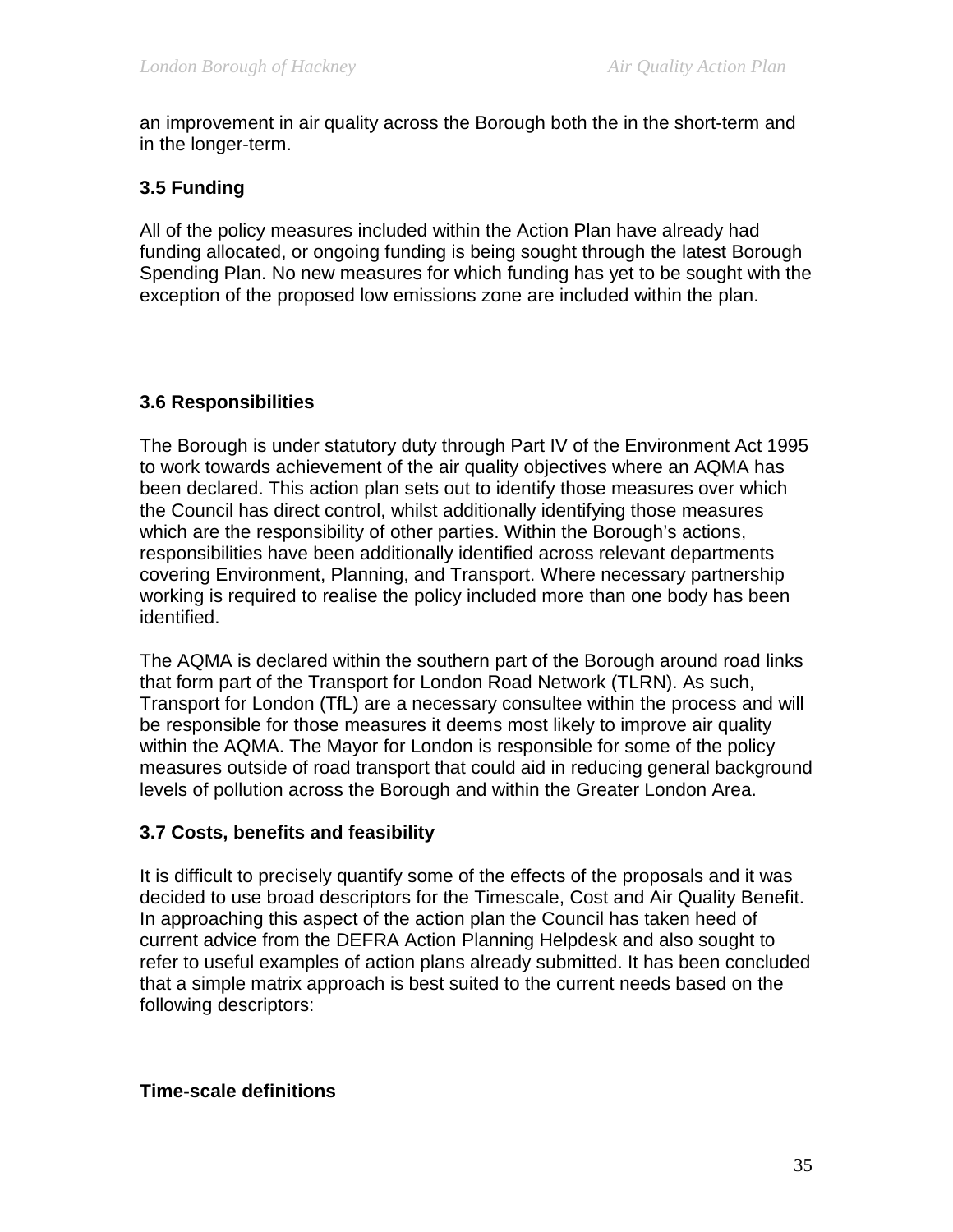Long = Long Term (5 - 10 years plus) Medium = Medium Term (2-5 years) Short = Short Term (within the next 2 years)

# **Cost definitions**

 $High = more than £100,000$ 

Medium = £50,000 – £99,999

Low = less than  $£49,999$ 

# **Air Quality Benefit**

High = improvements greater than 2µg/m3

Moderate  $= 1 - 2$  µg/m3

Reasonable =  $0.2 - 1$  µg/m3

Negligible = less than  $0.2 \mu$ g/m3

# **Key Points:**

- The action plan has aimed to identify a number of policy measures that could assist in the Borough moving toward the achievement of the annual mean objective for  $NO<sub>2</sub>$
- . The action plan has built upon existing strategies set down within the context of the Borough and through London-wide initiatives through the Mayor for London's Air Quality and Transport Strategies.
	- Where possible, the action plan has tried to assess the impacts on air quality of each proposed measure and additionally attempted to provide an assessment of the cumulative impacts of each package of measures
- . The action plan has indicated whether funding has been achieved through the identification of existing measures, alongside where additional funding is required through new measures
- . Time-scales and responsibilities for the implementation of each measure and/or package of measures are provided
- . The action plan has attempted to provide a measure of ranking the measures according to feasibility, cost and benefits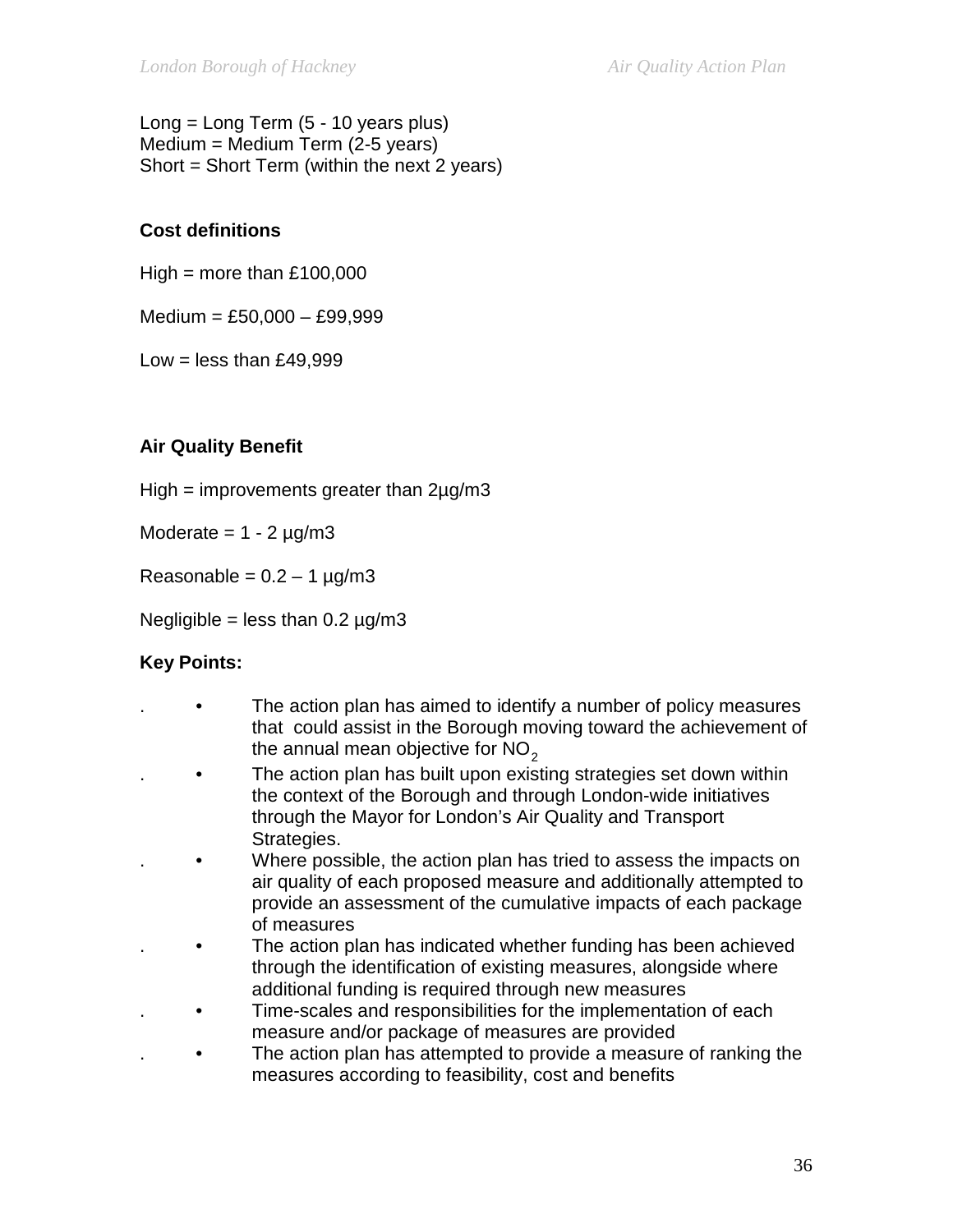### **Chapter 4 Air Quality Actions**

### **4.1 Introduction**

No single measure will solve the air quality problem within the AQMA. A series of smaller measures each delivering part of the required improvement is likely to be the most successful approach to achieving reductions in pollutant concentrations across the Borough.

The actions we are going to take to improve and manage air quality in Hackney are submitted under the following themes:

- **Reducing Emissions from Road Transport**
- **Traffic Management Actions**
- **Non-traffic Actions**

A table listing all the actions is presented in Appendix xxxx. The table identifies those departments within the Council responsible for the implementation of the policy, or whether the implementation relies on partnership working with external organisations.

Moreover, for each action the perceived (or calculated) air quality benefits are reported each measure alongside any readily identifiable non-air quality benefits (both positive and negative) that could impact on the community. These include such aspects as reduced noise, costs to businesses, social exclusion and affordability. In addition, for each proposed policy measure an assessment of the way in which the measure will be perceived by relevant stakeholders has been made, alongside the costs and feasibility of implementation.

The Annex provides an overall tabular summary for each of the proposed measures included in each of the packages.

It is recognised from the outset that many of the existing and proposed actions contained within this Air Quality Action Plan would, in themselves, not provide a substantial benefit to air quality. It is therefore important that each theme of actions is considered in terms of the cumulative impacts on air quality. In order to highlight this statement on the cumulative impacts of each package of measures (existing plus proposed) is made.

### **4.2 Reducing Emissions from Road Transport**

The first package of measures (reducing emissions from road transport) aims to reduce emissions within the AQMA and elsewhere in the Borough. In considering the policies to be included consideration has been made to targeting the volume of traffic within the AQMA, cleaning up emissions of existing vehicles, setting new stringent emissions standards for entering into the AQMA and also encouraging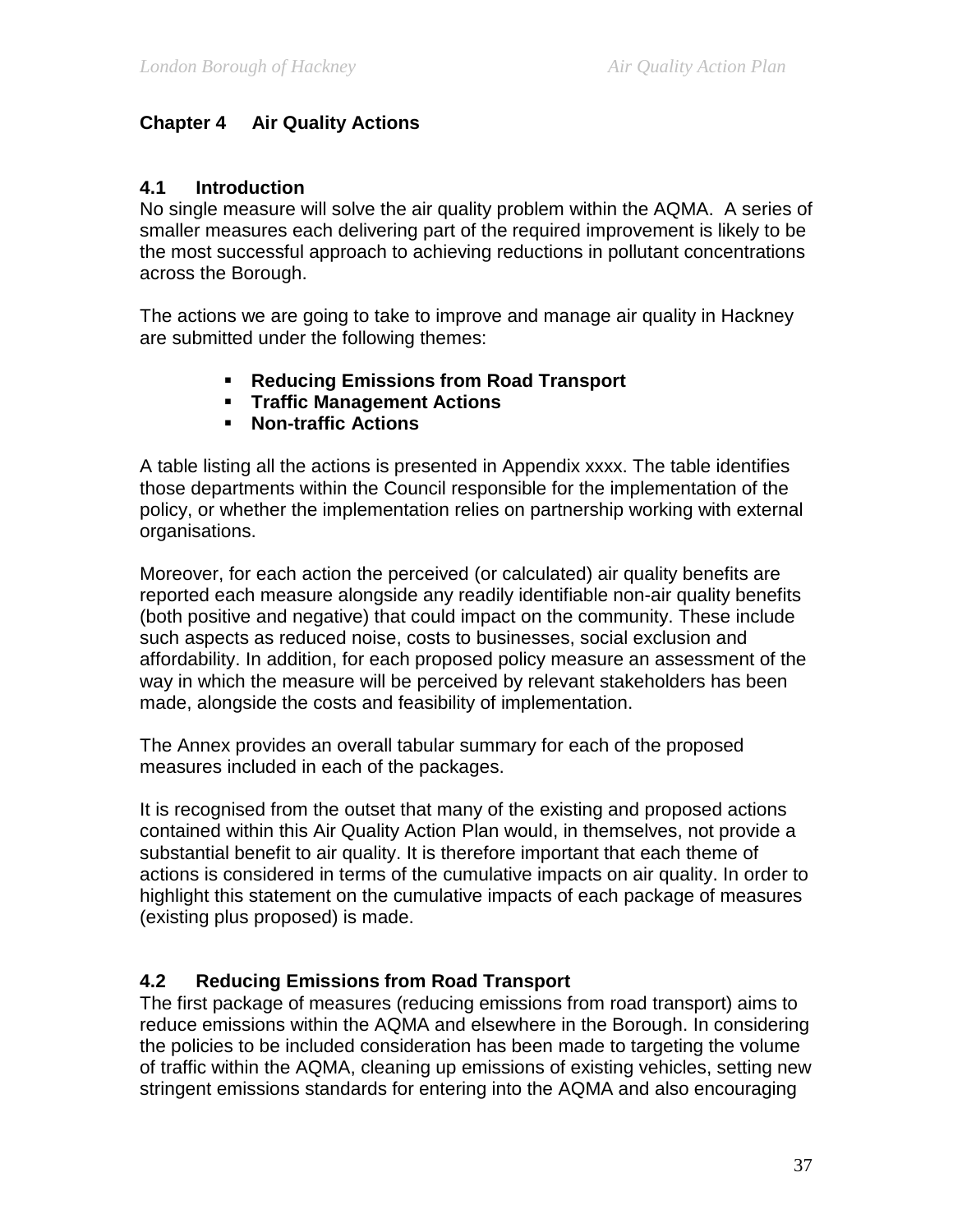the uptake of alternative cleaner fuel types. Additionally, it is recognised that the Council should lead by example in the context of clean emissions and therefore policies aimed at reducing emissions from its own fleet, and that of its contractors, are also included. The current sections deal with these aspects in more detail and include existing and new actions.

- **Low Emission Zone (LEZ)**
- **Reducing Emissions from Hackney Fleet and LB Hackney contractors**
- **Working with businesses in Hackney**
- **Vehicle Emission Testing**
- **Refuelling Infrastructure**

# **4.2.1 Low Emission Zone (LEZ)**

A low emission Zone is an area from which vehicles that fail to meet a specified emission standard are excluded or controlled. The London Low Emission Zone Feasibility Study was completed in 2003. The feasibility study investigated schemes to restrict the access of vehicles unless they complied with a specific emission limit. The study concluded that a scheme focusing on heavy vehicles could reduce both concentrations of air pollutants and the areas of London that exceed the Government's national air quality objectives. The concept of a Low Emission Zone was pioneered in Sweden in the 1990s.

Details of the scheme as currently proposed are as follows:

- The proposed LEZ would cover the whole of the GLA area (excluding motorways) and the preferred approach is to implement via a Scheme Order under the GLA Act 1999.
- The proposed scheme :
	- **Target Heavy Goods Vehicles, buses, and coaches from early** 2008.
	- **Potentially be extended to Light Goods Vehicles in 2010.**
	- **Targeting PM10 from 2008, and potentially NOx from 2010.**
	- Non-compliant vehicles to pay charge.
	- Scheme to operate 24/7.
	- Scheme to be operated by cameras.
	- Non-payers to receive penalty charge.
- The proposed standards for heavy diesel-engined vehicles which could be used within the LEZ without payment of a charge are:
	- for 2008, a standard of Euro III for particulates (PM10) only; and
	- for 2010 a standard of Euro IV for particulates (PM10) or, in the event that NOx certification capability is available, a standard of Euro IV for PM10 and NOx.
- Expected that some 60 000 HGVs, buses and coaches would need to be upgraded or replaced to meet the proposed 2008 standard (this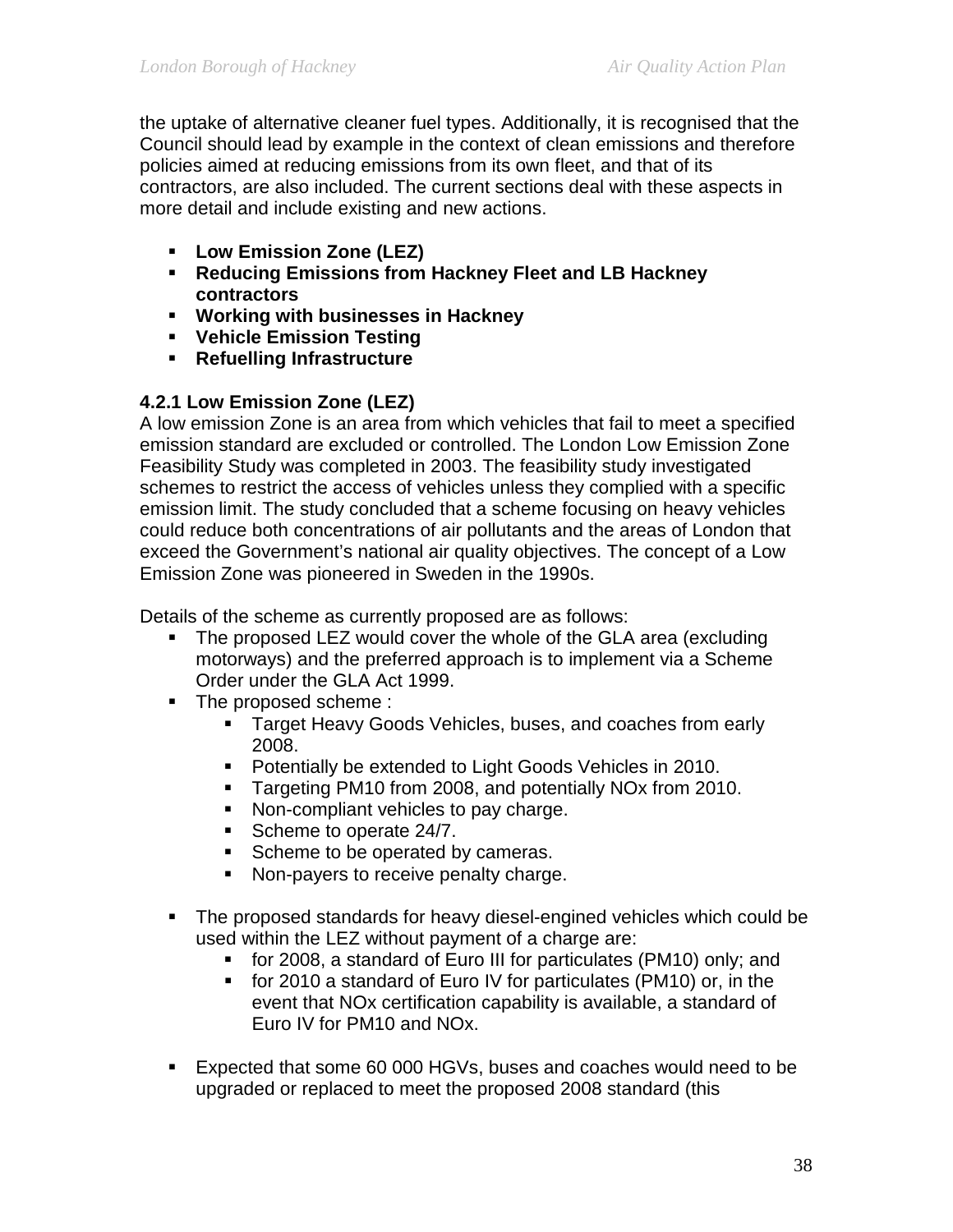represents some 35% of the heavy vehicles operating within London) and up to a further 100,000 to meet the proposed 2010 standard (this represents some 60% of the heavy vehicles).

- If the decision were taken to include diesel-engined LGV's in 2010, some 50 000 to 80 000 additional vehicles could be affected (this represents between 10 and 20% of the LGV's operating within London).
- **The objectives of the LEZ are twofold:**
	- To move London closer to achieving the government's air quality objectives (and European Union Limit Values) for 2010; and
	- To improve the health and quality of life of people who live and work in London, through improving air quality.
- **What would it achieve?**
	- ▶ Reductions in tonnes of PM10 and NO2 emitted
	- ▶ Reductions in areas of London exceeding air quality targets
	- ▶ Range of health benefits:
		- reductions in premature deaths
		- reductions in hospital admissions
		- reductions in respiratory problems
	- Other non-health benefits, including buildings soiling and noise reductions.

The principle challenges are:

 **DfT support for continuation of the Reduced Pollution Certification scheme**;

- Awaiting formal response from DfT regarding the level of operational support they will provide for a LEZ, i.e. the certification process to support the fitting of Particulate and NOx abatement equipment.

- **Increased proportions of direct NO2**; TfL continues to collate the available research on this issue and to conduct trials to further inform research.
- **Supply of abatement technology;** we will need to ensure that abatement technology manufacturers will be able to meet the demand generated by the proposed LEZ.
- **Objections from some operators and stakeholders**; Vehicle operators are likely to have concerns about the cost to their industry of compliance with the LEZ. Ongoing dialogue with stakeholders is taking place, along with analysis of likely impacts.
- **Enforcement against vehicles registered outside the UK**; With the high levels of proposed penalties for non-compliance with the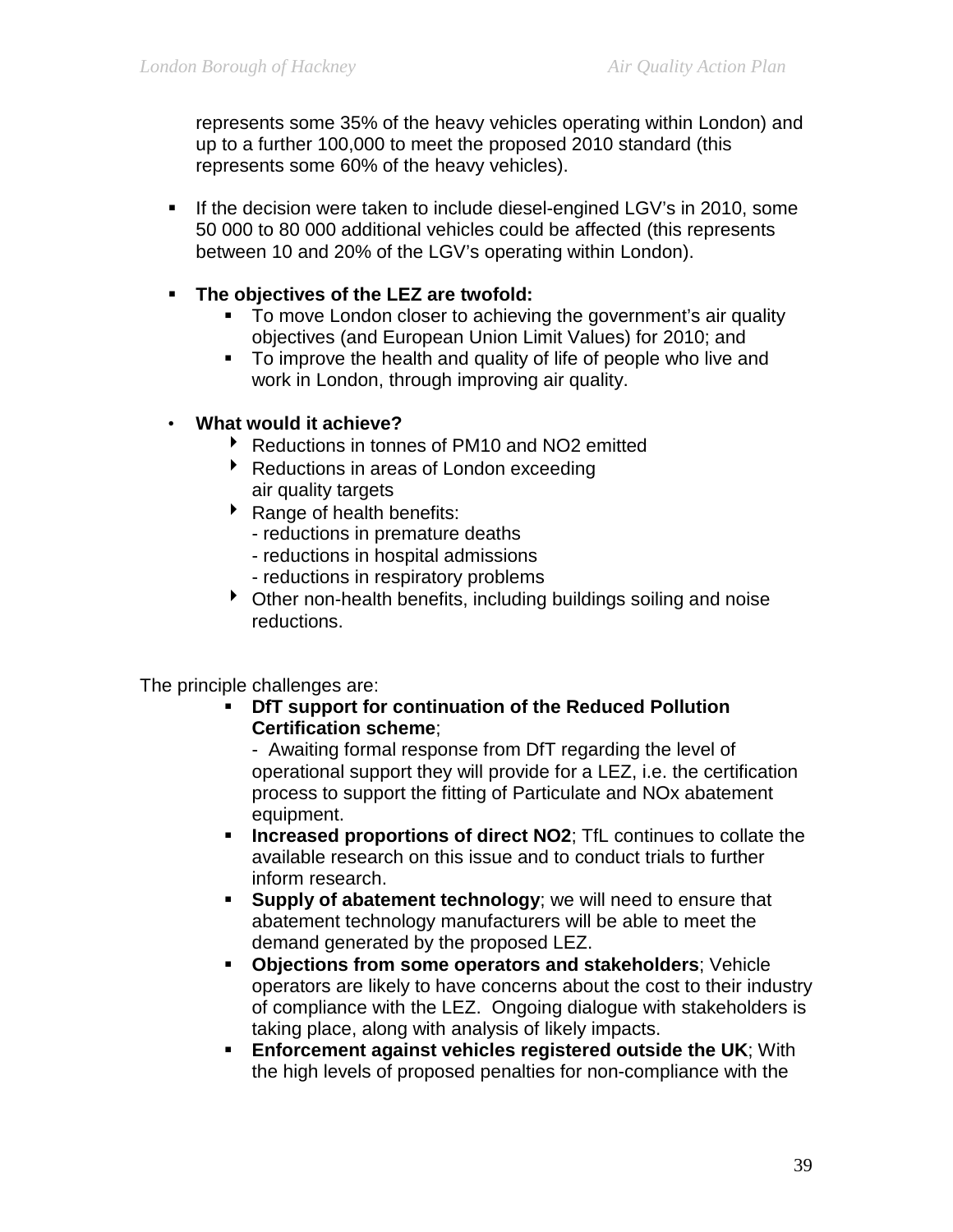LEZ, UK operators are keen to see a 'level playing field' with respect to foreign operators.

**Earliest date for LEZ implementation is early 2008.** 

The objectives of the proposed Greater London LEZ are:

- to move London closer to achieving the air quality objectives (and EU limit values) for 2010, in support of the Government's Air Quality Strategy (AQS) and the EU's Air Quality Framework and Daughter Directives; and
- to improve the health and quality of life of people who live and work in London, through improving air quality.

#### **Action 1**

**The Council will work with partners such as Transport for London (TfL) and other London boroughs to promote a London LEZ for the achievement of air quality benefits in the long-term.** 

| <b>ACTION 1</b><br><b>LOW</b> | <b>Responsibility</b>                                                                                                                                                    | <b>Air Quality Impacts</b>                                                                                                                                                                                                                                                               | <b>Non Air Quality Impacts</b>                                                                                                                                                                                                                                                                  |
|-------------------------------|--------------------------------------------------------------------------------------------------------------------------------------------------------------------------|------------------------------------------------------------------------------------------------------------------------------------------------------------------------------------------------------------------------------------------------------------------------------------------|-------------------------------------------------------------------------------------------------------------------------------------------------------------------------------------------------------------------------------------------------------------------------------------------------|
| <b>EMISSION</b><br>ZONE (LEZ) | GLA, TfL, LB Hackney                                                                                                                                                     | This policy would achieve<br>the greatest impact on air<br>quality and likely to lead to<br>a significant reduction in<br>the area of exceedence of<br>the annual mean $NO2$<br>objective within the<br>Borough. Benefits would<br>not be realised until the<br>longer-term (2008/2010). | Range of health benefits:<br>- reductions in premature<br>deaths<br>- reductions in hospital<br>admissions<br>- reductions in respiratory<br>problems<br>Other non-health benefits,<br>including reduced building<br>soiling.<br>Negative- increased costs<br>to business & fleet<br>operators. |
|                               | <b>Cost effectiveness &amp;</b><br>feasibility                                                                                                                           | <b>Timescales for</b><br>implementation                                                                                                                                                                                                                                                  | <b>Perception</b>                                                                                                                                                                                                                                                                               |
|                               | An automatic scheme<br>set-up costs to<br>between £6 million and<br>£10 million, with<br>annual running costs of<br>around £5 million - £7<br>million. Feasibility high. | Earliest date for LEZ<br>implementation is early<br>2008                                                                                                                                                                                                                                 | Operators largely supportive<br>of the scheme.                                                                                                                                                                                                                                                  |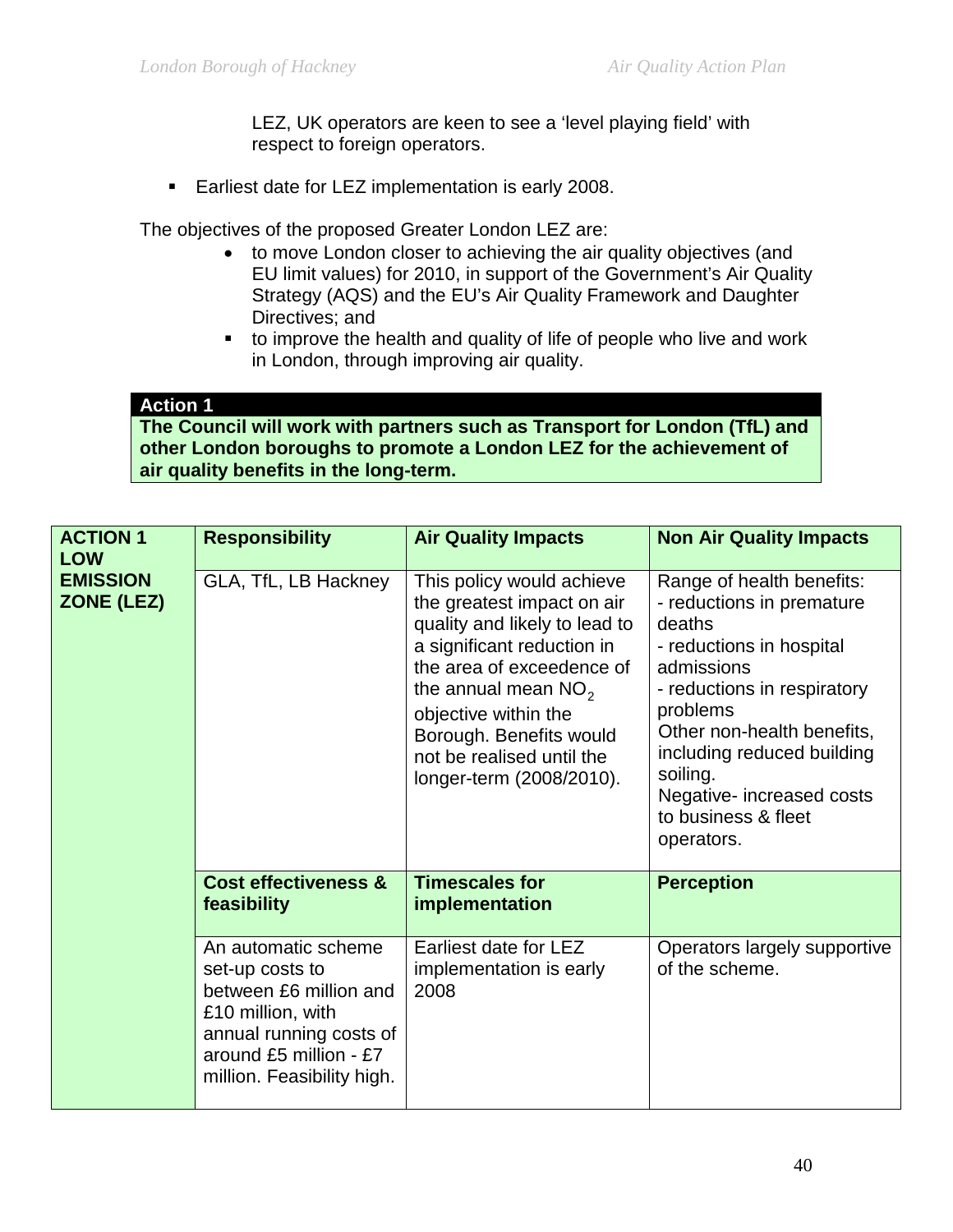#### **4.2.2 Council and Contractor Fleet Management**

The Council currently has a fleet made up of hire, lease and owned vehicles. Of the Directorates it is Environment, Social Services and Housing that hold the largest proportion of the Council's fleet. These consist mainly of transit vans; refuse vehicles, skip-luggers and minibuses.

The fleet manager is developing a fleet strategy. As part of the strategy emissions from the fleet will be reduced by replacing older vehicles, the first phase of which will be the replacement of the refuse vehicles. On completion of replacement programme all vehicles in council ownership will be Euro IV or no older than 5 years old.

Emissions from the refuse vehicles are being further reduced by reducing the maintenance period to 6 weeks, and by a weekly tyre maintenance programme.

The council will trial alternative fuels, fuel additives and other emission reduction devices where practical and subject to cost.

The Council's Streetscene department has used an electric van as a staff pool car since summer 2004.

The pollution team has funding to purchase an electric or van for air pollution monitoring.

#### **Action 2**

**The council will replace older vehicles in the fleet starting with the refuse vehicles, all vehicles to be Euro IV or no older than 5 years old.** 

#### **Action 3**

**The Council will ensure that all leased vehicles are less than 5 years old.**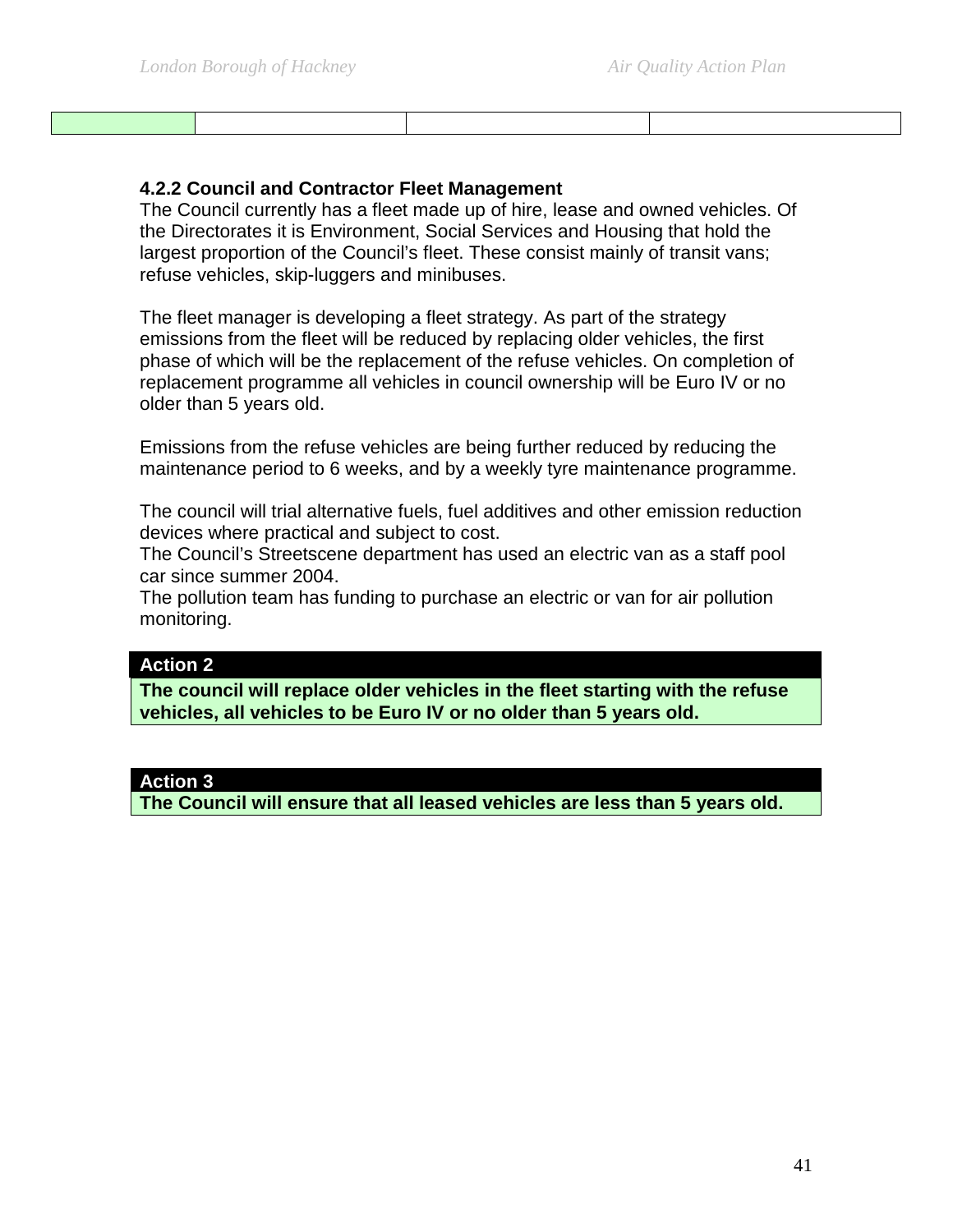| <b>ACTION</b><br>283           | <b>Responsibility</b>                                              | <b>Air Quality Impacts</b>                                                                                                                                                                                                                                                                                                                                                                                                                                          | <b>Non Air Quality Impacts</b>                                                                                                                                                                                                                                                                                  |
|--------------------------------|--------------------------------------------------------------------|---------------------------------------------------------------------------------------------------------------------------------------------------------------------------------------------------------------------------------------------------------------------------------------------------------------------------------------------------------------------------------------------------------------------------------------------------------------------|-----------------------------------------------------------------------------------------------------------------------------------------------------------------------------------------------------------------------------------------------------------------------------------------------------------------|
| <b>COUNCIL</b><br><b>FLEET</b> | LB Hackney, Fleet<br>Department                                    | This option would set the<br>Council's stance on air<br>quality issues and show<br>that it wishes to 'lead by<br>example'. It would reduce<br>emissions from Council<br>activities through the many<br>miles travelled on a daily<br>basis. It is unlikely that the<br>air quality benefits would<br>be significant from the<br>policy as a stand-alone<br>entity. However, the policy<br>has strength in the<br>message that it sends out<br>residents in Hackney. | Positive: electric vehicles<br>are quieter than other<br>vehicle so could reduce<br>levels of noise associated<br>with activities. Negative:<br>could lead to difficulties with<br>contractors and costs of<br>services as required to<br>provide cleaner vehicles<br>which would be passed onto<br>the Borough |
|                                | <b>Cost effectiveness &amp;</b><br>feasibility                     | <b>Timescale</b>                                                                                                                                                                                                                                                                                                                                                                                                                                                    | <b>Perception</b>                                                                                                                                                                                                                                                                                               |
|                                | £3.8m already available<br>for refuse vehicle fleet<br>replacement | Fleet strategy due to be<br>finalised<br>November/December 2005                                                                                                                                                                                                                                                                                                                                                                                                     | Likely to be positive                                                                                                                                                                                                                                                                                           |

# **4.2.3 Working with the business**

Business activity is responsible for a large proportion of pollution in London. There are many ways in which this could be reduced, and the business benefits presented by environmental improvement can be substantial.

The easiest ways for businesses to reduce air pollution are:

• Buy or lease [cleaner vehicles.](http://www.london.gov.uk/mayor/environment/air_quality/mayor/clean_veh.jsp)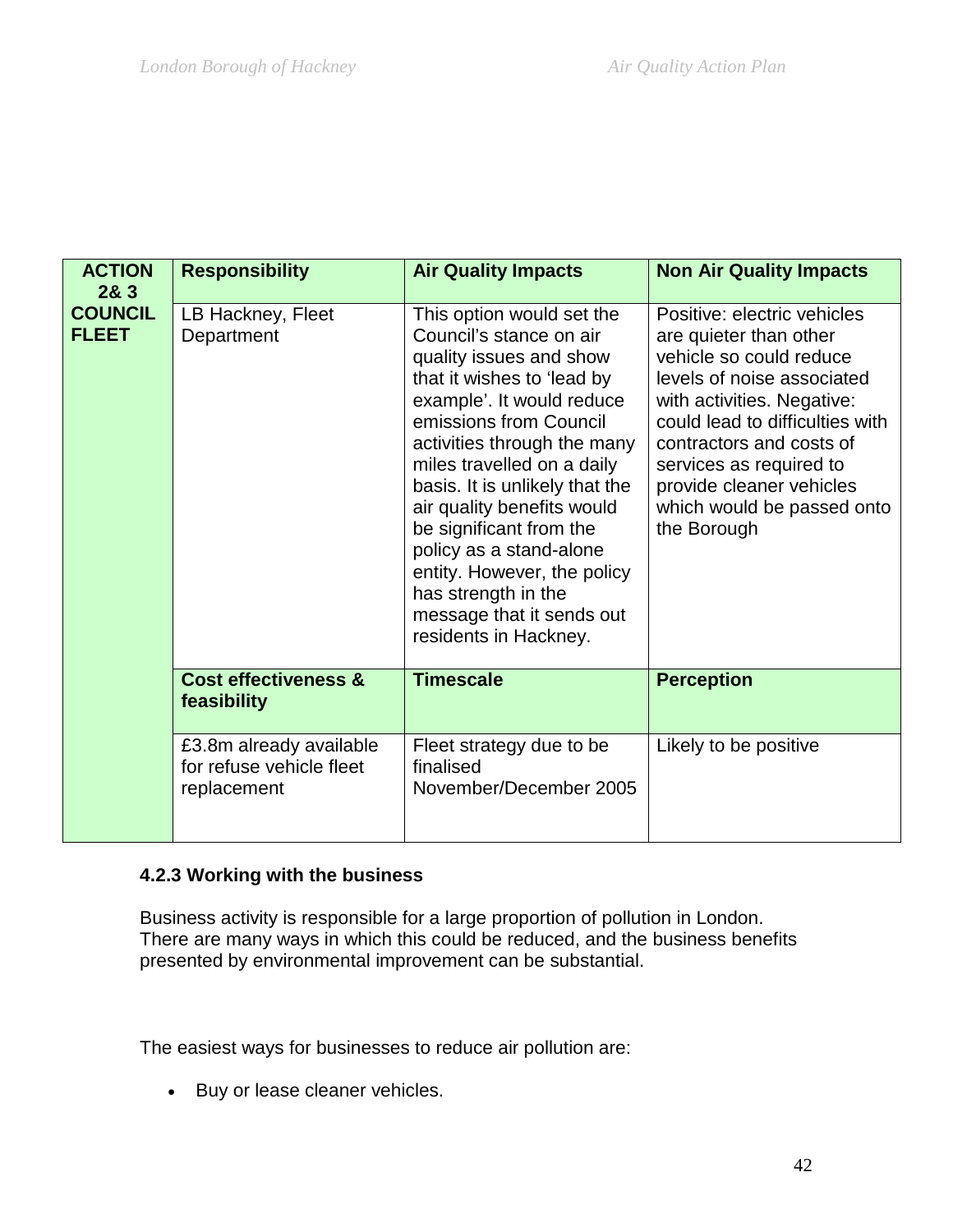- Produce [travel plans](http://www.london.gov.uk/mayor/environment/air_quality/business/biz_plans.jsp) to help staff to walk, cycle or use public transport to get to work.
- Use [efficient fleet management](http://www.london.gov.uk/mayor/environment/air_quality/business/biz_fleet.jsp) to reduce emissions and costs.

### **4.2.4 Incentivising low emission fleets**

The Council's PEP (Parking and Enforcement Plan) includes policy encouraging LPG, LNG, electric and hybrid powered vehicles. Electric powered vehicle receive 100% discounts on (Residents' and Business) Permits with the remaining 3 categories receiving 25% discounts.

### **Action 4**

**The Council supports the use of cleaner fleets by business in the Hackney by offering discounted business permits to fleets powered by alternative fuels and electric vehicles**.

| <b>ACTION 4</b><br><b>INCENTIVISING</b>        | <b>Responsibility</b>                                    | <b>Air Quality Impacts</b>                                                                                                                                                                                              | <b>Non Air Quality Impacts</b>       |
|------------------------------------------------|----------------------------------------------------------|-------------------------------------------------------------------------------------------------------------------------------------------------------------------------------------------------------------------------|--------------------------------------|
| <b>LOW</b><br><b>EMISSION</b><br><b>FLEETS</b> | LB Hackney, Parking<br>Department                        | It is unlikely that the air<br>quality benefits would be<br>significant from the policy<br>as a stand-alone entity.<br>However, the policy has<br>strength in the message<br>that it sends out<br>residents in Hackney. | <b>Positive:</b><br><b>Negative:</b> |
|                                                | <b>Cost effectiveness &amp;</b><br>feasibility           | <b>Timescale</b>                                                                                                                                                                                                        | <b>Perception</b>                    |
|                                                | Costs passed onto<br>contractors for external<br>fleets. | Already in place                                                                                                                                                                                                        | Positive                             |

### **4.2.5 Business Travel Plans**

A business travel plan is a set of measures that provide staff with more efficient and environmentally friendly options for travelling to work and travelling on business. Business The may business travel plan should form part of any planning application that is likely to have significant transport implications in the borough.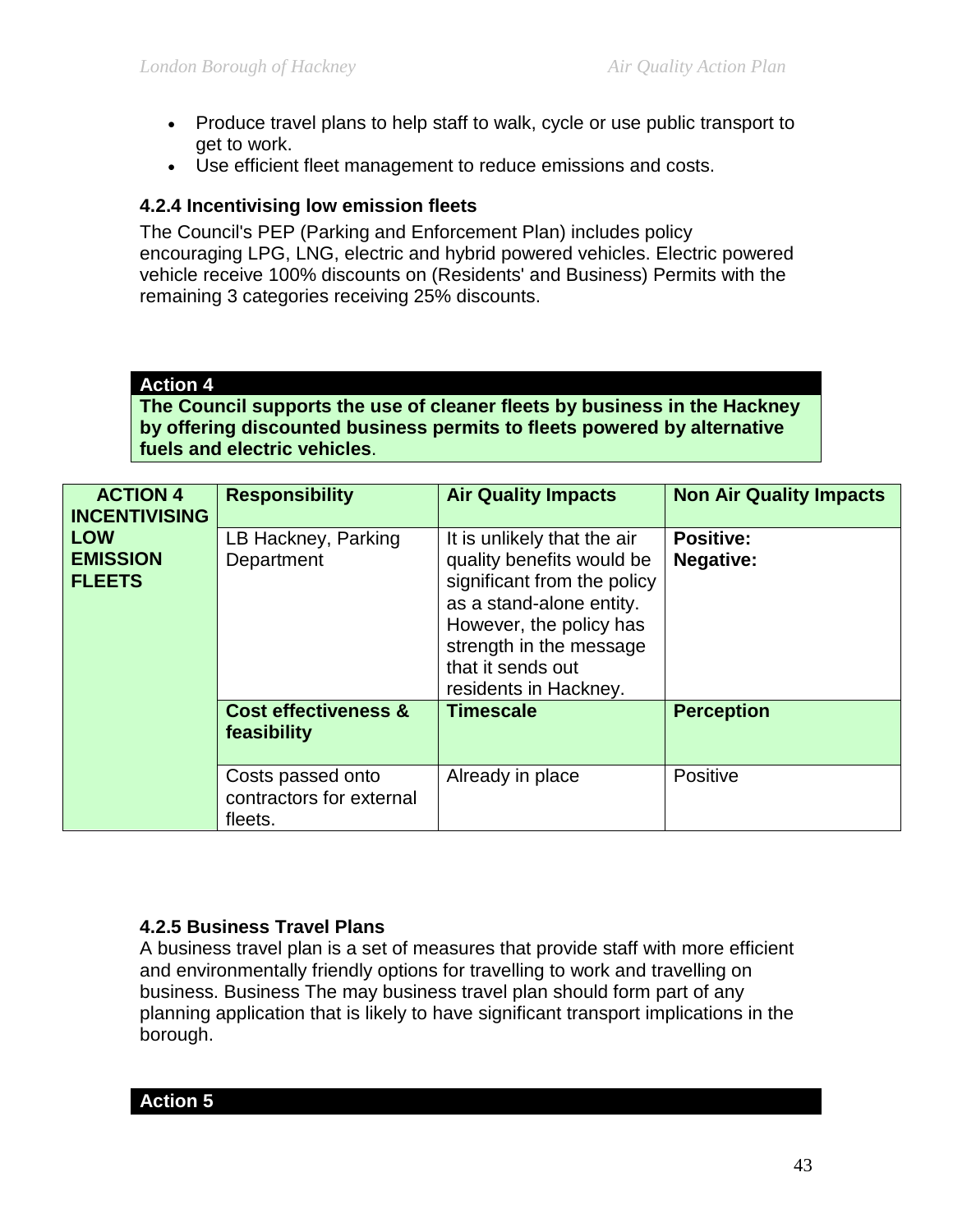#### **The Council is committed to assisting businesses in the borough to develop travel plans.**

### **4.2.6 London Lorry Ban**

The Greater London Lorry Ban (Restriction of Goods Vehicles) was introduced in 1985. Its aim was as an an environmental control measure to prevent unnecessary lorry movements at night and weekends. Hackney supports the London Lorry Ban on local roads in the borough.

The ALG maintains the scheme, issuing permits to those lorry operators with essential business in London. Around 56,000 permits per year are issued, supplemented by the London Lorry Map which shows those roads affected by the scheme to provide assistance to lorry operators with information on routing. The ALG enforces the London Lorry ban, and prosecutes around 2,000 offences against the ban annually.

Revisions for the London Lorry Ban are currently (end of 2005) being discussed. Exception of vehicles powered by alternative fuels is one of the potential new measures considered.

In addition to the London Lorry Ban the Council has its own local 7.5 tonne lorry ban in certain areas:

- The Homerton area north of Homerton Road
- The Middelton Road area
- Richmond Road and Englefield Road
- Cowdrey Road and Homerton Road overnight bans.

The Council implements a Borough-wide overnight ban on all vehicles over 5 tonnes.

This aims to balance the importance of goods access to local businesses with the environmental concerns of local residents, with many night-time bans related specifically to noise issues.

### **Action 6**

**The Council continues to support the London night-time and weekend lorry controls on all heavy vehicles over 16.5 tonnes on local roads.** 

| <b>ACTION 6</b><br><b>LONDON</b> | <b>Responsibility</b> | <b>Air Quality Impacts</b>                                                                                                                  | <b>Non Air Quality Impacts</b>                                                                                  |
|----------------------------------|-----------------------|---------------------------------------------------------------------------------------------------------------------------------------------|-----------------------------------------------------------------------------------------------------------------|
| <b>LORRY BAN</b>                 | <b>ALG</b>            | The direct air quality<br>impacts are likely to be<br>negligible as a result of<br>stand-alone policy but will<br>make sure that future air | <b>Positive:</b> no worsening of<br>congestion<br><b>Negative:</b> higher levels of<br>noise if not implemented |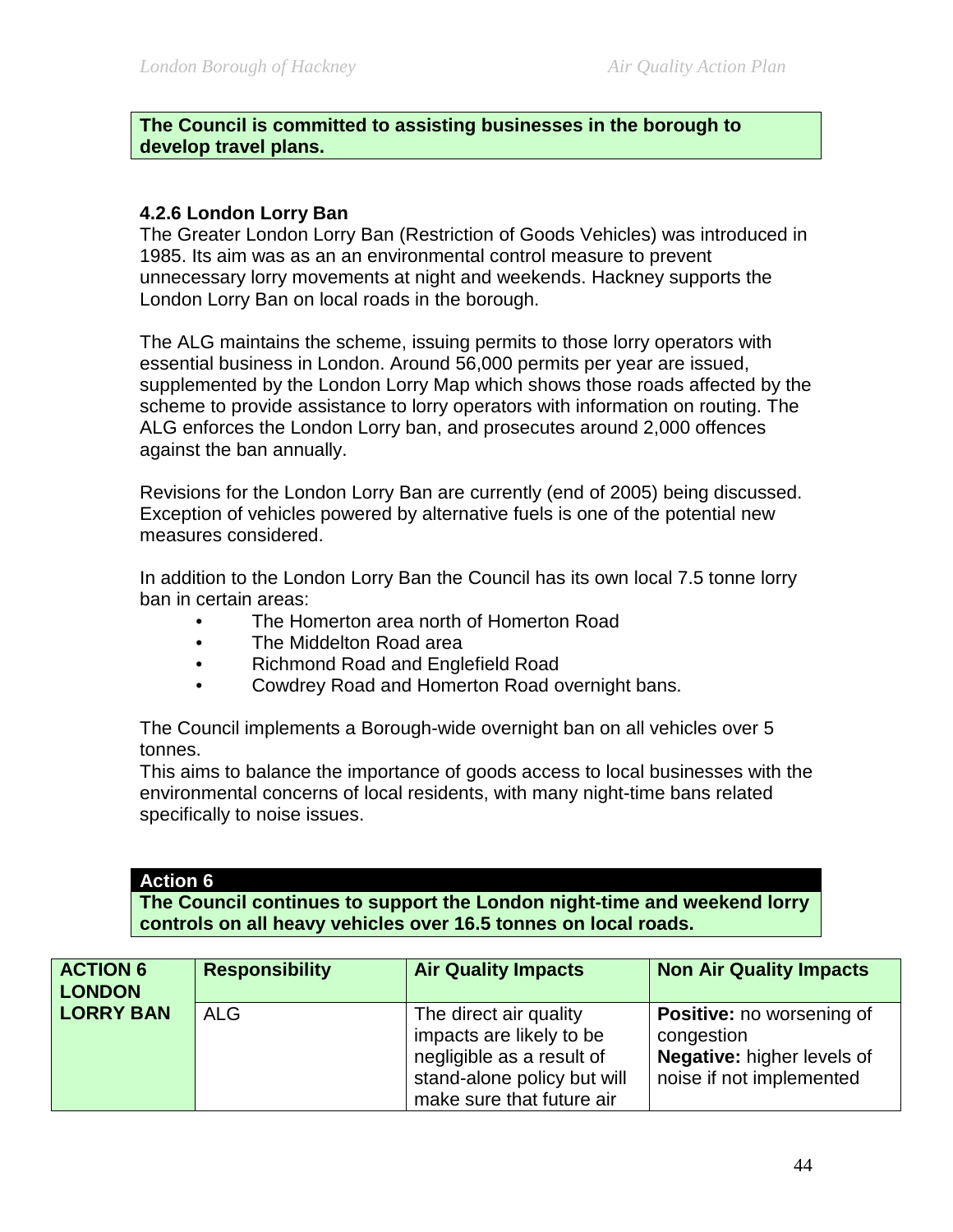|  |                                                | quality is not compromised.             |                   |
|--|------------------------------------------------|-----------------------------------------|-------------------|
|  | <b>Cost effectiveness &amp;</b><br>feasibility | <b>Timescales for</b><br>implementation | <b>Perception</b> |
|  | Existing policy in place.                      | Been implemented since<br>2005          | Positive          |

# **4.2.7 Inland Waterway Distribution**

'Sustainable Distribution: A Strategy' (1999) was one of the documents that spun out of the 1998 Integrated White Paper on Transport. The Strategy contains a number of proposed actions related to fiscal measures, international issues, strategic planning, rail freight, interchange, inland waterways and coastal shipping amongst others.

Improvements to strategic planning included closer consideration to freight. The Council endorses advice in Planning Policy Guidance note 13 that local authorities should encourage the carriage of freight by rail or water. The Council believes that the Regents Canal and River Lee Navigation hold much further potential in meeting the recreational and freight needs of the Borough. UDP policy TR15 actively seeks to favour development that proposes to utilise either of these two waterways:

• TR15: Canals and the River Lee Navigation. The Council will favourably consider proposals which support leisure and freight movement on the Regents Canal and River Lee Navigation [subject to other policies in this plan].

#### **Action 7**

**The council will investigate the full potential of both the Regents Canal and the River Lee Navigation waterways in reducing the level of freight transported by the road network**.

| <b>ACTION 7</b><br><b>WASTE BY</b> | <b>Responsibility</b>                                                                   | <b>Air Quality Impacts</b>                                                                             | <b>Non Air Quality Impacts</b>                                                                                        |
|------------------------------------|-----------------------------------------------------------------------------------------|--------------------------------------------------------------------------------------------------------|-----------------------------------------------------------------------------------------------------------------------|
| <b>WATER</b>                       | LB Hackney (LB<br>Hackney (Fleet,<br>Planning and<br><b>Streetscene</b><br>Departments) | The direct air quality<br>impacts are likely to be<br>negligible as a result of<br>stand-alone policy. | <b>Positive: safer roads</b><br><b>Negative: increased activity</b><br>adjacent to environmentally<br>sensitive areas |
|                                    | <b>Cost effectiveness &amp;</b><br>feasibility                                          | <b>Timescales for</b><br>implementation                                                                | <b>Perception</b>                                                                                                     |
|                                    | Costs to existing<br>operators will be high,                                            | Work on design of a<br>suitable vehicle for waste                                                      | Positive by residents                                                                                                 |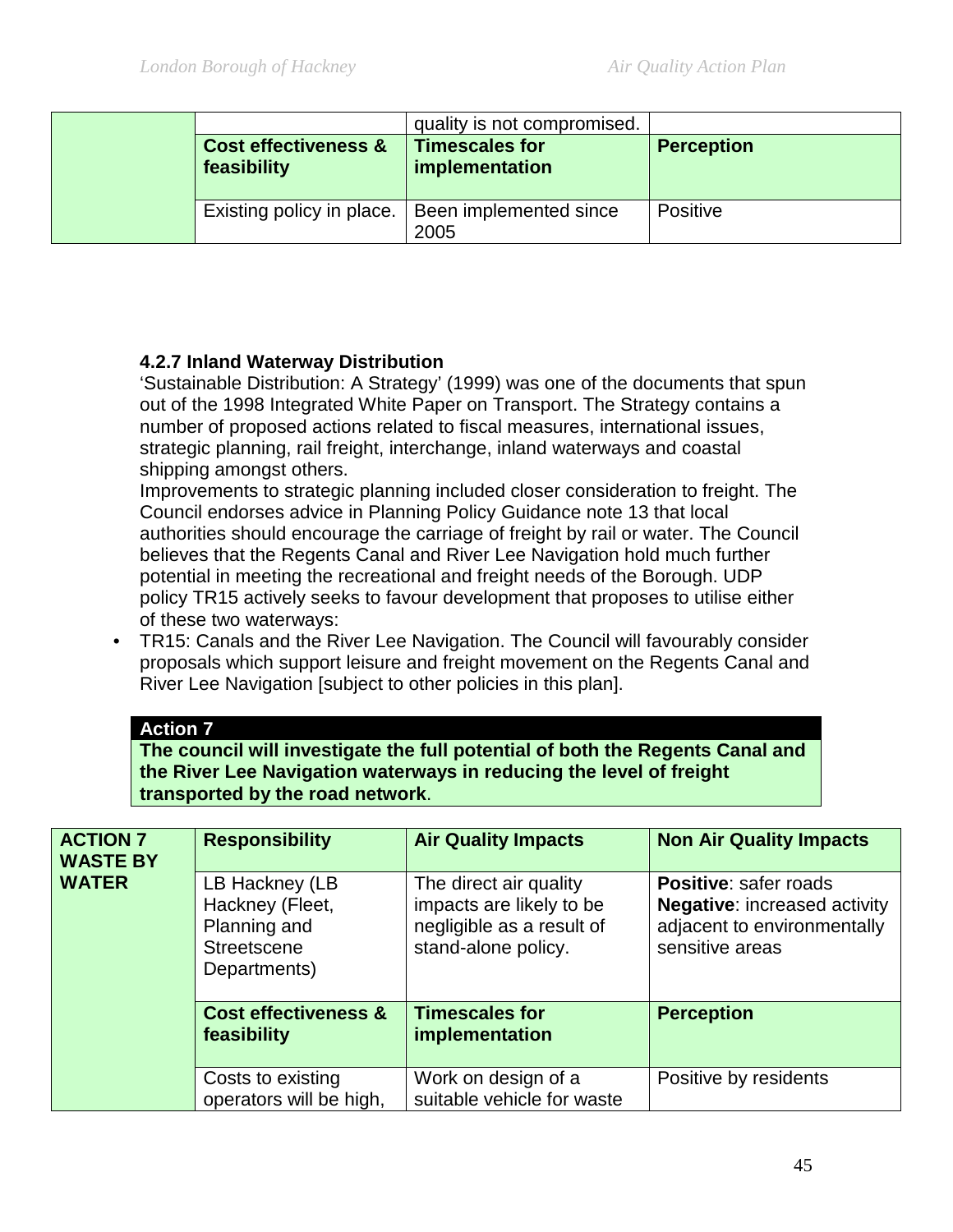| whilst costs to new    | transfer by water funded by |  |
|------------------------|-----------------------------|--|
| operators will be      | TfL.                        |  |
| commensurate with      |                             |  |
| new schemes based      |                             |  |
| on road transport.     |                             |  |
| Costs to operators for |                             |  |
| switching from road to |                             |  |
| water transport modes  |                             |  |
|                        |                             |  |
| high.                  |                             |  |
|                        | Positive. Feasibility       |  |

# **4.2.8 Provision of alternative fuel supplies within the Borough**

One of the principle means of encouraging fleet operators and private vehicle users to switch over to cleaner fuels is to increase their availability. Currently there is no provision of alternative fuel supplied within the Borough resulting in those with alternative fuelled vehicles having to drive outside of the Borough to seek fuel. This increases the number of miles required for re-fuelling and therefore reduces the advantage gained through lower emissions attributed to cleaner fuel usage.

The Energy Saving Trust currently (2005) operates a grants programme for transport refuelling and recharging infrastructure. Grants are available for any organisation with a base in the UK who will be installing in the UK a refuelling or recharging point for road vehicles, where there is an environmental need to build a refuelling or recharging infrastructure for that fuel.

Other funding for alternative fuel supplies that the Council could investigate in tapping into from the government and European sources are**:** Low Carbon Research and Development Programme**,** Low Carbon Bus Programme**,** Low Carbon Vehicle Programme**,** Air Quality Retrofit Programme and Air Quality Vehicle Programme.

#### **Action 8**

**The council will seek the provision of alternative fuels and electric vehicle charging points pumps at new filling stations through the planning process and encourage the provision of fuel alternatives at existing filling stations through partnership working with suppliers, and work to develop electric vehicle charging points at other locations.**

| <b>ACTION 8</b><br><b>PROVISION</b>                               | <b>Responsibility</b> | <b>Air Quality Impacts</b>                                                                                                         | <b>Non Air Quality Impacts</b>                                      |
|-------------------------------------------------------------------|-----------------------|------------------------------------------------------------------------------------------------------------------------------------|---------------------------------------------------------------------|
| <b>OF</b><br><b>ALTERNATIVE</b><br><b>FUEL</b><br><b>SUPPLIES</b> | GLA, TfL, LB Hackney  | This option would provide<br>additional fuel choices for<br>residents within the<br>Borough and reduce<br>vehicle emissions. It is | Positive: increased<br>consumer choice<br>Negative: none identified |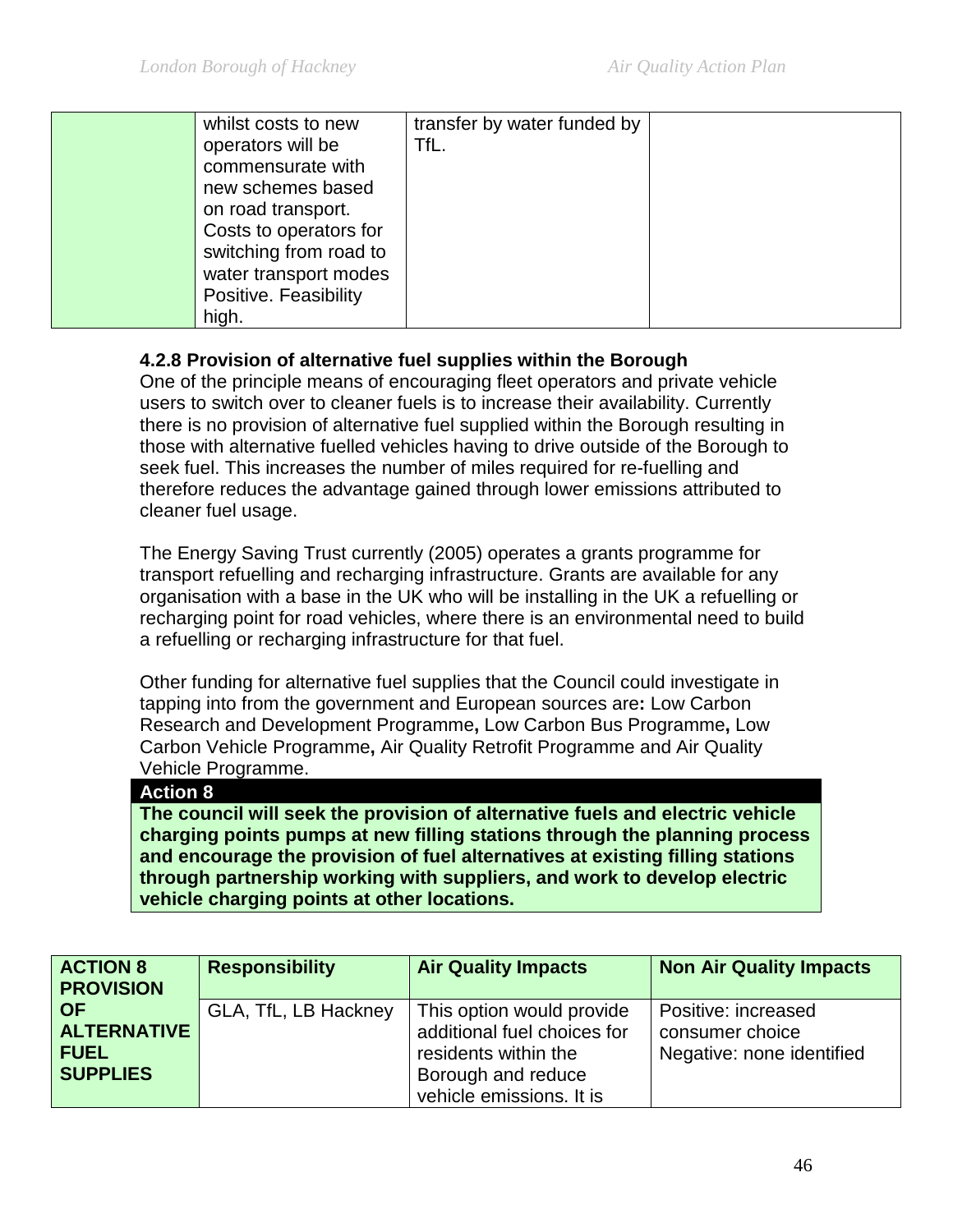|                                                     | unlikely that the air quality<br>benefits would be<br>significant from the policy<br>as a stand-alone entity. |                   |
|-----------------------------------------------------|---------------------------------------------------------------------------------------------------------------|-------------------|
| <b>Cost effectiveness &amp;</b><br>feasibility      | <b>Timescales for</b><br>implementation                                                                       | <b>Perception</b> |
| Costs likely to be<br>small. Feasibility is<br>high | Funding to develop electric<br>vehicle charging points<br>has been provided via the<br>Borough Spending Plan. | Positive          |

### **4.2.9 Roadside Emission Testing**

Since the introduction of the Road Traffic (Vehicle Emissions) (Fixed Penalty) Regulations 2002 local authorities in England and Wales have greater control over vehicle emissions testing at roadside locations. Previously roadside emission testing has been carried out by the Vehicle Inspectorate under regulation 61 of the Road Vehicle (Construction and Use) Regulations 1986 which lay down maximum permitted levels of emission of regulated pollutants from vehicles. The new local authority powers provide a wholly applicable means for local authorities to undertake roadside emissions testing for those vehicles that it has most concern over with on-the-spot fines for those that fail the test. Moreover, Regulation 12(1) states:

"An authorised person who has reasonable cause to believe that the driver of a vehicle that is stationary on a road is committing a stationary idling offence may, upon production of evidence of his authorisation, require him to stop the running of the engine of that vehicle".

Consequently, the new powers go above, and beyond that previously provided to local authorities to cover idling emissions also.

The ALG and the Mayor launched an exhaust-testing programme with the aim of cleaning up London's air. With one in five vehicles estimated to be above the legal limit on emissions set under the MOT test, the scheme aimed to crackdown on those vehicles making the most significant contribution to overall pollution levels. The ALG successfully secured £600,000 from the Department for Transport and £135,000 from the Mayor to fund the feasibility study which finished in March 2004. Vehicles stopped were tested for pollutants including CO, CO<sub>2</sub> and hydrocarbons. High emissions of these pollutants mean that vehicles are inefficient. Under the new Fixed Penalty Regulations 2002 drivers found to be above the emissions limits set by the MOT tests are warned or face penalty charges. If charged, they will be issued with a £60 fine, reduced to £30 of the vehicle is brought into MOT standard within 14 days.

Since the London wide programme finished the council has carried out testing as part of the Shoreditch enforcement action day, and further testing will be carried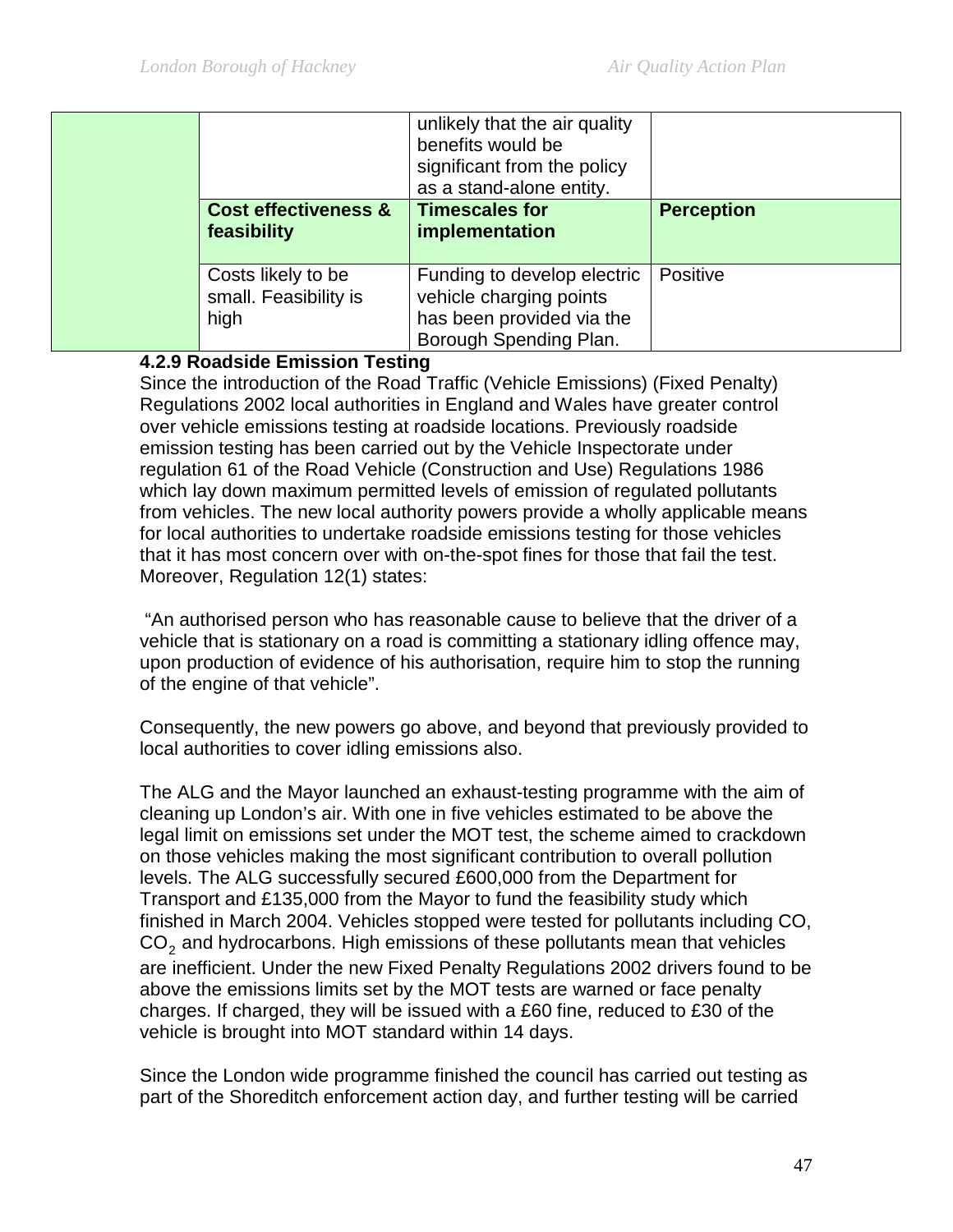out as part of coordinated enforcement actions. The powers to deal with parked idling vehicles will be exercised as and when necessary, although to date it has not been necessary to issue any fixed penalties but rather information that these powers were available has been sufficient to deal with problem cases.

**Action 2**

**The Council is committed to enforcing the powers conferred by the Road Traffic (Vehicle Emissions) (Fixed Penalty) Regulations 2002 in relation to roadside vehicle emissions testing and powers to issue fixed penalty notices in respect of parked vehicles with idling engines.**

| <b>ACTION 2</b> | <b>Responsibility</b>                                                                                    | <b>Air Quality Impacts</b>                                                                                                                                                                                                                                                                                                                                                                                                                                                                                      | <b>Non Air Quality Impacts</b>                                                            |
|-----------------|----------------------------------------------------------------------------------------------------------|-----------------------------------------------------------------------------------------------------------------------------------------------------------------------------------------------------------------------------------------------------------------------------------------------------------------------------------------------------------------------------------------------------------------------------------------------------------------------------------------------------------------|-------------------------------------------------------------------------------------------|
|                 | LB Hackney (Transport<br>and Environmental<br>Services), other central<br>London Boroughs and<br>the ALG | This option would target<br>those vehicles deemed to<br>be most polluting and send<br>a clear message to those<br>owners of vehicles that are<br>poorly maintained that<br>penalty payments and on-<br>the-spot fines would be a<br>possibility. It is unlikely that<br>the air quality benefits<br>would be significant.<br>However, the policy has<br>strength in the message<br>that it sends out to vehicle<br>owners that further<br>penalties may be incurred<br>as a consequence of poor<br>maintenance. | Positive: none identified<br>Negative: could lead to<br>increased vehicle<br>abandonment. |
|                 | <b>Cost effectiveness &amp;</b><br>feasibility                                                           | <b>Timescales for</b><br>implementation                                                                                                                                                                                                                                                                                                                                                                                                                                                                         | <b>Perception</b>                                                                         |
|                 | High $\sim$ £1000                                                                                        |                                                                                                                                                                                                                                                                                                                                                                                                                                                                                                                 | Likely to be negative due to<br>penalty payments.                                         |

### **Statement of cumulative impacts of Package:**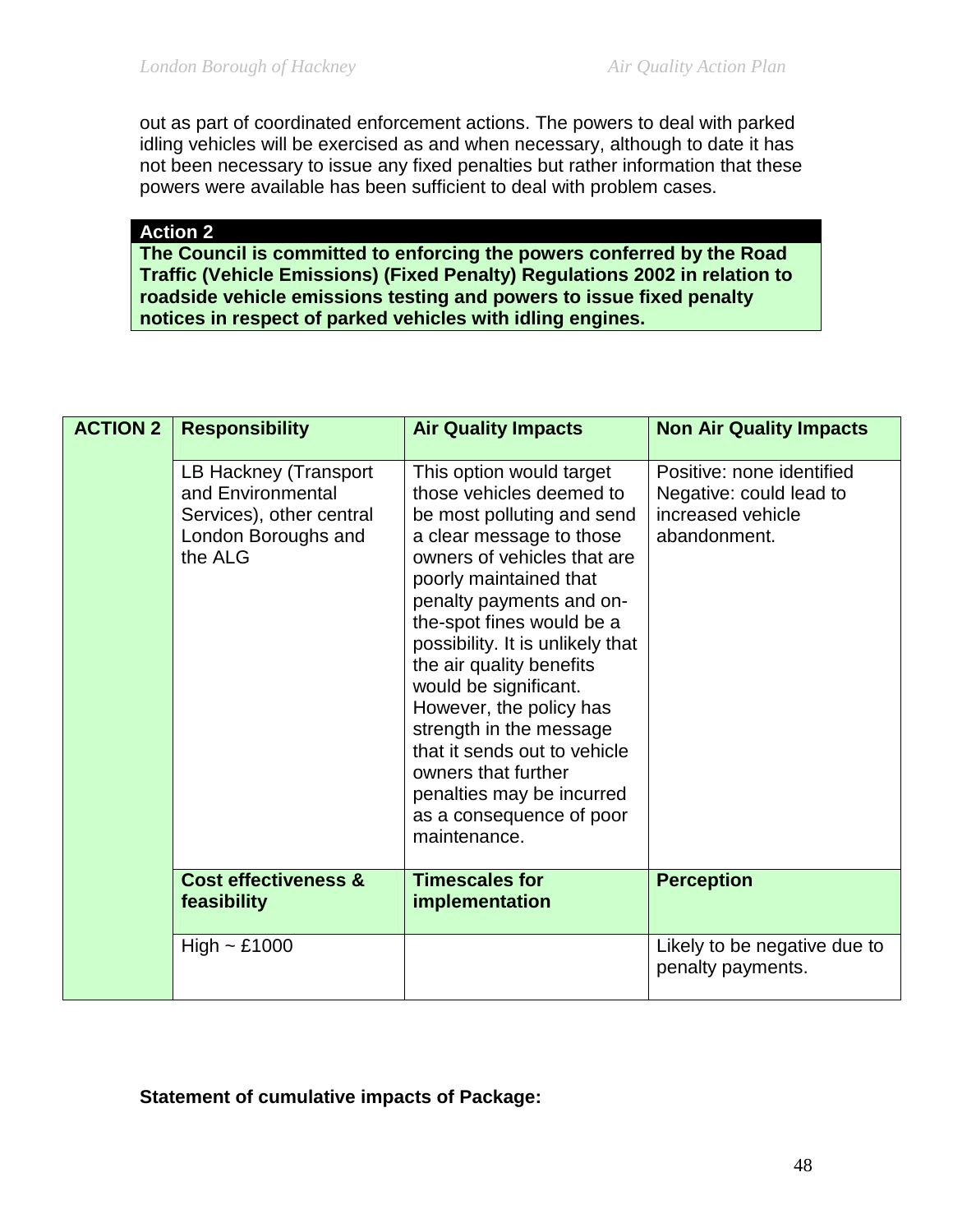The cumulative impact of the first package (Reducing Emissions from road transport) is likely to bring about the most significant reduction in emissions – and hence ground level concentrations of pollutants – of all the packages within the action plan. The extent of the impact is wholly dependent upon the inclusion of the London LEZ within the package. With its inclusion, air quality benefits are likely to be high (>2µg/m<sup>3</sup>) on the annual mean  $NO_2$  concentrations. Without the inclusion of the LEZ, the impacts of the proposed package will be significantly reduced and are unlikely to be reasonable  $(0.2 - 1.0 \mu\text{g/m}^3)$  or moderate  $(1.0 -$ 2.0µg/m 3 ). The package will in the longer-term result in reductions in the annual mean  $NO<sub>2</sub>$  levels, which are likely to achieve the standard by 2010.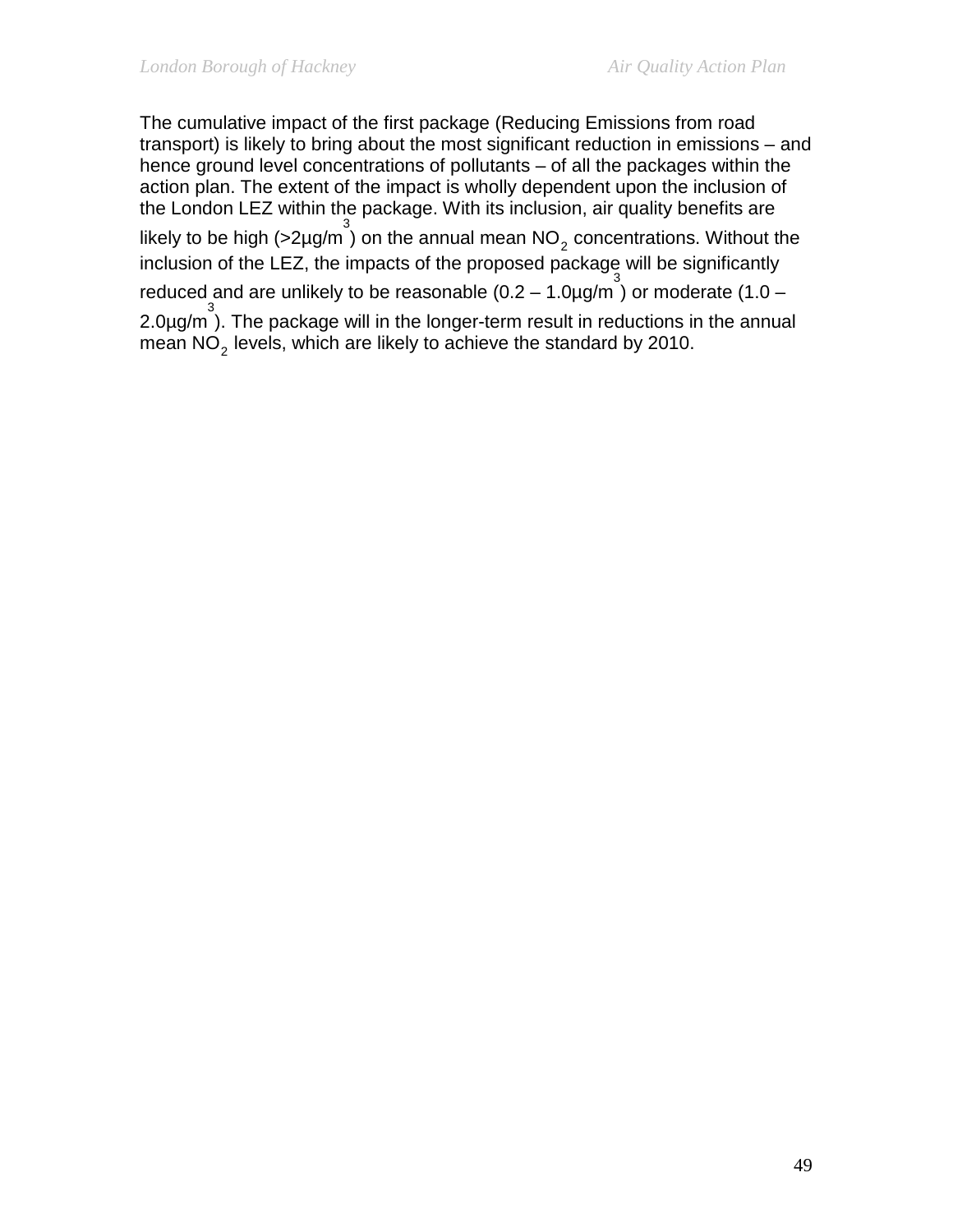### **4.3 Actions to Encourage Modal Shift**

### **4.3.1 Introduction**

This package of measures is aimed at encouraging and facilitating a behavioural change in the public travelling in Hackney to favour sustainable modes of transport, and reduce the need for using private car. As such, measures aimed at improving the quality of services on the existing transport networks, and future enhancements of these networks in addition to making cycling and walking easier, is likely to encourage modal shift towards sustainable forms of transport.

This package of measures includes:

- Buses
- Cycling and walking
- Parking
- Travel Plans
- Travel awareness (general)
- London wide and Local traffic reduction targets

#### **4.3.2 London Bus Initiative (LBI)**

The London Bus Initiative Phase 1 (LBI1) was a 3 year fixed term initiative established in April 2000 and supported with a £60m grant from Government, as a new partnership approach to improving bus services in the Capital. It was an umbrella partnership that drew together the London Bus Priority Network (LBPN) Partnership of all 33 individual London local authorities, Transport for London's (TfL) Bus Priority Team and London Buses, bus operators and enforcement agencies.

The vision for the initiative was "to deliver a step change enhancement of the actual and perceived quality of London's bus service" with the aim of making travel by bus more attractive and getting more people to use buses.

Fundamentally, the LBI approach was to address the experience on the whole bus route, rather than just looking at the operation of the bus service. This included improvements to for example pre-journey information and planning and the quality of bus stops.

#### **4.3.3 Bus Plus**

The BusPlus programme was an initiative designed to make a real difference to the quality of some of London's key bus routes. BusPlus, which was completed in 2004, was established to upgrade 70 key bus routes across London to make them more reliable, safer, cleaner and more comfortable than ever before.

Hackney has 11 Bus Plus routes, all of which have received (and most continue to receive) bus priority measures. Two bus routes are London pilots (38 and 149) for Intensified Bus Priority. Route 253 is a flagship route.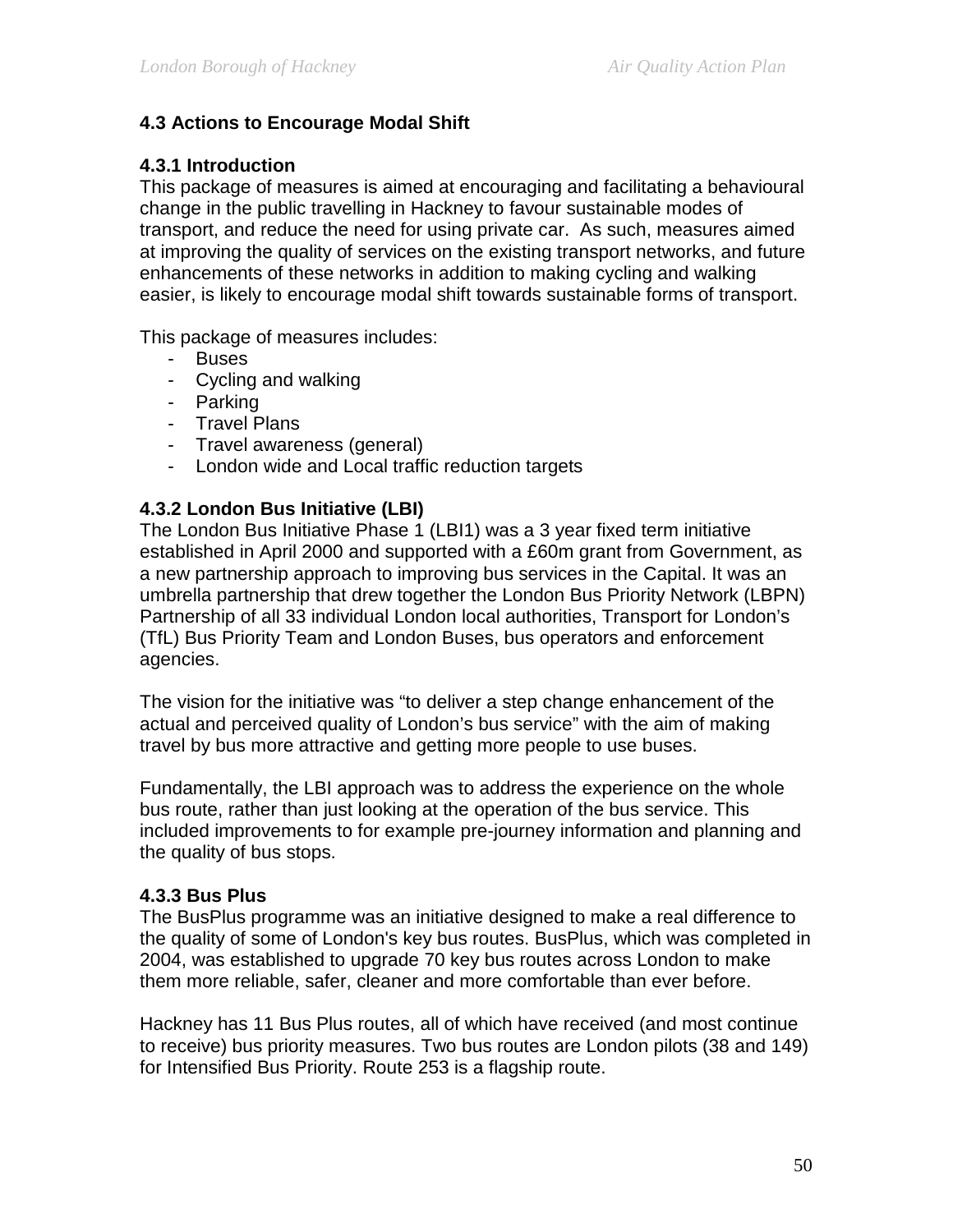### **Action 10**

**The Council, through its Transport Strategy will continue to support the LBI and BusPlus.** 

| <b>ACTION 10</b><br><b>LONDON BUS</b> | <b>Responsibility</b>                                                                                                                                                                                                | <b>Air Quality Impacts</b>                                                                                                                                                                                                                                 | <b>Non Air Quality Impacts</b>                                                                                                                                            |
|---------------------------------------|----------------------------------------------------------------------------------------------------------------------------------------------------------------------------------------------------------------------|------------------------------------------------------------------------------------------------------------------------------------------------------------------------------------------------------------------------------------------------------------|---------------------------------------------------------------------------------------------------------------------------------------------------------------------------|
| <b>INITIATIVE</b>                     | TfL, LB Hackney<br>(Traffic and<br>Transportation)                                                                                                                                                                   | This policy would ensure<br>that bus lanes within the<br>Borough are clear of<br>obstruction and enable<br>buses to operate to a<br>timetable. The direct air<br>quality impacts are likely to<br>be negligible for the policy<br>as a stand-alone entity. | Positive: increased public<br>confidence in public<br>transport Negative: none<br>identified                                                                              |
|                                       | <b>Cost effectiveness</b><br>& feasibility                                                                                                                                                                           | <b>Timescales for</b><br>implementation                                                                                                                                                                                                                    | <b>Perception</b>                                                                                                                                                         |
|                                       | Costs based on 10<br>CCTV to<br>compliment existing<br>cameras $\sim$ £350K.<br>Operational costs?<br>Feasibility high as<br>other London<br>Boroughs have<br>already set up<br><b>Enforcement SLAs</b><br>with TfL. |                                                                                                                                                                                                                                                            | Positive, although some<br>local businesses may<br>perceive the policy to be<br>another attempt to curtail<br>business within the area by<br>restricting deliveries, etc. |

#### **4.3.4 London Bus Priority Network (LBPN)**

Both the London wide and Hackney specific transport policies support the provision of a more efficient bus network through bus prioritisation measures. The LBPN is an 865Km network of borough roads across London that complements the London Strategic Road Network. While the management of the LBPN lies with Transport for London (TfL), the boroughs actively liaise on its implementation.

The Transport for London funded works to the LBPN consist of traffic management or highway infrastructural measures that can be shown to improve reliability and journey times for buses. Measures may also include essential and/or minor related elements that mitigate or support the implementation of schemes and assist in the approval of the main scheme by relevant bodies.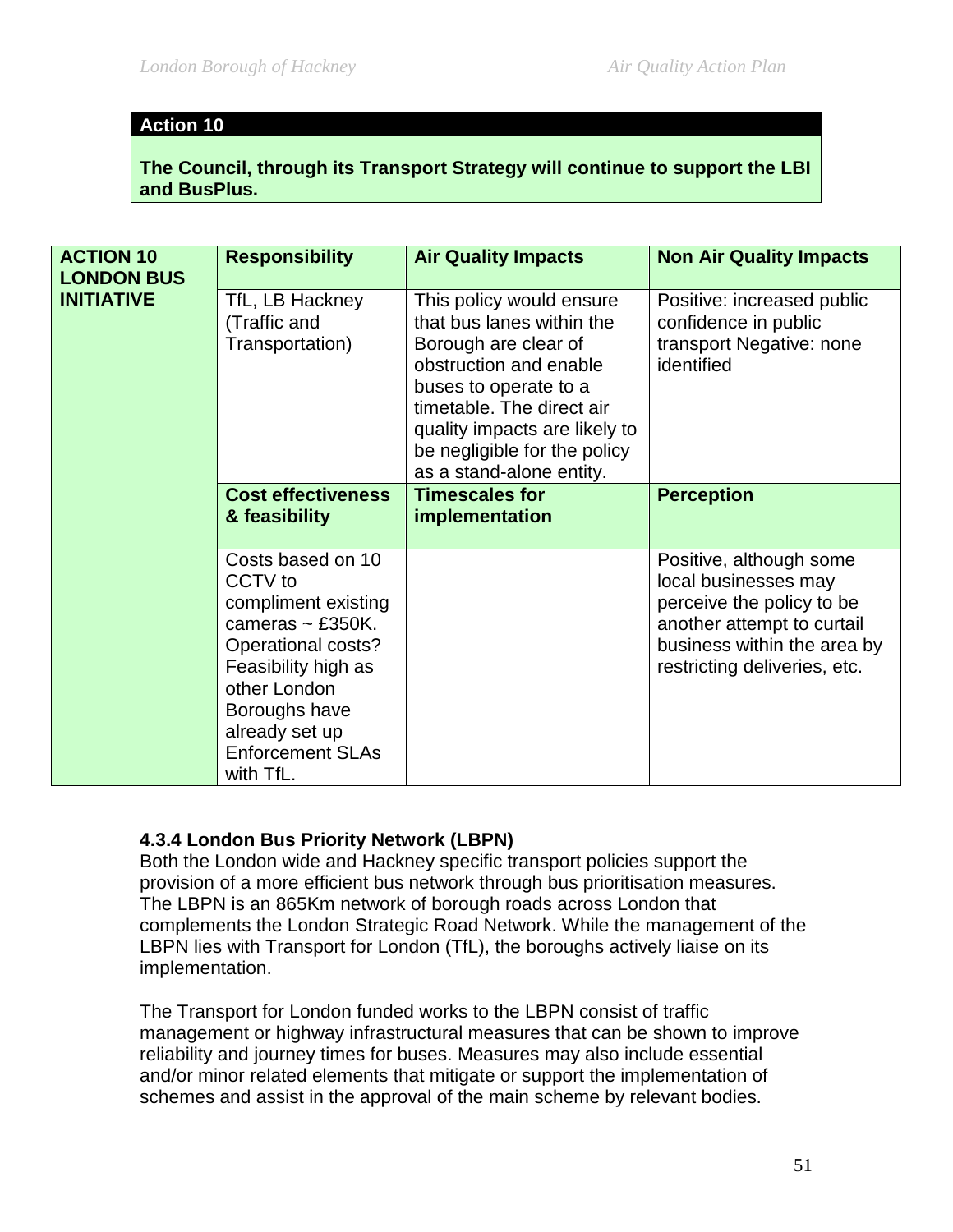In implementing measures there is a bias towards buses and with due regard to pedestrians, pedal cyclists and local servicing needs. Measures considered include further provision of bus lanes, queue relocation, bus advance area (presignals), bus gates, Selective Vehicle Detection, BUS SCOOT, SPRINT signal control techniques, or traffic management measures such as changes to parking, waiting and loading restrictions and signal timing changes. All are envisaged to bring about improvements in the LBPN aimed at reducing overall bus journey times, and hence encourage uptake by members of the public.

Bus priority initiatives, such as the London Bus Initiative and the LBPN implemented by the Council over the past couple of years have resulted in average performance of bus routes in Hackney equalling the London average for the first time in years, instead of trailing it.

# **Action 11**

**The Council, through its Transport Strategy will continue to support the London wide LBPN policies.** 

| <b>ACTION 11</b>                                       | <b>Responsibility</b>                                                                                                                        | <b>Air Quality Impacts</b>                                                                                                                                                                                                                                                                    | <b>Non Air Quality Impacts</b>                                                                                             |
|--------------------------------------------------------|----------------------------------------------------------------------------------------------------------------------------------------------|-----------------------------------------------------------------------------------------------------------------------------------------------------------------------------------------------------------------------------------------------------------------------------------------------|----------------------------------------------------------------------------------------------------------------------------|
| <b>LONDON BUS</b><br><b>PRIORITY</b><br><b>NETWORK</b> | LB Hackney (Traffic<br>and Transport, TfL,<br><b>London Buses</b>                                                                            | Contrary to national trends<br>increases in number of<br>people using buses in<br>London has increased<br>significantly. A significant<br>modal shirt to the LBPN<br>could bring about<br>reasonable reductions in<br>air pollution as a result of<br>reduced vehicle numbers<br>on the road. | Positive: increased public<br>confidence in public<br>transport Negative: area<br>coverage favours main<br>arterial routes |
|                                                        | <b>Cost effectiveness &amp;</b><br>feasibility                                                                                               | <b>Timescales for</b><br>implementation                                                                                                                                                                                                                                                       | <b>Perception</b>                                                                                                          |
|                                                        | Costs already secured<br>through BSP.<br>Feasibility high with<br>current experience<br>showing a demand for<br>bus travel across<br>London. |                                                                                                                                                                                                                                                                                               | Positive                                                                                                                   |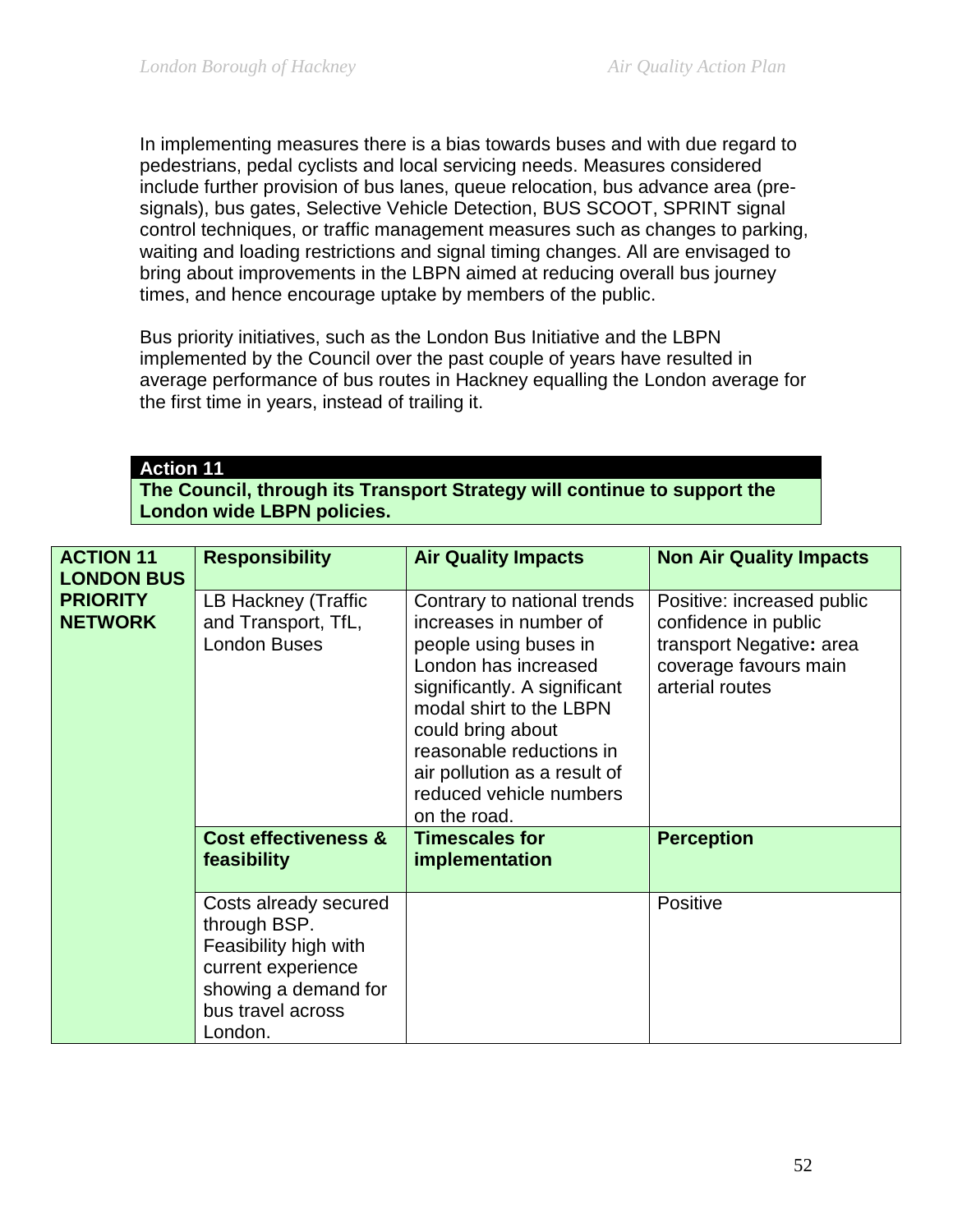### **4.3.5 Walking Initiatives**

Walking is an activity that most members of the community can do. It is a healthy activity and offers most people the simplest form of exercise. Encouraging people to switch from their car and to walk instead can also help to reduce air pollution. The Council will seek to increase the proportion of all journeys made on foot. This will be achieved by:

•Pedestrian crossing improvement programme •Development of pedestrian routes that link residential areas with town centres, and

•Creation of attractive pedestrian routes

In order that pedestrians can successfully complete their journeys by foot it is necessary that street names are in place and are clearly seen. Street nameplates form and integral part of any street – they are not only street furniture but are an essential tool in providing information as to the correct street name and, in most cases, a post code. Often, street name-plates are missing from one end of the street, or are located on just one side, or are too high or too low, or obscured from view.

Sections 12 and 13 of Capital Ring, which are part of the London's strategic walking routes pass through Hackney. Although it is essential that streets that are part of the Capital Ring Walk be properly signed, signage for pedestrians and cyclists needs be kept in good condition on all roads in the borough. Hackney's Public Realm Design Guide should be referred to as guidance.

#### **Action 12**

**The council will continue to work with Transport for London (TFL) to undertake a review of traffic signage within the borough, to ensure that signs are clear and visible to encourage walking as an alternative to cars.**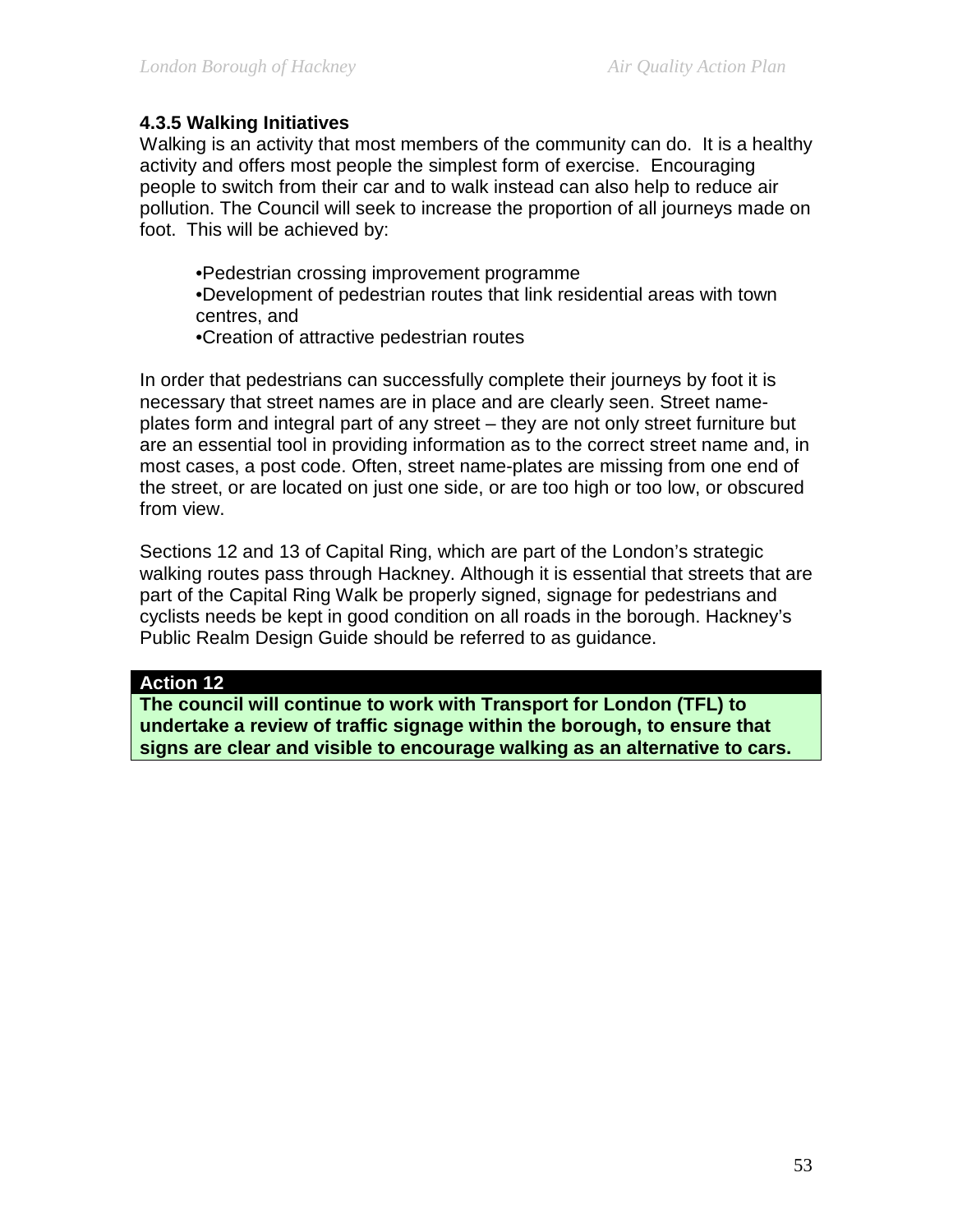| <b>ACTION 12</b><br><b>PROMOTING</b><br><b>WALKING</b> | <b>Responsibility</b>                                                                                                                        | <b>Air Quality Impacts</b>                                                                                                                                                                                   | <b>Non Air Quality Impacts</b>                                                                                                                                        |
|--------------------------------------------------------|----------------------------------------------------------------------------------------------------------------------------------------------|--------------------------------------------------------------------------------------------------------------------------------------------------------------------------------------------------------------|-----------------------------------------------------------------------------------------------------------------------------------------------------------------------|
|                                                        | LB Hackney (Street<br>lighting), TfL                                                                                                         | The direct air quality<br>impacts are likely to be<br>negligible for the policy as<br>a stand-alone entity.<br>However, the policy has<br>strength in the promotion<br>of sustainable forms of<br>transport. | <b>Positive:</b> health benefits to<br>be obtained from walking<br><b>Negative: security issues</b><br>for streets where<br>surroundings are not lit<br>appropriately |
|                                                        | <b>Cost effectiveness &amp;</b><br>feasibility                                                                                               | <b>Timescales for</b><br>implementation                                                                                                                                                                      | <b>Perception</b>                                                                                                                                                     |
|                                                        | Costs already secured<br>through BSP.<br>Feasibility high with<br>current experience<br>showing a demand for<br>bus travel across<br>London. |                                                                                                                                                                                                              | Positive                                                                                                                                                              |

### **4.3.6 Promoting and enhancing local and strategic cycle routes**

The Council is committed to improvement and extension of local cycle routes that link with the London Strategic Cycles routes (LCN+), through the development process.

The London Strategic Cycle Network (LCN+) will be completed in Hackney by 2008 in partnership with the London Cycling Campaign (LCC). The current UDP includes the following policies to achieve this:

**TR3:** Cycle Routes. The Council will promote the provision of cycle facilities, and in particular will ensure the implementation of an integrated cycle network for London.

#### **Action 13**

**The Council is committed to its UDP policy TR1, TR2 and TR3 related to the continued provision and support for cycle facilities and an integrated cycle network for London.**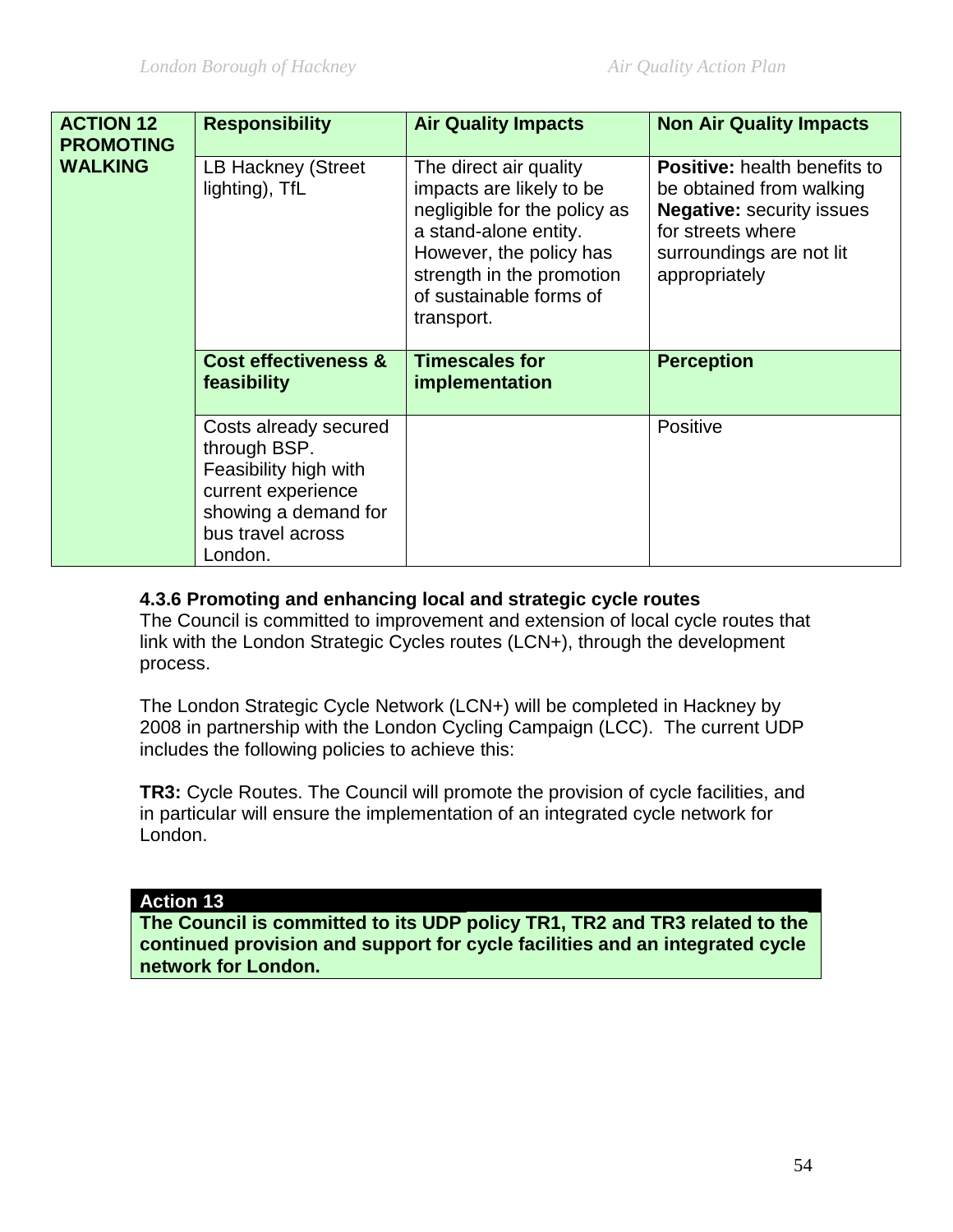| <b>ACTION 13</b><br><b>PROMOTING</b>                            | <b>Responsibility</b>                                                                                                                                | <b>Air Quality Impacts</b>                                                                                                                                                                                   | <b>Non Air Quality Impacts</b>                                                                               |
|-----------------------------------------------------------------|------------------------------------------------------------------------------------------------------------------------------------------------------|--------------------------------------------------------------------------------------------------------------------------------------------------------------------------------------------------------------|--------------------------------------------------------------------------------------------------------------|
| <b>AND</b><br><b>ENHANCING</b><br><b>CYCLE</b><br><b>ROUTES</b> | LB Hackney (Planning<br><b>Department and Traffic</b><br>and Transportation)                                                                         | The direct air quality<br>impacts are likely to be<br>negligible for the policy as<br>a stand-alone entity.<br>However, the policy has<br>strength in the promotion<br>of sustainable forms of<br>transport. | Positive: health benefits to<br>be obtained from cycling<br>Negative: security issues at<br>cycle facilities |
|                                                                 | <b>Cost effectiveness &amp;</b><br>feasibility                                                                                                       | <b>Timescales for</b><br>implementation                                                                                                                                                                      | <b>Perception</b>                                                                                            |
|                                                                 | Provision of local<br>routes funded through<br>development<br>contributions. TfL and<br>The Council also<br>provide funding for<br>Feasibility high. | On going                                                                                                                                                                                                     | Positive                                                                                                     |

### **4.3.7 Community based sustainable transport initiatives**

The Council has a In addition to UDP policy TR3 the Council currently supports the initiative of the Neighbourhood Renewal Fund (NRF) in supporting Sta bikes and Supa Nova – a school/parent led initiative to create 'cycling schools' providing on-road cycle training.

#### **Action 14**

**The Council is committed to continue support for community based sustainable transport initiatives that contribute to modal shift.**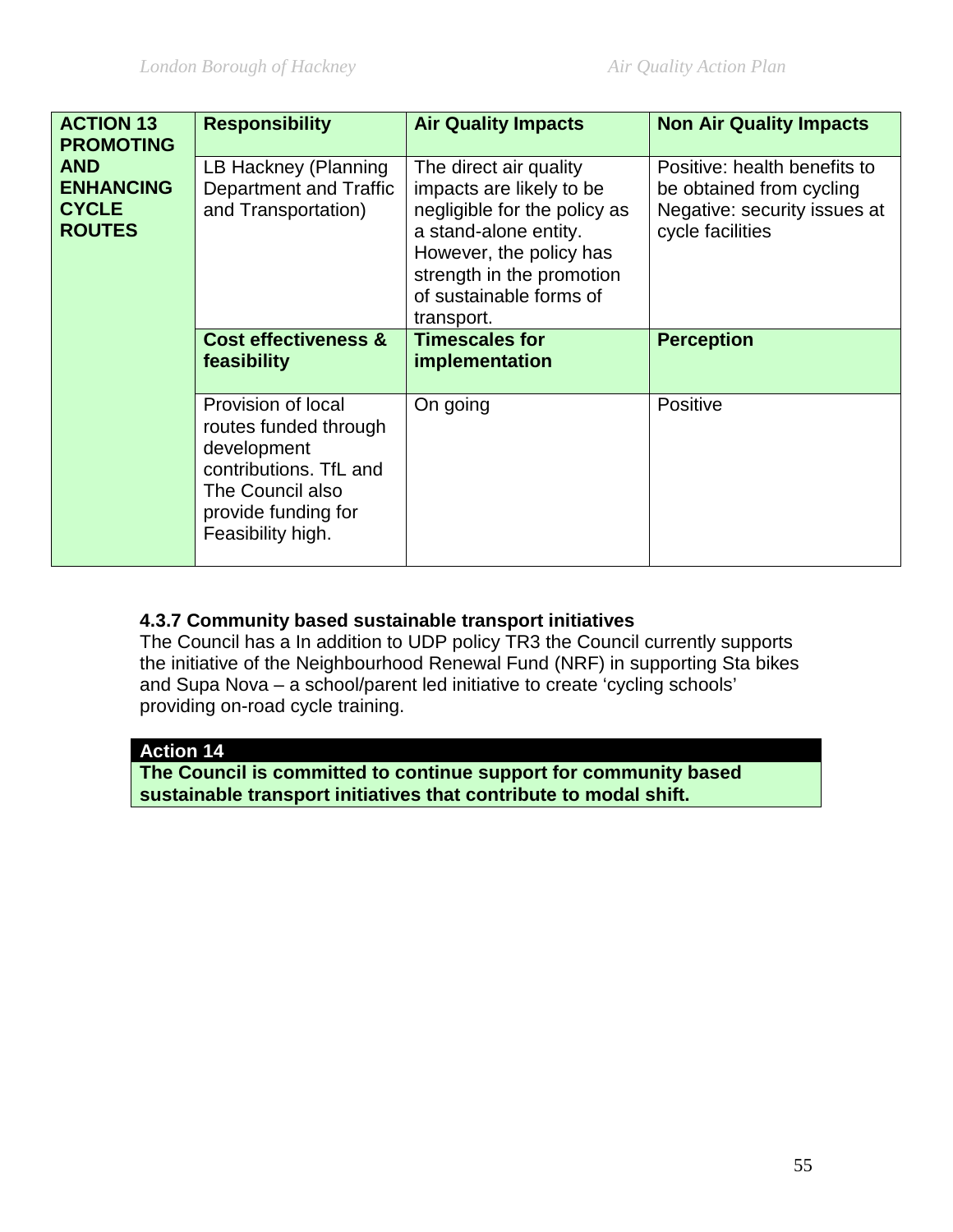| <b>ACTION 14</b><br><b>Community</b>                    | <b>Responsibility</b>                                                 | <b>Air Quality Impacts</b>                                                                                                                                                                                   | <b>Non Air Quality Impacts</b>                                                                               |
|---------------------------------------------------------|-----------------------------------------------------------------------|--------------------------------------------------------------------------------------------------------------------------------------------------------------------------------------------------------------|--------------------------------------------------------------------------------------------------------------|
| based<br>sustainable<br>transport<br><i>initiatives</i> | LB Hackney (Planning<br>Department and Traffic<br>and Transportation) | The direct air quality<br>impacts are likely to be<br>negligible for the policy as<br>a stand-alone entity.<br>However, the policy has<br>strength in the promotion<br>of sustainable forms of<br>transport. | Positive: health benefits to<br>be obtained from cycling<br>Negative: security issues at<br>cycle facilities |
|                                                         | <b>Cost effectiveness &amp;</b><br>feasibility                        | <b>Timescales for</b><br>implementation                                                                                                                                                                      | <b>Perception</b>                                                                                            |
|                                                         |                                                                       | On going                                                                                                                                                                                                     | Positive                                                                                                     |

### **4.3.8 Travel Plans**

A travel plan is a strategy which, through its implementation, an organisation is able to manage journeys related to the operation of its business in a manner that minimises economic, social and environmental costs and reduce dependence on single car journeys.

The Council strongly supports the use of sustainable transport modes, and is currently preparing a travel plan that enhances the way the Council employees can travel to and from work and undertake any business related journeys during the day by sustainable forms of transport.

However, we are conscious of the need for the Hackney Travel Plan not only to support our environmental objectives, but also to contain measures that will benefit our employees and take account of their needs.

#### **Action 15**

**The Hackney Council Staff Travel Plan will support the Council's environmental objectives and reduce reliance on the private car for journeys to work and any business related travel undertaken as part of the job.**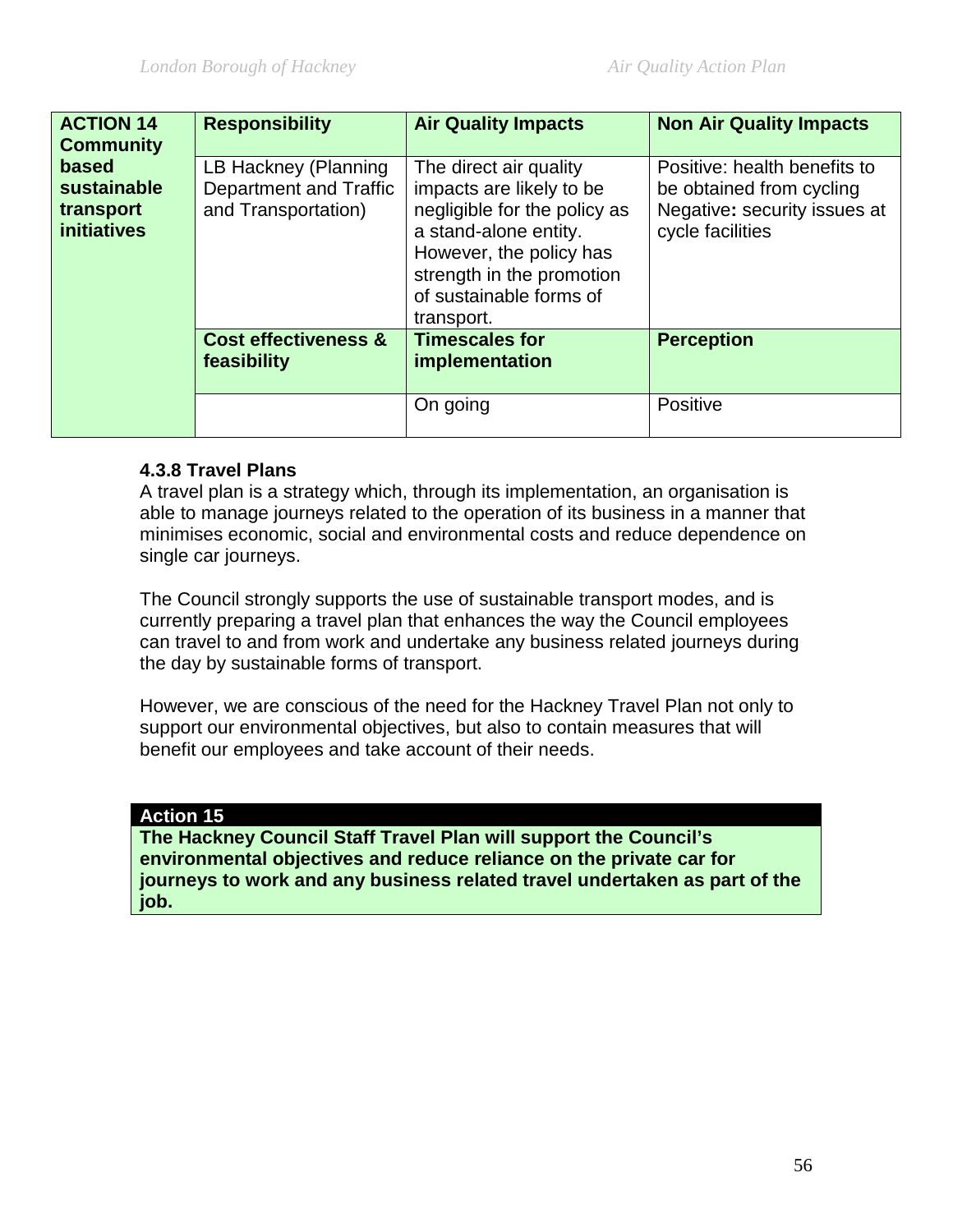| <b>ACTION 15</b><br><b>Travel Plans</b> | <b>Responsibility</b>                                                                                                           | <b>Air Quality Impacts</b>                                                                                                                                            | <b>Non Air Quality Impacts</b>                                                                                                                 |
|-----------------------------------------|---------------------------------------------------------------------------------------------------------------------------------|-----------------------------------------------------------------------------------------------------------------------------------------------------------------------|------------------------------------------------------------------------------------------------------------------------------------------------|
|                                         | LB Hackney (All<br>Departments.<br>However, Travel Plan<br>coordinators will be<br>placed in the Traffic<br>and Transport Team) | The direct air quality<br>impacts will depend on the<br>proportion of staff changing<br>their mode of transport<br>from private car to public or<br>active transport. | Positive: health benefits and<br>increased sense of well-<br>being, possible cost savings<br>on individual travel<br>expenditure.<br>Negative: |
|                                         | <b>Cost effectiveness &amp;</b><br>feasibility                                                                                  | <b>Timescales for</b><br>implementation                                                                                                                               | <b>Perception</b>                                                                                                                              |
|                                         |                                                                                                                                 | On going                                                                                                                                                              | A right mix of carrots should<br>off-set potential restrictions<br>to parking.                                                                 |

# **4.3.9 Travel Awareness Campaigns**

The Council has over the past could of years been an active participant to various travel awareness campaigns such as cycling week, school travel week and a supporter of Shoreditch Car-free Festival. LB Hackney joined the London wide travel awareness campaign 'goodgoing' in April 2005.

#### **Action 16**

**The Council is committed to continue promoting the sustainable modes of transport through travel awareness campaigns.**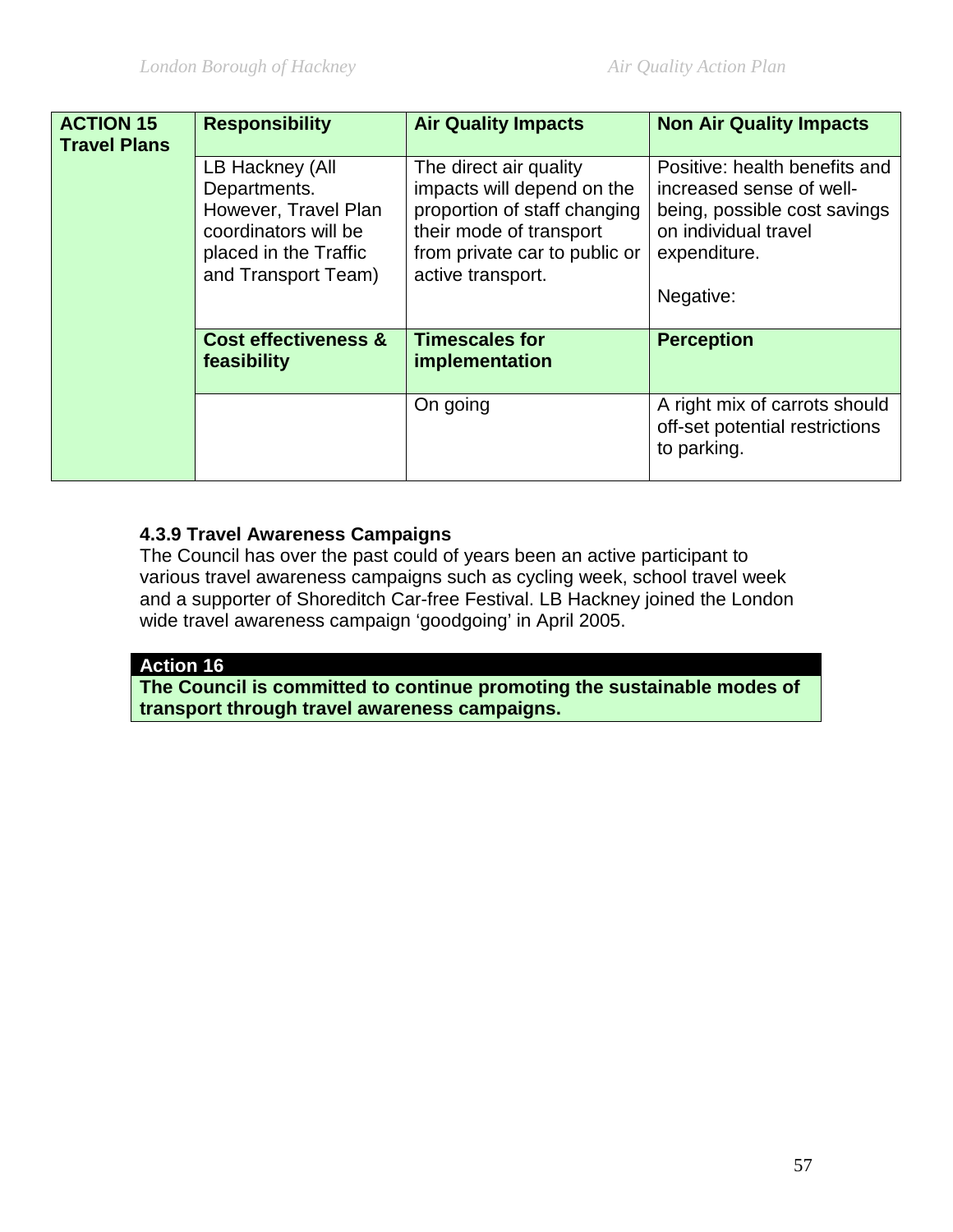| <b>ACTION 16</b> | <b>Responsibility</b>                                                                                                                                                                                                                                       | <b>Air Quality Impacts</b>                                                                                                                                                         | <b>Non Air Quality Impacts</b>                                                                                                                          |
|------------------|-------------------------------------------------------------------------------------------------------------------------------------------------------------------------------------------------------------------------------------------------------------|------------------------------------------------------------------------------------------------------------------------------------------------------------------------------------|---------------------------------------------------------------------------------------------------------------------------------------------------------|
| <b>Travel</b>    |                                                                                                                                                                                                                                                             |                                                                                                                                                                                    |                                                                                                                                                         |
| awareness        | LB Hackney (Traffic and                                                                                                                                                                                                                                     | The direct air quality                                                                                                                                                             | <b>Positive:</b> health benefits to                                                                                                                     |
| campaigns        | Transportation)                                                                                                                                                                                                                                             | impacts are likely to be<br>negligible for the policy as<br>a stand-alone entity.<br>However, the policy has<br>strength in the promotion<br>of sustainable forms of<br>transport. | be obtained from cycling<br>and walking<br>Negative: security and<br>safety issues at cycle<br>facilities and in areas where<br>street-lighting is poor |
|                  | <b>Cost effectiveness &amp;</b><br>feasibility                                                                                                                                                                                                              | <b>Timescales for</b><br>implementation                                                                                                                                            | <b>Perception</b>                                                                                                                                       |
|                  | The Council applies<br>funding for travel<br>awareness projects from<br>the TfL through the LIP<br>and annual BSP<br>submission. The funding<br>sought in the future is set<br>to increase over the next<br>few years as we join the<br>goodgoing campaign. |                                                                                                                                                                                    | Positive                                                                                                                                                |

### **4.3.10 The Energy Savings trust**

The Energy Savings trust encourages energy efficiency and the integration of renewable energy sources into the economic fabric of our society. To achieve this EST promote the use of cleaner fuels for transport and better insulation and heating efficiency for buildings and homes and champion small-scale renewable energy, such as solar and wind power.

TransportEnergy is an initiative run by the Energy Savings Trust and mainly funded by Government. TransportEnergy provides information and advice about cleaner vehicles, fleets & travel plans.

The energy savings trust is planning to offer grants for the following programmes this is subject to approval of answers to questions submitted to the European Commission:

1. Low Carbon Research and Development Programme **-** to provide funding to vehicle developers towards the costs of developing prototype low emission vehicles.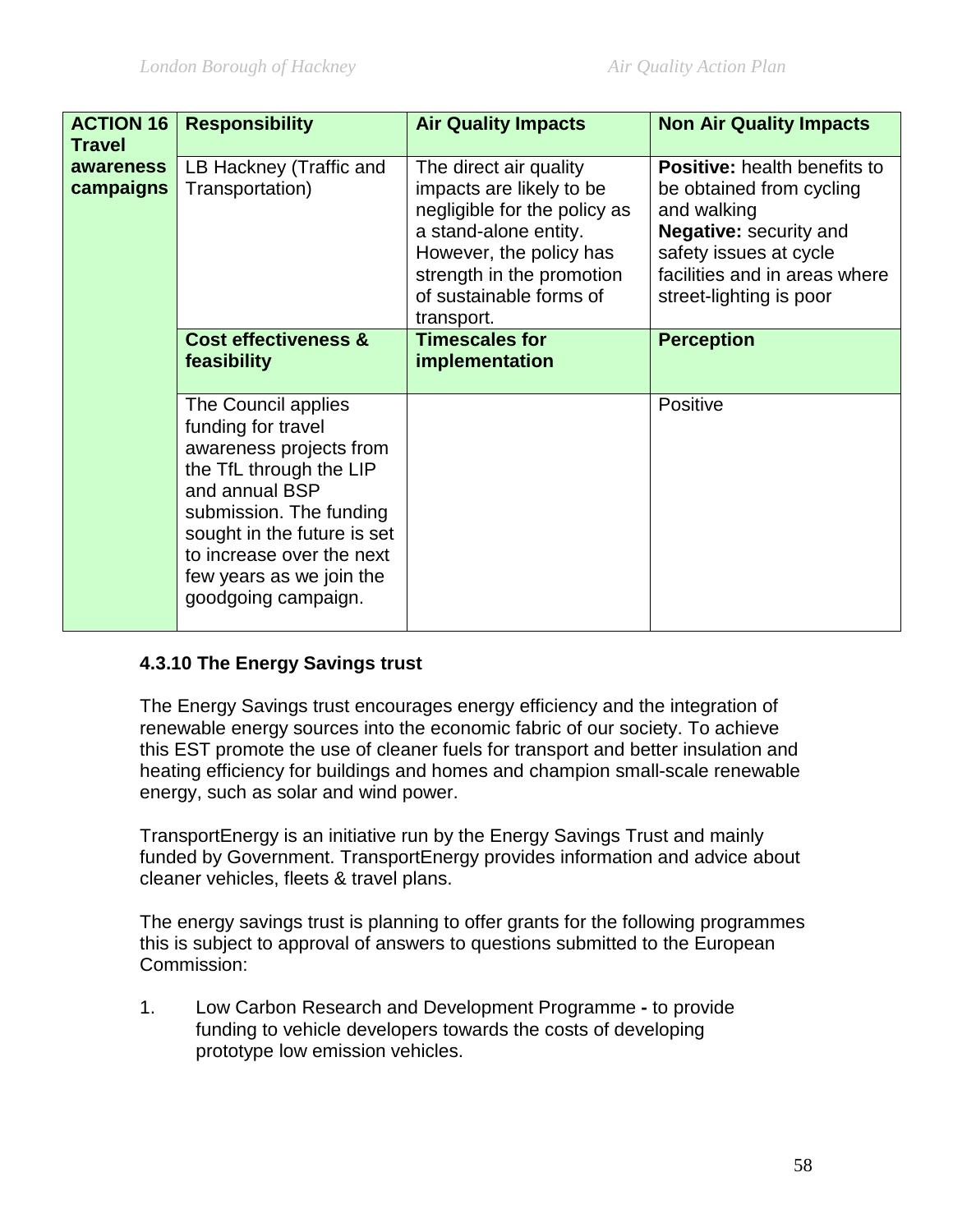- 2. Low Carbon Bus Programme to provide grants to bus operators for purchasing low carbon buses.
- 3. Low Carbon Vehicle Programme **-** grants to encourage the purchase of low carbon cars and car derived vans
- 4. Air Quality Retrofit Programme **-** grants for fitting conversions and exhaust systems to existing vehicles.
- 5. Air Quality Vehicle Programme purchase grants based on air quality standards at EEV levels for new buses and trucks.

#### **Action 17**

**The Council will promote the work of the Energy Savings Trust's programmes that promote the use of cleaner fuels for transport and better insulation and heating efficiency for buildings and homes and champion small-scale renewable energy, such as solar and wind power..** 

| <b>ACTION</b><br>17                                                   | <b>Responsibility</b>                                                                                                           | <b>Air Quality Impacts</b>                                                                                                                                                                        | <b>Non Air Quality Impacts</b>                                                |
|-----------------------------------------------------------------------|---------------------------------------------------------------------------------------------------------------------------------|---------------------------------------------------------------------------------------------------------------------------------------------------------------------------------------------------|-------------------------------------------------------------------------------|
| <b>Promoting</b><br>the work<br>of the<br>energy<br>savings<br>trust. | LB Hackney (Pollution<br>Team, Regeneration)                                                                                    | The direct air quality<br>impacts are likely to be<br>negligible for the policy as<br>a stand-alone entity.<br>However, the policy has<br>strength in the promotion<br>of uptake of new energies. | Positive: Promotion of<br>environmental issues.<br>Negative: none identified. |
|                                                                       | <b>Cost effectiveness &amp;</b><br>feasibility                                                                                  | <b>Timescales for</b><br>implementation                                                                                                                                                           | <b>Perception</b>                                                             |
|                                                                       | Publicity costs to promote<br>the grants schemes and<br>sustainable energies<br>likely to be minimal<br>(estimate max £10-20k?) |                                                                                                                                                                                                   | Positive                                                                      |

### **4.3.11 Major infrastructure developments**

East London Line Project (ELLP)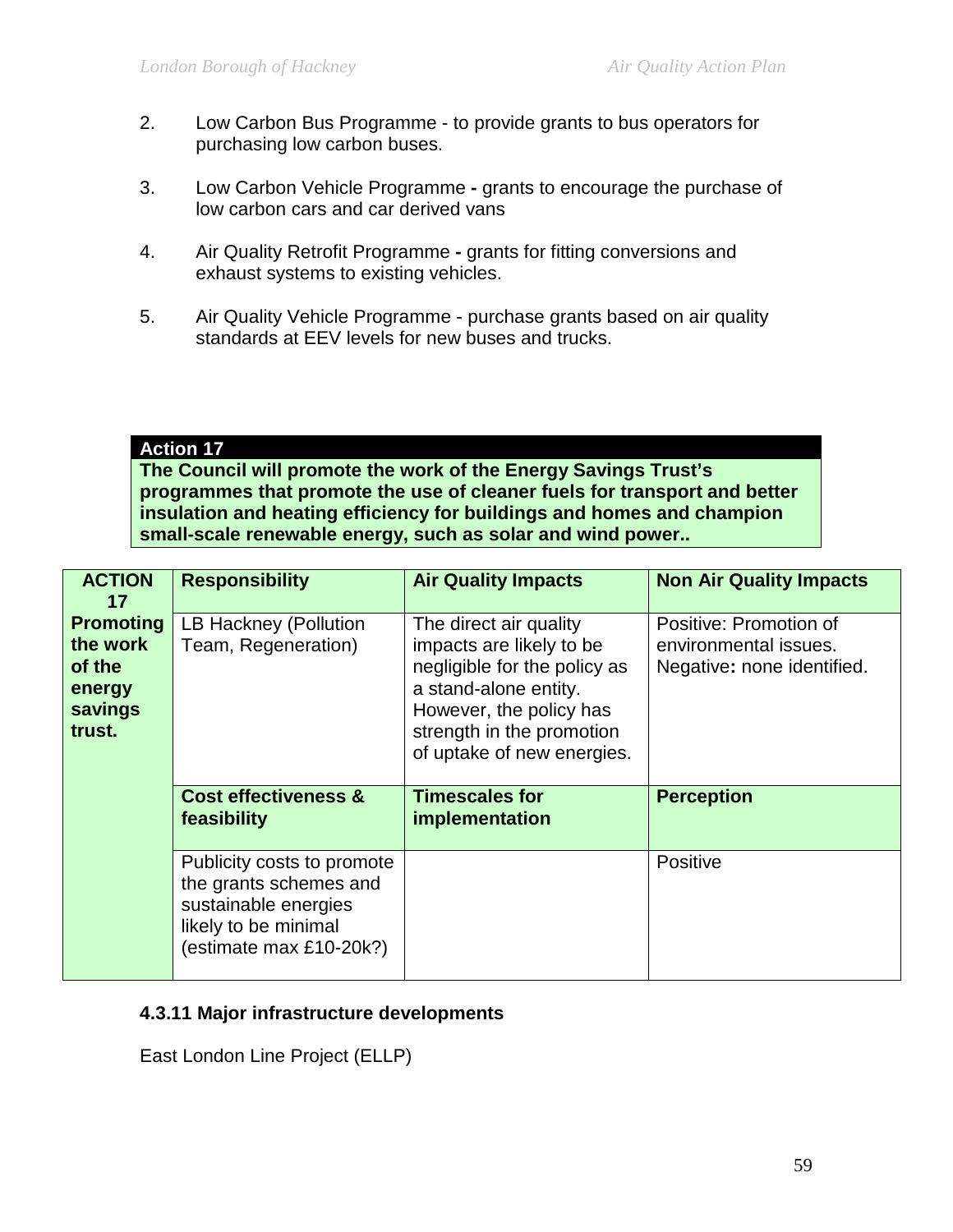The borough has no convenient access to the tube network with the nearest tube being at the borough boundary with Islington at Manor House on the Piccadilly Line and Finsbury Park on the Piccadilly and Victoria Lines.

This is set to change with the extension of the East London Line from Shoreditch to Dalston which will be the first significant new rail project for the new millennium.

The phase 1 of the East London Line Extension (ELLX) will extend the existing route from Whitechapel to Dalston. New stations will be provided at Shoreditch, Hoxton, Haggerston and Dalston. The project is expected to complete in 2010. The borough fully supports the work that is being undertaken and is working with TfL to provide links and interchanges with the route

The Hackney Council is an active member of the East London Line Group consisting of local authorities, businesses, regeneration agencies and other interested parties, seeking the earliest go-ahead for the extensions. The Group has been a major force in pushing this project forward; culminating with the announcement on 20 July 2004 by the Mayor of London that the first phase of the extensions would now be going ahead.

#### Dalston Interchange

The existing Dalston station will be turned into a new high quality rail and bus interchange through the Dalston Area Action Plan.

Other proposed transport project affecting Hackney in the future are:

- **Channel Tunnel Rail Link under construction;**
- **Thameslink 2000**
- CrossRail 2 ongoing planning, implementation determined on the outcome of CrossRail 1;
- **Possible DLR extension from Bank to Bishopsgate Goodsyard (DLR 2020)** horizon Study)
- **DLR Stratford International subject to ongoing feasibility and planning** studies.

#### **Action 18**

**The Council will continue to lobby and work with partners on matters affecting the way ELLX integrates with the Underground and National Rail networks.**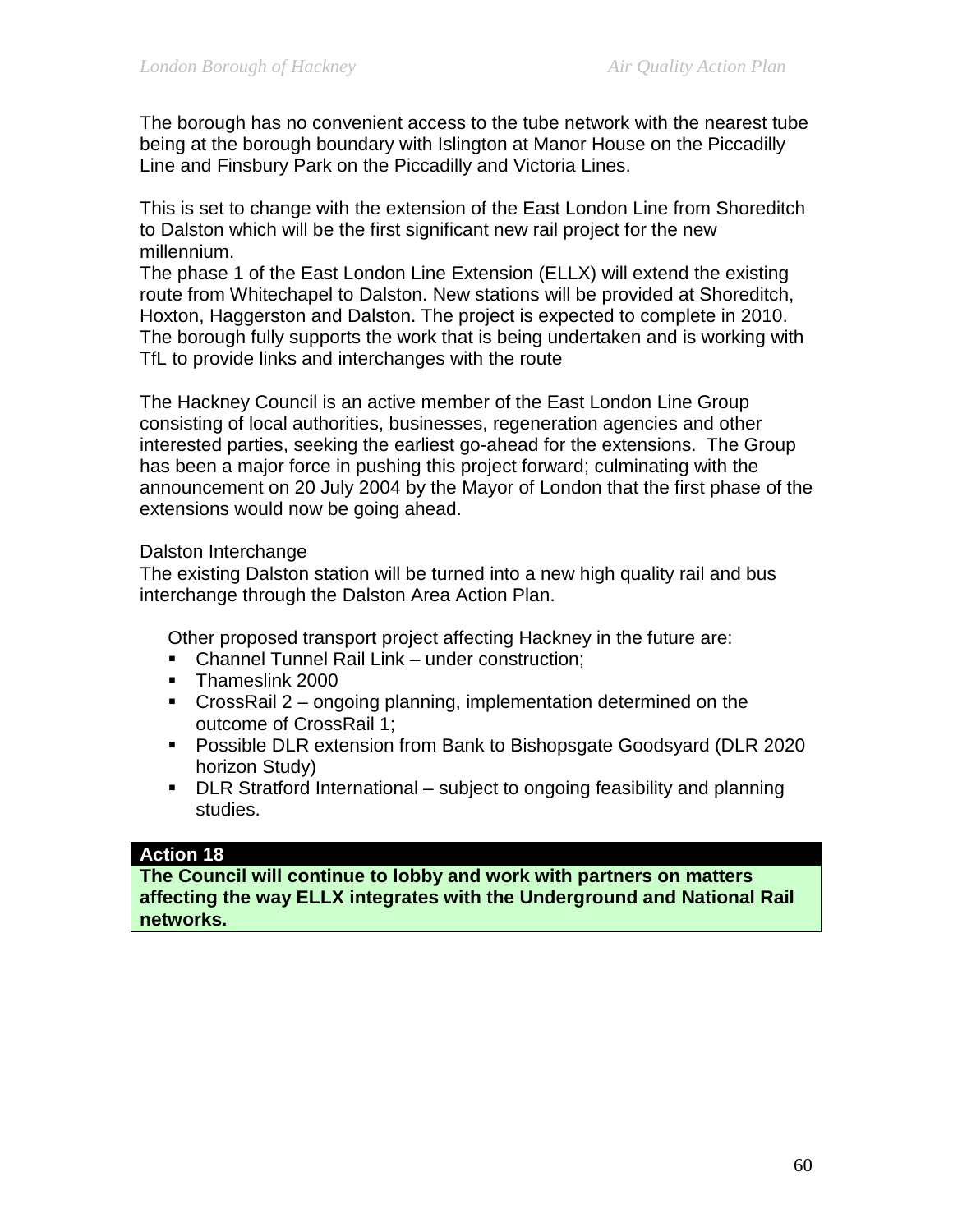| <b>ACTION 18</b><br><b>East London</b> | <b>Responsibility</b>                                                                                                                                                    | <b>Air Quality Impacts</b>                                                                                                                                                                                                            | <b>Non Air Quality Impacts</b>                                                                                                                                                                                                |
|----------------------------------------|--------------------------------------------------------------------------------------------------------------------------------------------------------------------------|---------------------------------------------------------------------------------------------------------------------------------------------------------------------------------------------------------------------------------------|-------------------------------------------------------------------------------------------------------------------------------------------------------------------------------------------------------------------------------|
| Line<br><b>Extension</b>               | LB Hackney (Traffic<br>and Transportation) -<br>lobbying<br>TfL, Secretary of State<br>(implementation and<br>funding)<br><b>Cost effectiveness &amp;</b><br>feasibility | Air quality benefits of major<br>schemes that encourage<br>uptake of public transport<br>and reduce levels of traffic<br>are likely to bring about<br>moderate benefits in air<br>quality.<br><b>Timescales for</b><br>implementation | Positive: increased<br>consumer choice for travel<br>modes<br>Negative: demolition of local<br>and regional sites of<br>interest, private property,<br>and loss of local businesses<br>in the short-term<br><b>Perception</b> |
|                                        | Overall costs for<br>infrastructure<br>development will be<br>significant. Estimated<br>costs for whole ELLP<br>£1 billion.                                              | On going                                                                                                                                                                                                                              | Positive                                                                                                                                                                                                                      |

### **4.3.12 London Olympics 2012**

Hackney and the Lee Valley – specifically the southern area of the Lee Valley around Stratford – form the mainstay of London 2012 Olympics. Stratford City, the Olympics and its Legacy all lie immediately to the east of the borough in the Lower Lea Valley. This area is set to grow significantly and will become a major destination for leisure and commerce. This offers significant opportunities for Hackney in terms of employment and services. The council will be working with the neighbouring authorities and transport operators to ensure that access opportunities are fully exploited.

The London Olympics are being built around the sustainability theme, and schemes like the 'Olympic Active Spectator Programme' will encourage spectators to walk or cycle to venues, via use of bike pools and secure cycle storage.

Other sustainable measures of the London 2012 Olympics

■ 80% of visitors/staff will use rail services to reach the Olympic Park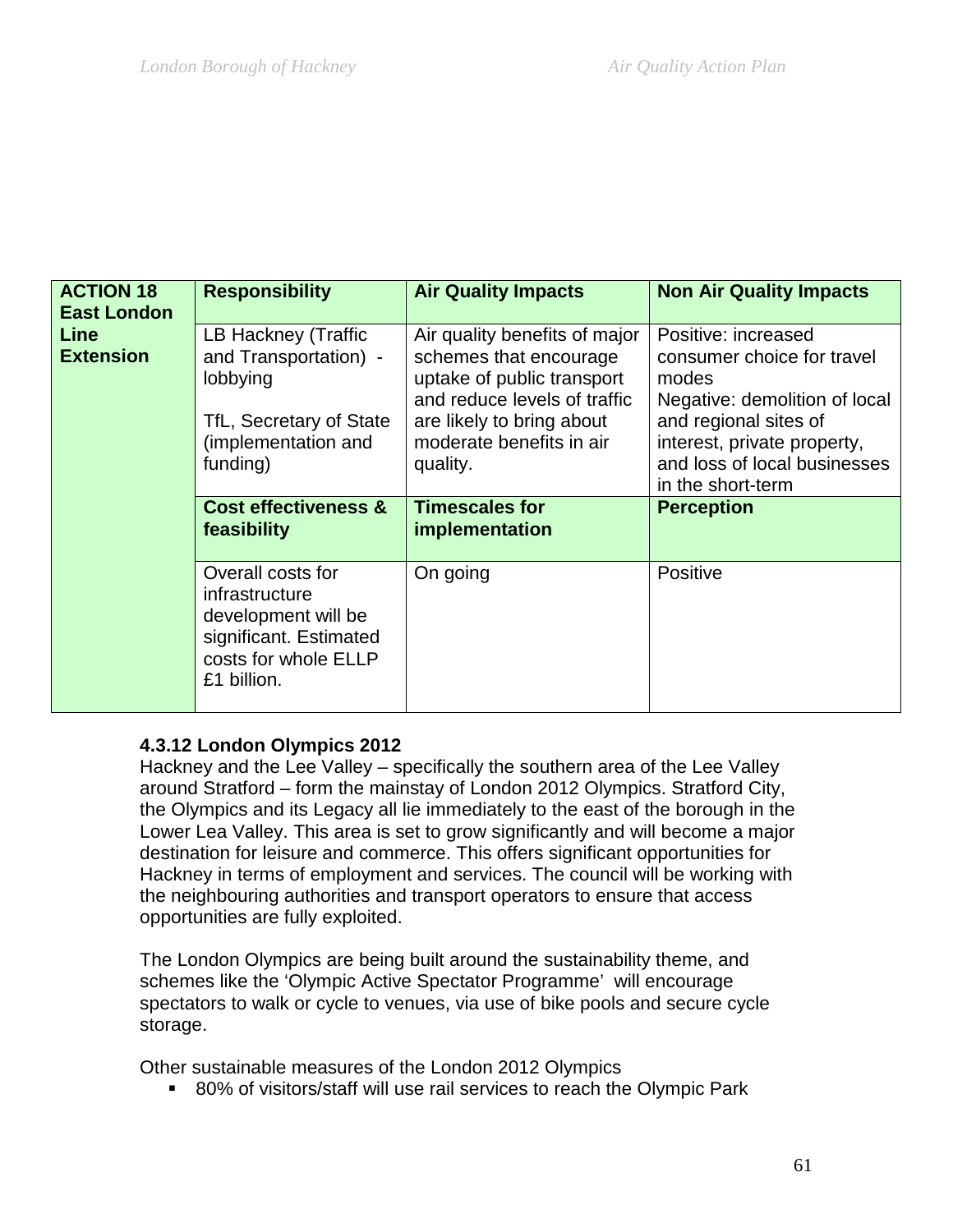- **-** low/no emission vehicles will be used to transport Olympic Family
- no private car access to any Olympic venue except for Olympic Family

### **4.3.13 Regional and Local Traffic Reduction Targets**

There are both London wide and local, Hackney specific targets for controlling congestion and pressure for road space.

0% traffic growth on borough roads by 2011(achievement subject to growth on routes outside of the borough's control).

• 4% traffic growth target on strategic roads by 2011(TfL target for the Eastern Sub Region of London)

The Hackney Transport Strategy (which at the time of writing in October 205) is will in draft form takes the stance that the problem is unrestrained access to the network is the problem and managing the network is the solution. By this I mean strengthening our parking policies, taking a decision to be active and supportive in the road user charging debate - it will come to the Gateway next, and be positive about the reallocation of road space to the space efficient modes.

### **Action 19**

**The Council d seeks to achieve a zero growth of traffic on borough roads by 2011 and is committed to contributing towards London wide traffic reduction targets.** 

| <b>ACTION 19</b><br>Zero growth           | <b>Responsibility</b>                                       | <b>Air Quality Impacts</b>                                                                                                                                                          | <b>Non Air Quality Impacts</b>                                                                |
|-------------------------------------------|-------------------------------------------------------------|-------------------------------------------------------------------------------------------------------------------------------------------------------------------------------------|-----------------------------------------------------------------------------------------------|
| of traffic on<br>borough<br>roads by 2011 | LB Hackney (Traffic<br>and Transportation,<br>Parking), TfL | On local roads the<br>contribution of traffic<br>towards air pollutants<br>should stay the same or<br>reduce slightly as a result<br>of the Council's traffic<br>reduction targets. | Positive: health benefits<br>from alternative transport<br>modes Negative: none<br>identified |
|                                           | <b>Cost effectiveness &amp;</b><br>feasibility              | <b>Timescales for</b><br>implementation                                                                                                                                             | <b>Perception</b>                                                                             |
|                                           |                                                             | On going                                                                                                                                                                            | Neither for or against                                                                        |

### **4.3.14 Parking and Enforcement Plan**

#### **Action 20**

**The Council is committed to implementing controlled parking zones to**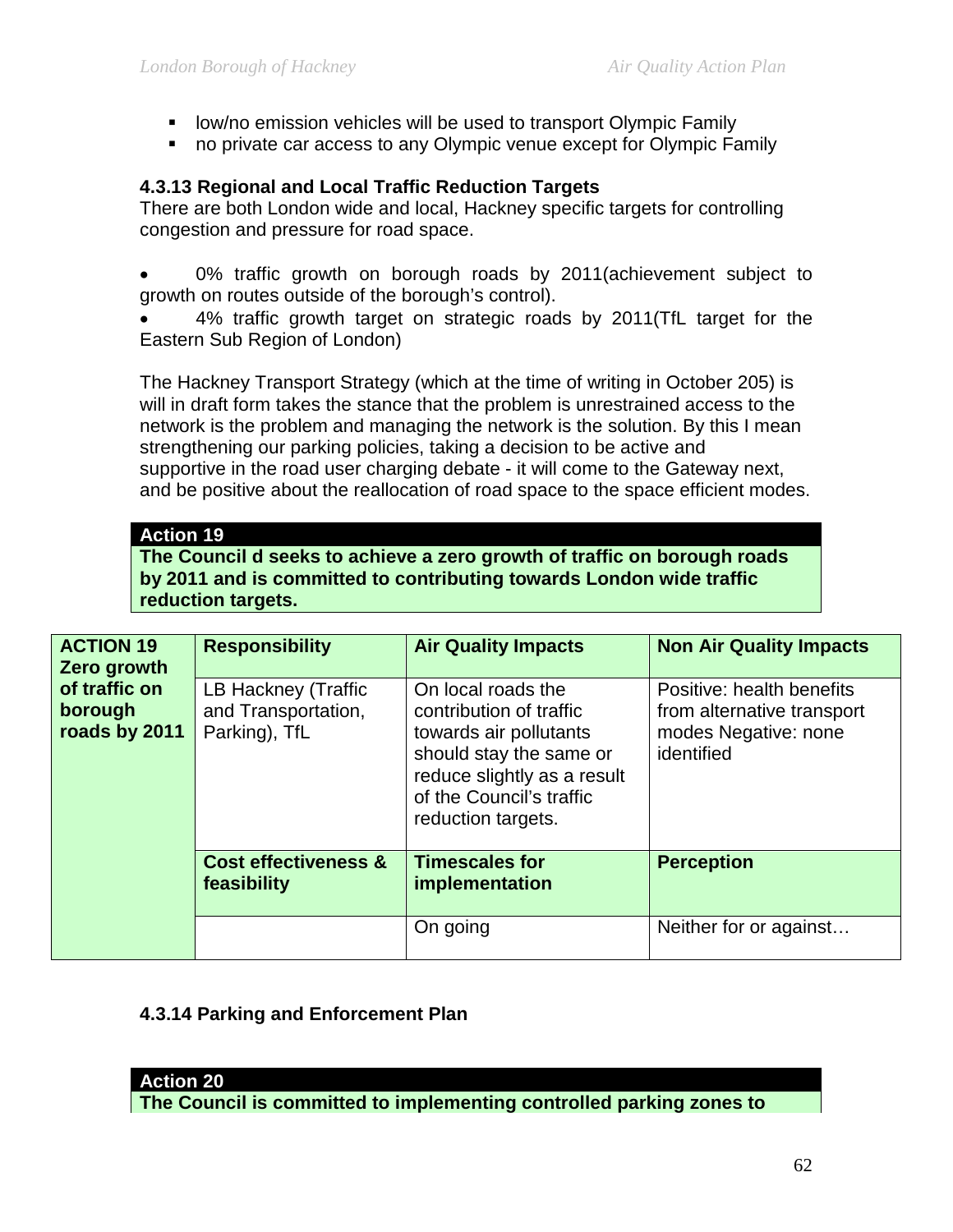**improve the safe movement of pedestrians, traffic, buses and cyclists and improve parking conditions for residents and businesses where consultation with local residents and businesses shows a need for a CPZ.**

| <b>ACTION 20</b><br><b>Parking and</b><br>enforcement<br>plan | <b>Responsibility</b>                                                                                             | <b>Air Quality Impacts</b>                                                                             | <b>Non Air Quality Impacts</b>                                                                |
|---------------------------------------------------------------|-------------------------------------------------------------------------------------------------------------------|--------------------------------------------------------------------------------------------------------|-----------------------------------------------------------------------------------------------|
|                                                               | LB Hackney (Traffic<br>and Transportation,<br>Parking), TfL                                                       | The direct air quality<br>impacts are likely to be<br>negligible as a result of<br>stand-alone policy. | Positive: health benefits<br>from alternative transport<br>modes Negative: none<br>identified |
|                                                               | <b>Cost effectiveness &amp;</b><br>feasibility                                                                    | <b>Timescales for</b><br>implementation                                                                | <b>Perception</b>                                                                             |
|                                                               | Feasibility high on<br>basis of other<br>strategies and policies<br>in place. Costs based<br>on existing schemes? | On going                                                                                               | Local residents are<br>consulted on any proposed<br><b>CPZs</b>                               |

#### **4.3.15 Home Zones**

A Home Zone is a street or group of streets designed primarily to cater for the interests of pedestrians and cyclists rather than giving priority to motorists. The aim is to open up the space for social use by reconfiguring the space to make it more favourable for pedestrians and cyclists. Most commonly, traffic-calming features, controlled parking, planting, appropriate low speed limits and play areas are introduced. Home zones are less common because of their high cost but are increasing in popularity because they improve the quality of life in residential areas.

Hackney Council in partnership with the Cazenove Rd Area Action Group are progressing a Home zone in and around Windus Street. This is located within the Triangle area described above which is targeted for a 20mph zone. The Windus Street scheme will go one step further to deal with promoting social interaction and improve community relations as well as safety. Consultation and initial design has recently been completed and a phased implementation is due to take place during 2004/05 and 2005/06.

The Windus Home Zone is expected to be completed by March 2006.

| 'λ | ahom |  |  |
|----|------|--|--|
|    |      |  |  |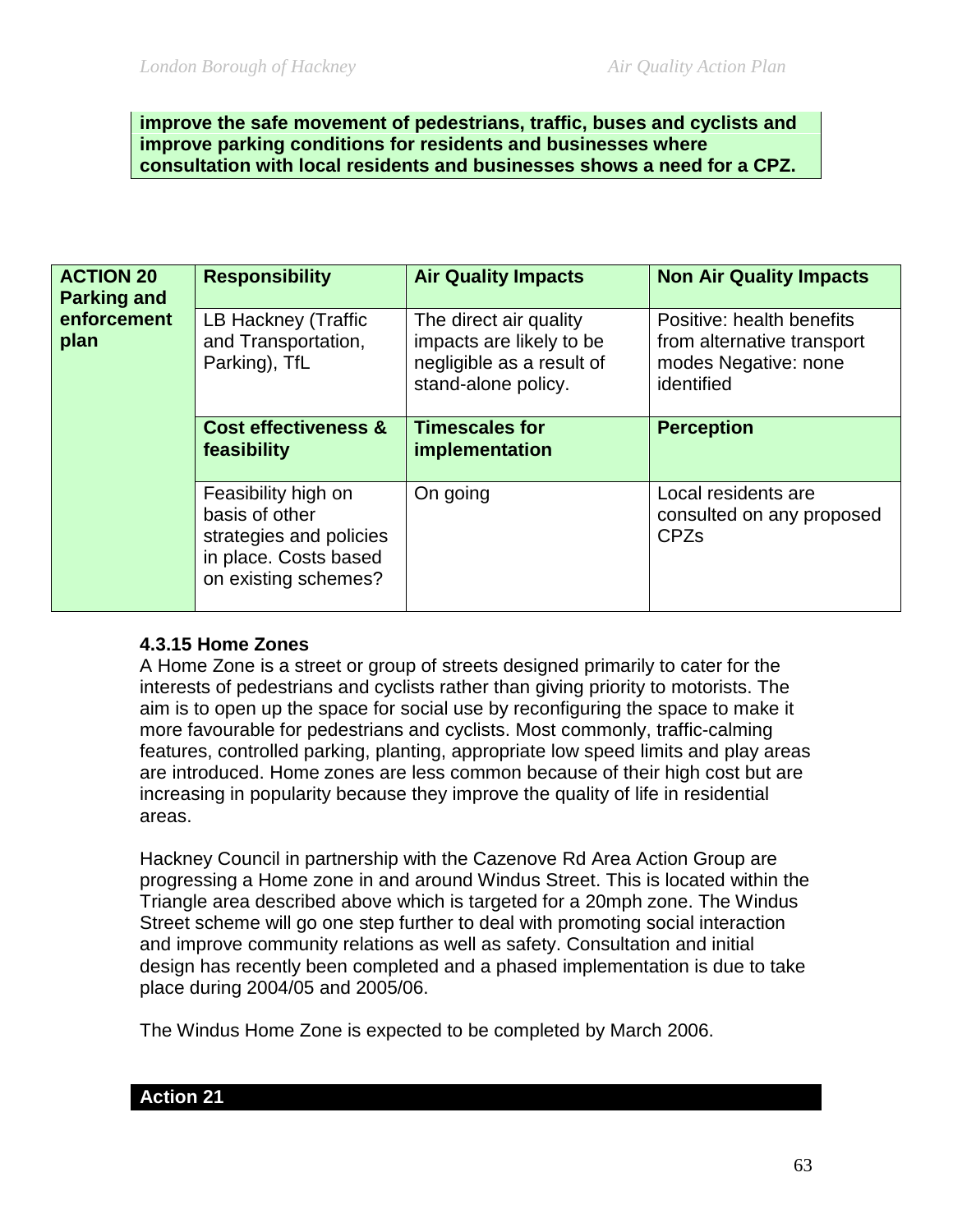#### **Following the completion and assessment of the Windus Home Zone the possibility of further Home Zones will be investigated.**

| <b>ACTION 21</b><br><b>Home Zones</b> | <b>Responsibility</b>                                                                                             | <b>Air Quality Impacts</b>                                                                             | <b>Non Air Quality Impacts</b>                                                                |
|---------------------------------------|-------------------------------------------------------------------------------------------------------------------|--------------------------------------------------------------------------------------------------------|-----------------------------------------------------------------------------------------------|
|                                       | LB Hackney (Traffic<br>Team)                                                                                      | The direct air quality<br>impacts are likely to be<br>negligible as a result of<br>stand-alone policy. | Positive: improved<br>environmental<br>surroundings, safer roads<br>Negative: none identified |
|                                       | <b>Cost effectiveness &amp;</b><br>feasibility                                                                    | <b>Timescales for</b><br>implementation                                                                | <b>Perception</b>                                                                             |
|                                       | Feasibility high on<br>basis of other<br>strategies and policies<br>in place. Costs based<br>on existing schemes? | On going                                                                                               | Positive by residents.                                                                        |

#### **4.3.16 Congestion Charging Zone**

The Western extension for London wide Congestion Charging (CC) was approved in September 2005. It should however be noted that the only objective in the Mayor's Air Quality Strategy relating to Congestion Charging was that there should be a 100% discount for certain alternatively fuelled vehicles.

As stated in the Hackney Transport Strategy, the council will give consideration to demand management measures, such as a national congestion charging scheme should a need arise.

# **Action 22**

**The council will give consideration to demand management measures, such as Congestion Charging, should opportunities arise.** 

| <b>ACTION 22</b><br><b>Congestion</b> | <b>Responsibility</b>                         | <b>Air Quality Impacts</b>                         | <b>Non Air Quality Impacts</b>  |
|---------------------------------------|-----------------------------------------------|----------------------------------------------------|---------------------------------|
| <b>Charging</b>                       | LB Hackney, TfL,<br><b>Secretary of State</b> | The direct air quality<br>impacts are likely to be | Positive: reduced<br>congestion |
|                                       |                                               | negligible as a result of                          |                                 |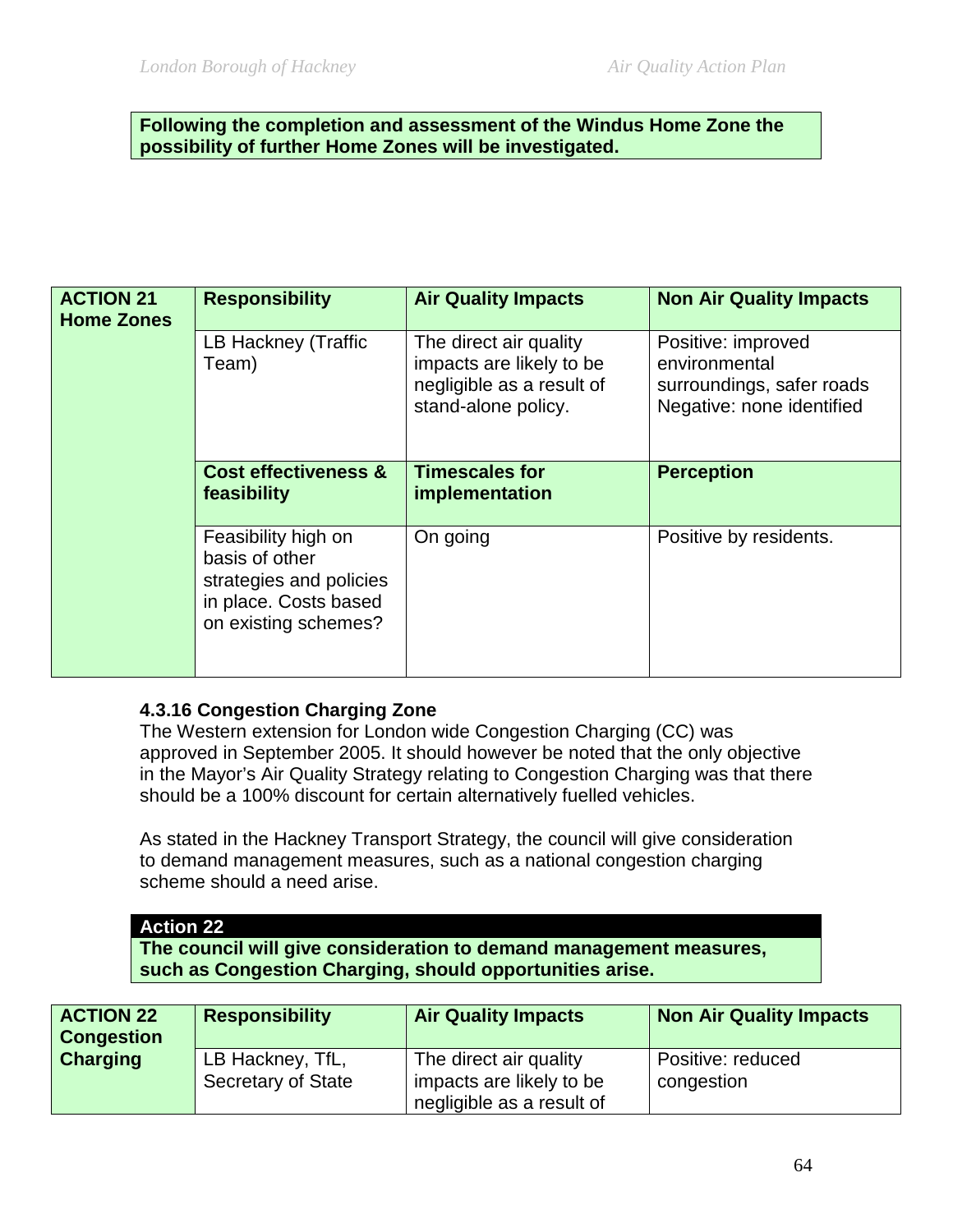|  |                                                | stand-alone policy.                     | Negative: increased costs to<br>businesses |
|--|------------------------------------------------|-----------------------------------------|--------------------------------------------|
|  | <b>Cost effectiveness &amp;</b><br>feasibility | <b>Timescales for</b><br>implementation | <b>Perception</b>                          |
|  |                                                | n/a                                     | Positive and                               |

# **4.3.17 Cumulative impacts of actions to encourage modal shift**

The cumulative impact of this package (actions to encourage modal shift) is likely to bring about a negligible (less than  $0.2 \mu$ g/m<sup>3</sup>) improvement in the annual mean  $NO<sub>2</sub>$  concentrations. The strength of this package is informing members of the public about air quality issues within the Borough and promoting the work that the Council is undertaking to improve

the quality of life with respect to the occurrence of pollution. The package within itself is unlikely to achieve the objective for 2005 at all locations either in the short-term, or the longer-term (2010).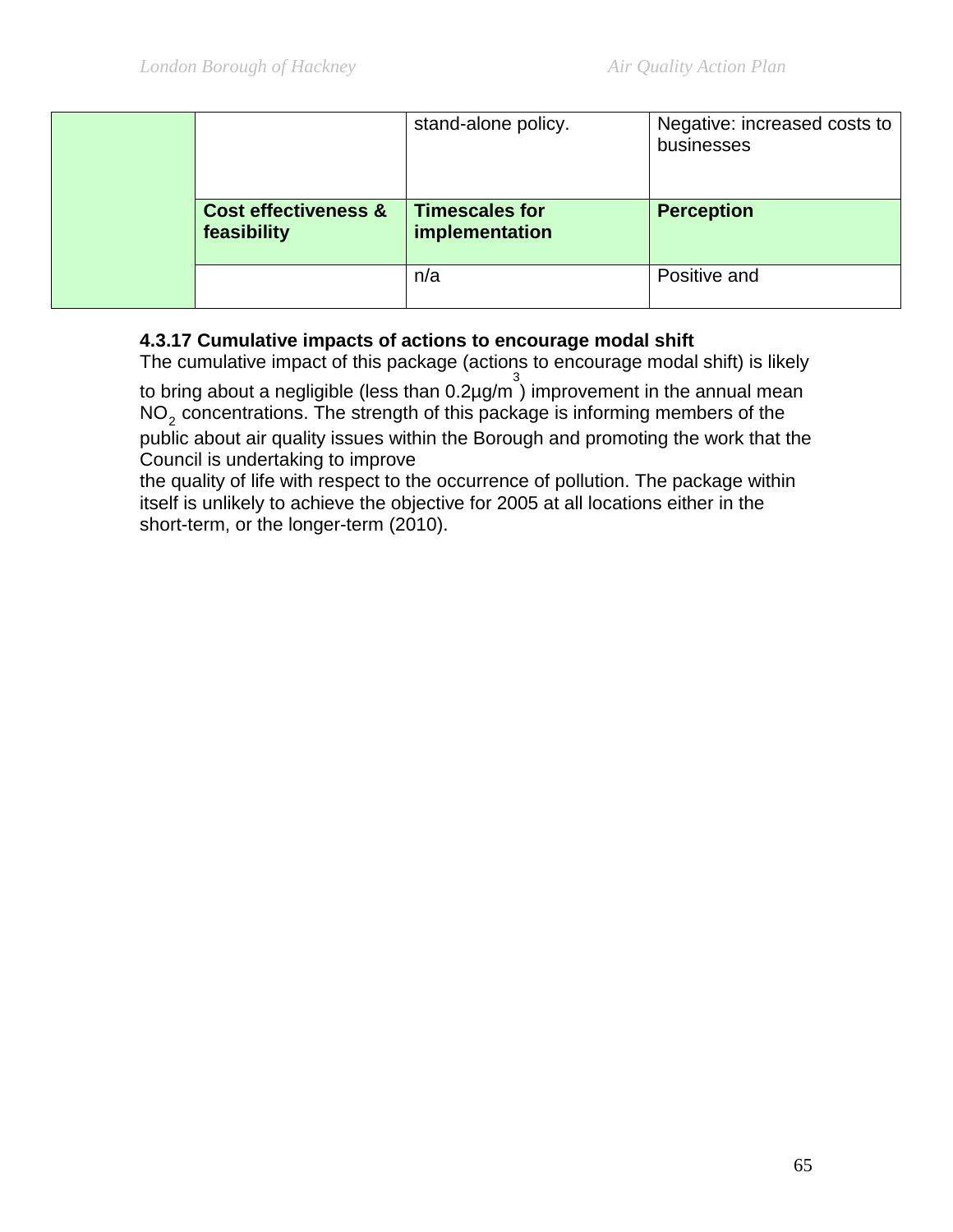### **4.4 Non-traffic measures**

### **4.4.1 Introduction**

This package of measures recognises the need to reduce general background levels of pollution both inside and outside the AQMA and is consistent with the approach taken by other London Boroughs to realise reductions across the region.

Whilst it has been shown that road traffic is the main source of and  $NO<sub>2</sub>$  within the Borough it is recognised that background levels of pollutants within London make a significant contribution to the overall pollution burden of the Greater London area.

### **4.4.2 Land Use Planning**

The UDP contains a number of policy measures aimed at reducing the dependency on private vehicle use where new developments are proposed. It is well recognised that through the use of appropriate planning and land use policies that an integrated approach to transport can be achieved. Those relevant include:

#### **Environmental Quality**

**ST16** The Council will seek to ensure that developments do not result in problems of pollution, or are a risk to health and safety of the public.

#### **Transport**

- **ST28** The Council will seek to ensure that all development is appropriately related to transport infrastructure which will serve its needs. The Council will actively discourage development in inappropriate locations.
- **ST30** The Council will support and encourage the improvement if public transport including new transport links, bus priority schemes, improved interchanges and access for people with disabilities.
- **ST31** The Council will control the provision of non-residential off-street car parking in order to restrain commuting by car.
- **ST34** The Council will seek to retain and extend local services, shops and employment uses, in order to reduce dependence on transport (particularly private transport).
- **ST38** The Council will ensure that major retail developments including food superstores are reasonably accessible by public transport and will not undermine the vitality and viability of nearby town centres as a whole.
	- **TR1: New Pedestrian and Cycle Links. The Council will require the**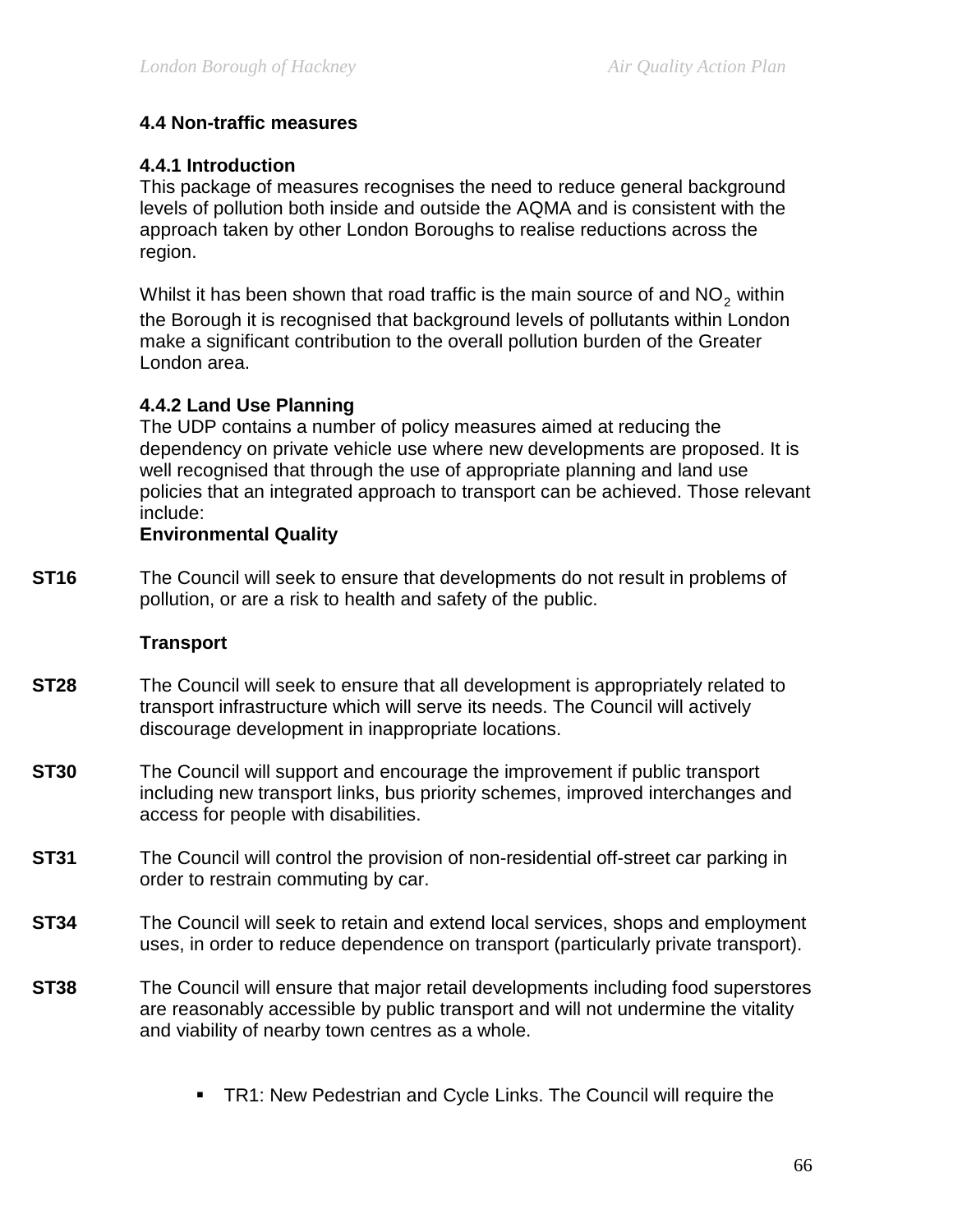provision, where appropriate, of new pedestrian and cycle links through development sites and open spaces, especially where these provide links to existing routes.

- **TR2: Protection of Routes**
- **TR3: Cycle Routes**
- **TR4: Safeguarding of Land. The Council will safeguard land shown in** the proposals map for public transport use.
- **TR7: Car Parking. The Council will oppose car parking, which results in** the use of cars as an alternative to public transport.

In order to assist London Boroughs in assessing proposed developments for air quality issues the ALG issued a Technical Guidance Note 'Air Quality Assessments for Planning Applications' in 2001 which provides guidance on the sorts of planning applications for which air quality assessments would normally have to be undertaken, if thresholds are exceeded by proposals, for example, any development with a car parking capacity of 300 spaces or more.

#### **Action 23**

**The Council will continue to require the provision of new pedestrian and cycle links as part of new developments sites and encourage these links to integrate into existing routes.** 

### **Action 24**

**The Council will continue to support developments that place the emphasis on the use of sustainable modes of transport, such as public transport, cycling and walking.** 

#### **Action 25**

**The Council will require detailed air quality assessments of proposed developments where a proposed development is shown to exceed the threshold criteria of the ALG Technical Guidance Note dated 20 March 2001, and any revisions thereof.** 

| <b>ACTION 23,</b><br>24 & 25 | <b>Responsibility</b>                                                           | <b>Air Quality Impacts</b>                                                                                                                                                                                                                             | <b>Non Air Quality Impacts</b>                                                                                          |
|------------------------------|---------------------------------------------------------------------------------|--------------------------------------------------------------------------------------------------------------------------------------------------------------------------------------------------------------------------------------------------------|-------------------------------------------------------------------------------------------------------------------------|
|                              | LB Hackney (Planning,<br>Transport and<br><b>Environmental Health</b><br>Teams) | These options would curtail<br>any inherent increase in<br>traffic due to development,<br>whilst simultaneously<br>encouraging uptake of<br>other forms of transport.<br>Air quality impact on<br>current (2003) levels likely<br>to be negligible but | Positive: health benefits to<br>be obtained from walking<br>and<br>cycling; reduced traffic<br>growth for future years. |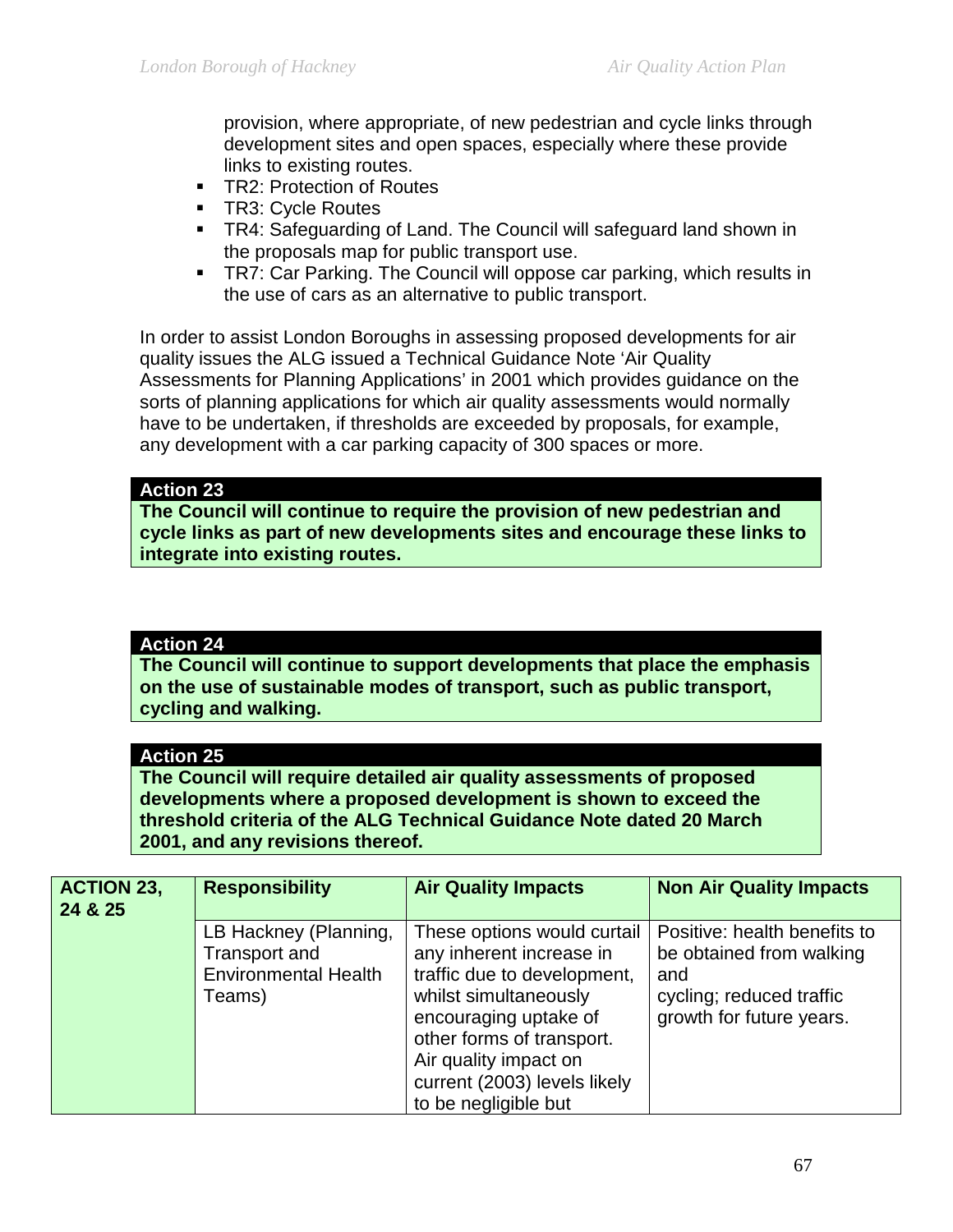|  |                                                                                       | ensures no worsening of<br>air quality due to<br>development in the future. |                                                                            |
|--|---------------------------------------------------------------------------------------|-----------------------------------------------------------------------------|----------------------------------------------------------------------------|
|  | <b>Cost effectiveness &amp;</b><br>feasibility                                        | <b>Timescales for</b><br>implementation                                     | <b>Perception</b>                                                          |
|  | No costs for the<br>Council. Costs for<br>developers negligible.<br>Feasibility high. | On going                                                                    | Positive by members of the<br>public but may be negative<br>by developers. |

# **4.4.3 Local Authority Pollution Control (LAPC)**

The Pollution Prevention and Control Act 1999, provides the necessary controls over industries with significant air pollution potential. Local authorities were given responsibility for smaller industries (known as Part B processes), whilst the Environment Agency act as regulator for larger industrial processes (known as Part A processes).

The results of the review and assessment process have highlighted that there are no significant industrial processes (large or small) within the Borough that lead to any direct exceedence of air quality standards. However, the Council will continue to use its powers of authority to maintain the relevant level of regulation of industrial processes within the Borough. Where necessary, industrial process owners will be encourage to use Best Available Techniques (BAT) to further reduce any potential impacts on air quality, where adverse emission releases occur.

#### **Action 26**

**The Council will continue to enforce the provisions of the Pollution Prevention and Control Regulations to ensure that permitted industrial processes are operated in accordance with DEFRA guidance.** 

### **4.4.4 Clean Air Act**

The Clean Air Act was introduced as a direct response to the smogs in London in the early part of the 20<sup>th</sup> century. It introduced Smoke Control Areas to prohibit the burning of coal in domestic premises unless the fuel used or type of fireplace is of an approved type. The Act also regulated industrial emissions from boiler plant.

The whole of Hackney is a Smoke Control Area, along with the whole of Greater London and all major urban areas in the United Kingdom.

#### **Action 27**

**The Council will continue to enforce the provisions of the Clean Air Act 1993 to prevent the use of unauthorised fuels.**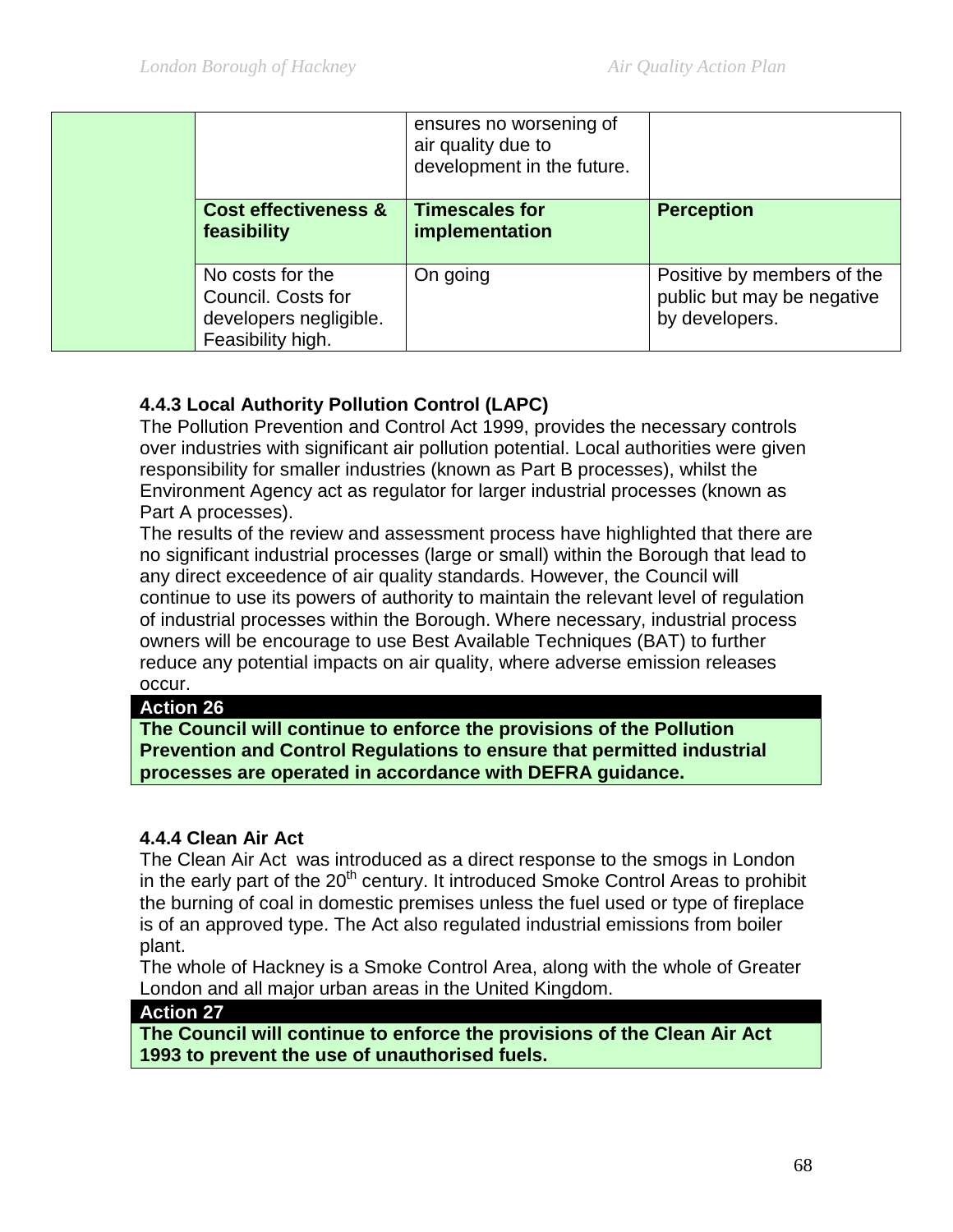### **4.4.5 Environmental Protection Act 1990**

Bonfires do not fall within the legislation of the Clean Air Act 1956 as they do not provide a means of creating domestic heat but merely a manner in which disposal of unwanted goods and waste can be achieved. They are an unnecessary source of air pollution within the Borough and can be regulated only through enactment of the Environmental Protection Act 1990, where a nuisance has been shown to arise.

#### **Action 28**

**The Council will continue to discourage the use of bonfires for waste disposal and distribute information on the effects of bonfires on air quality through leaflets and through the Council's web-site.** 

| <b>ACTION 26,</b><br>27 & 28 | <b>Responsibility</b>                                                                                              | <b>Air Quality Impacts</b>                                                                                                                                                                                                    | <b>Non Air Quality Impacts</b>                                                      |
|------------------------------|--------------------------------------------------------------------------------------------------------------------|-------------------------------------------------------------------------------------------------------------------------------------------------------------------------------------------------------------------------------|-------------------------------------------------------------------------------------|
|                              | LB Hackney<br>(Environment<br>Department)                                                                          | The direct air quality<br>impacts are likely to be<br>reasonable for localised<br>hot-spots where routine<br>bonfires take place.<br>Contribution to overall air<br>quality within the Borough<br>is likely to be negligible. | Positive: reduced likelihood<br>of nuisance occurrence<br>Negative: none identified |
|                              | <b>Cost effectiveness &amp;</b><br>feasibility                                                                     | <b>Timescales for</b><br>implementation                                                                                                                                                                                       | <b>Perception</b>                                                                   |
|                              | Feasibility high. Costs<br>are small based on<br>existing duties of<br><b>Council's Environment</b><br>department. | On going                                                                                                                                                                                                                      | Positive by residents.                                                              |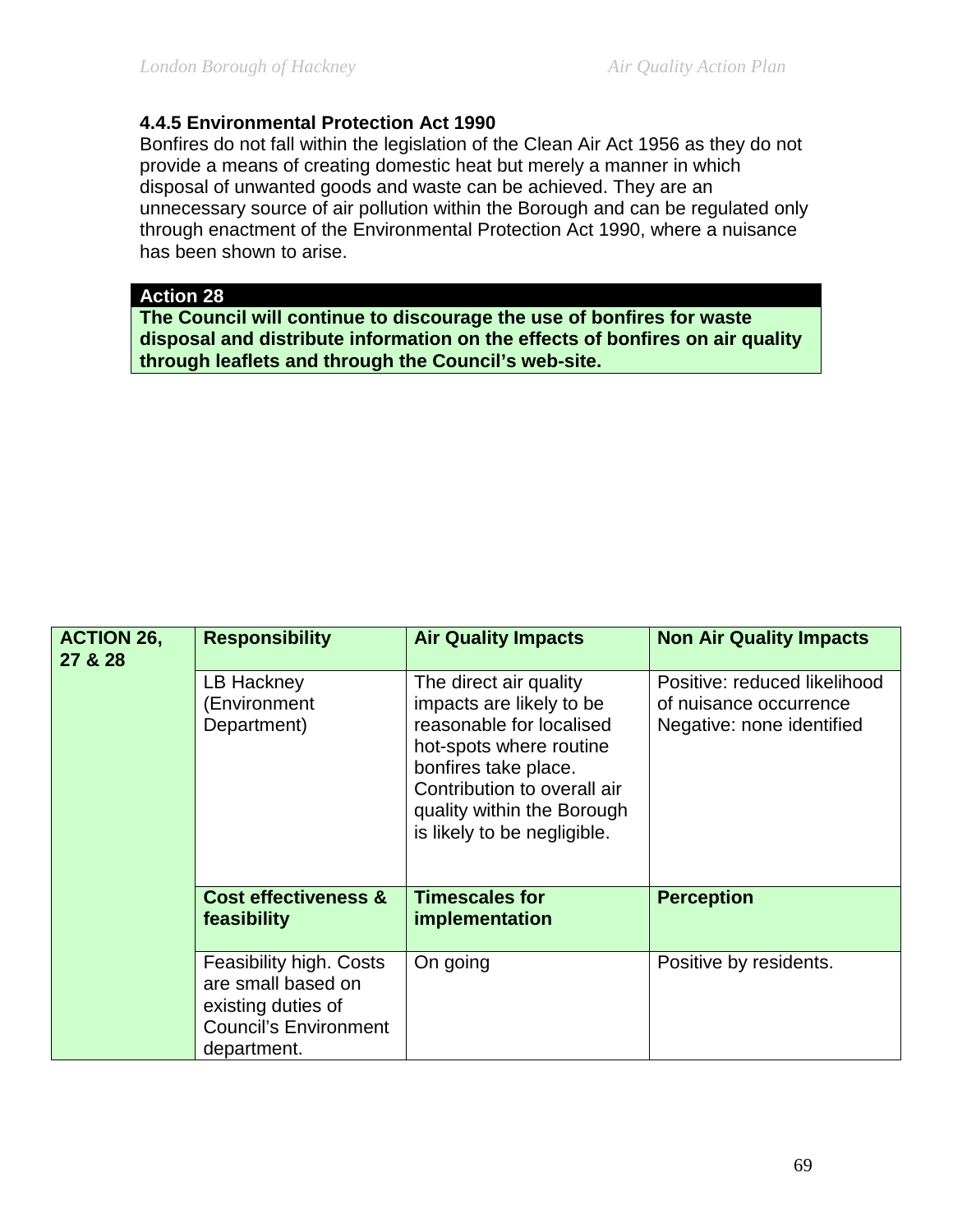# **4.4.6 The Council's Waste Recycling Strategy - Promotion of composting**

The Council is committed to the Government targets on reducing the amount of municipal waste going to landfill. In line with this requirement the Council's Waste Recycling Strategy (2002- 2004) sets out how the Council propose to achieve these goals through a number of recycling schemes covering kerbside collections and conventional 'bring sites'.

Composting organic waste can greatly reduce the potentially harmful emissions arising from bonfires and the pollution of water courses from landfill sites through returning organic matter to the soil. However, composting produces bio-aerosols, which may require consideration for large municipal waste composting sites. The composting market in the UK is relatively immature. However, between 1993 and 1997 the number of large composting sites within the UK rose from 20 to 47. This continues to increase. The Council is currently looking into a number of composting schemes – centralised, decentralised, home composting and community composting - and is currently evaluating the relative merits of each.

#### **Action 29**

**The Council will promote composting as an alternative means of reducing waste disposal reducing waste to landfill/incineration and any perceived need for domestic bonfires.** 

| <b>ACTION 29</b><br><b>Promoting</b><br>composting | <b>Responsibility</b>                                             | <b>Air Quality Impacts</b>                                                                                                                                                                                                    | <b>Non Air Quality Impacts</b>                                                      |
|----------------------------------------------------|-------------------------------------------------------------------|-------------------------------------------------------------------------------------------------------------------------------------------------------------------------------------------------------------------------------|-------------------------------------------------------------------------------------|
|                                                    | LB Hackney<br>(Environment<br>Department)                         | The direct air quality<br>impacts are likely to be<br>reasonable for localised<br>hot-spots where routine<br>bonfires take place.<br>Contribution to overall air<br>quality within the Borough<br>is likely to be negligible. | Positive: reduced likelihood<br>of nuisance occurrence<br>Negative: none identified |
|                                                    | <b>Cost effectiveness &amp;</b><br>feasibility                    | <b>Timescales for</b><br>implementation                                                                                                                                                                                       | <b>Perception</b>                                                                   |
|                                                    | Feasibility high. Costs<br>are negligible for home<br>composting. | On going                                                                                                                                                                                                                      | Positive by residents.                                                              |

### **4.4.7 Emissions from domestic heating**

Emissions from heating buildings account for a significant proportion of London's air pollution. It is stated in the Mayor of London's Air Quality Strategy that about 21% of nitrogen oxides emissions (arising from burning natural gas), result from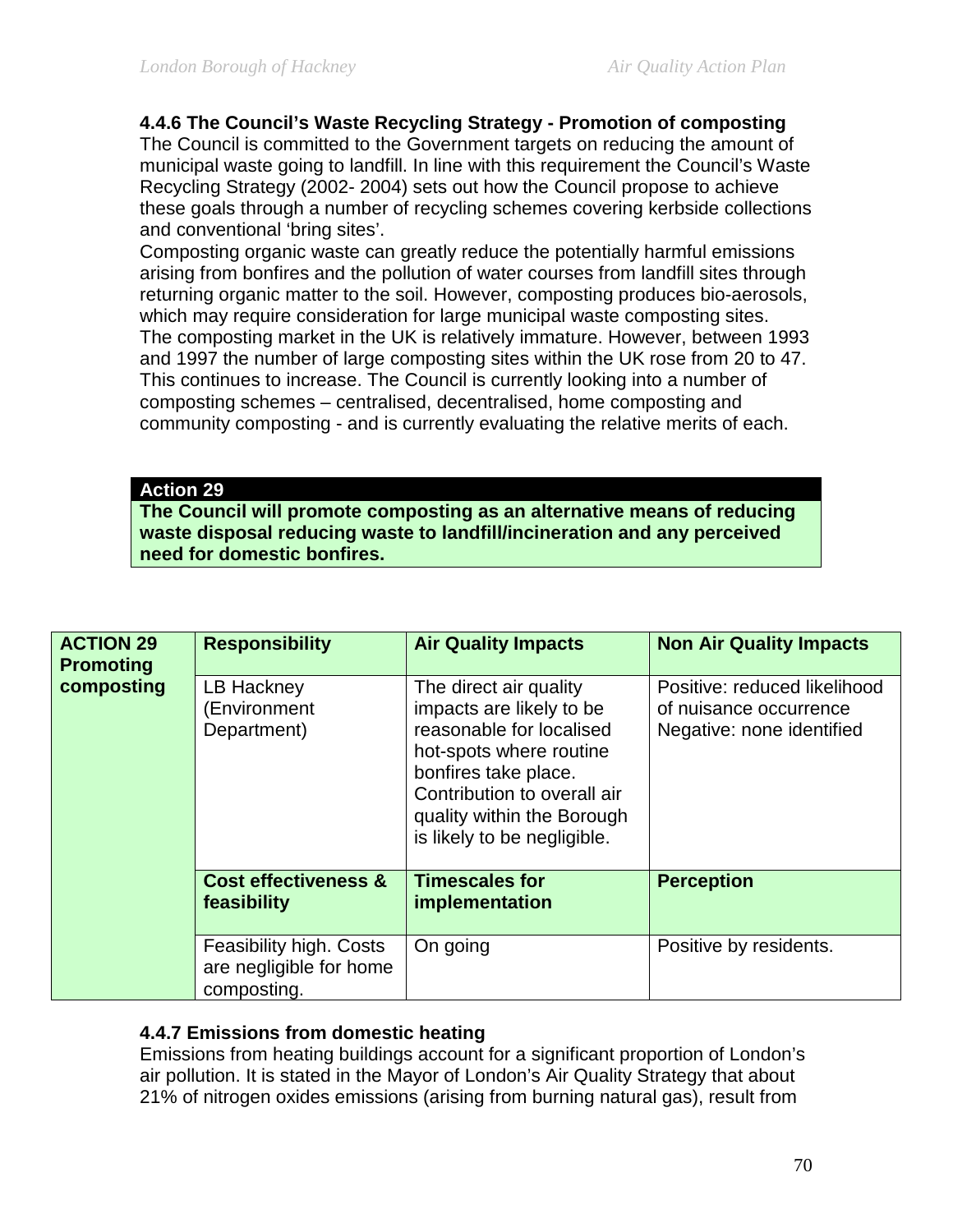the heating of buildings.

Through the Decent Homes Programmes, the Council is committed to making all social housing decent by 2010. The minimum standard set is works such as having good roofs, heating, insulation and reasonably modern kitchens and bathrooms.

In addition Hackney makes available grants through the Home Energy Efficiency Scheme for anyone on benefits. Work carried out includes draught prevention, loft and cavity insulation, all of which provide energy efficient improvements and could lead to reduction in the use of domestic boilers and hence emissions to air. In addition to the Energy Efficiency Scheme the Council promotes the work of the Winter Fuel Helpline for those eligible according to the criteria for payment. To get a Winter Fuel Payment for winter 2003/2004 you needed to be 60 or over in the qualifying week of 15 to 21 September 2003 and normally living in Great Britain or Northern Ireland in that week. However, some people cannot get a Winter Fuel Payment.

### **Action 30**

**The Council will continue to provide advice on effective heating and insulation through its appointed scheme contractors**

| <b>ACTION 30</b><br><b>Reducing</b> | <b>Responsibility</b>                                         | <b>Air Quality Impacts</b>                         | <b>Non Air Quality Impacts</b>                             |
|-------------------------------------|---------------------------------------------------------------|----------------------------------------------------|------------------------------------------------------------|
| emissions<br>from                   | LB Hackney<br>(Environmental                                  | The direct air quality<br>impacts are likely to be | Positive: improved standard<br>of living and longer-term   |
| domestic<br>heating                 | Services and Housing)                                         | negligible as a result of<br>stand-alone policy.   | cost<br>savings to residents.<br>Negative: none identified |
|                                     | <b>Cost effectiveness &amp;</b><br>feasibility                | <b>Timescales for</b><br>implementation            | <b>Perception</b>                                          |
|                                     | Feasibility high. Costs<br>covered through<br>existing grants | On going                                           | Positive by residents.                                     |

### **4.4.8 Controlling dust from construction sites.**

Construction activities can represent a significant local source of particulates without the employment of appropriate mitigation measures. Where significant dust issues occur the Environmental Protection Act 1990 can be used to initiate control measures through 'nuisance'. However, it is best to avoid such issues from the outset in order to avoid costly legal proceedings against the site and to avoid any protracted investigations regarding the likely source of dust.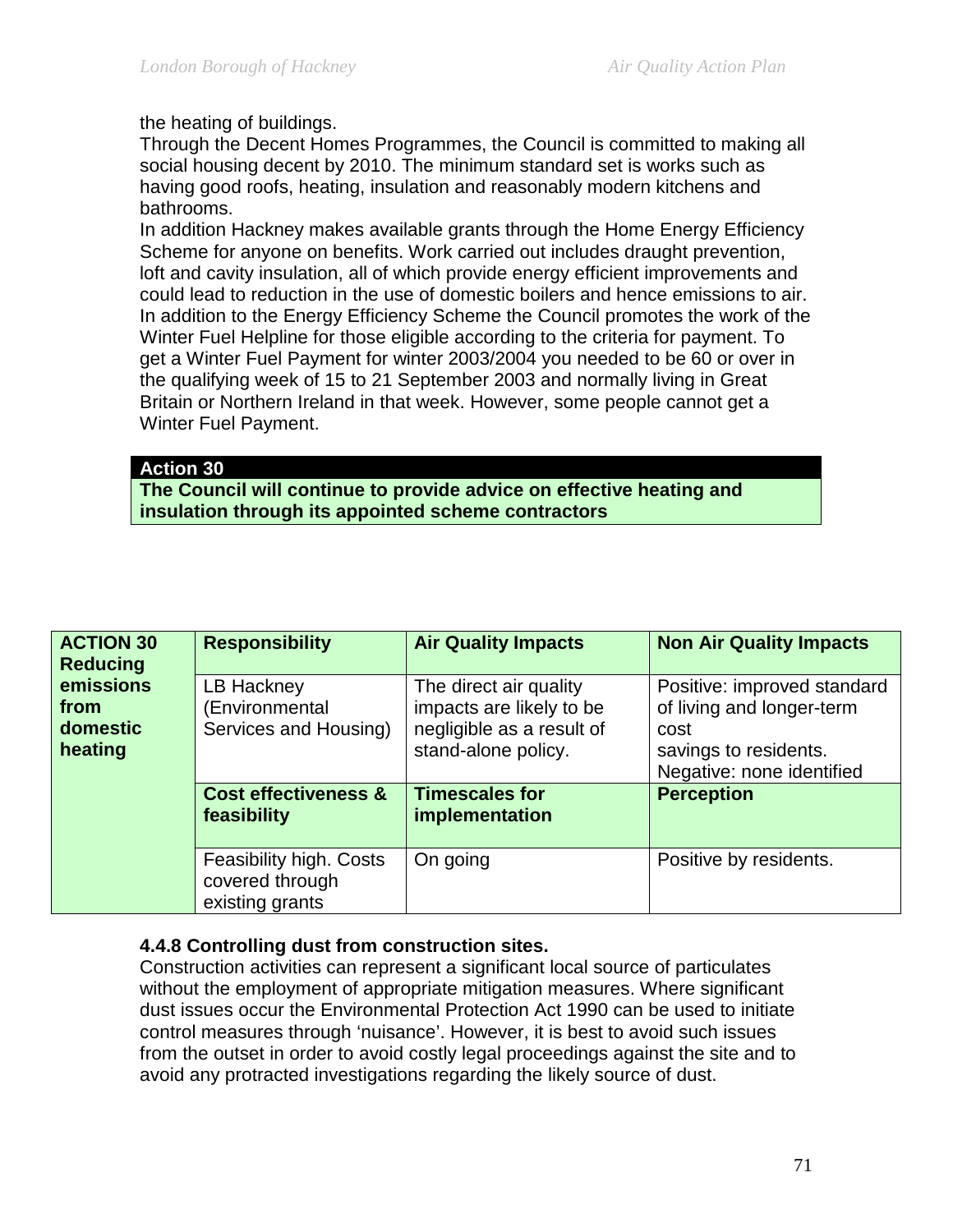### **Action 31**

**The Council will develop a Code of Construction Practice for contractors undertaking work within the Borough in order to avoid the occurrence of elevated levels of dust emanating from construction sites.**

| <b>ACTION 31</b><br>Code of<br><b>Construction</b><br><b>Practice</b> | <b>Responsibility</b>                          | <b>Air Quality Impacts</b>                                                                                                                                                                             | <b>Non Air Quality Impacts</b>                                                        |
|-----------------------------------------------------------------------|------------------------------------------------|--------------------------------------------------------------------------------------------------------------------------------------------------------------------------------------------------------|---------------------------------------------------------------------------------------|
|                                                                       | LB Hackney<br>(Environment<br>department)      | The direct air quality<br>impacts are likely to be<br>reasonable in the vicinity of<br>construction sites.<br>Contribution to overall air<br>quality within the Borough<br>is likely to be negligible. | Positive: improved<br>surrounding during<br>construction Negative: none<br>identified |
|                                                                       | <b>Cost effectiveness &amp;</b><br>feasibility | <b>Timescales for</b><br>implementation                                                                                                                                                                | <b>Perception</b>                                                                     |
|                                                                       | Feasibility high. Costs<br>minimal.            | On going                                                                                                                                                                                               | Positive.                                                                             |

### **4.4.9 Statement of cumulative impacts of non traffic measures**

The cumulative impact of this package ('Non-traffic measures) is likely to bring about a reasonable  $(0.2 - 1.0 \mu g/m^3)$  improvement in the annual mean background NO<sub>2</sub> concentrations across the Borough. The package within itself is unlikely to achieve the objective for 2005 at all locations either in the short-term, or the longer-term (2010).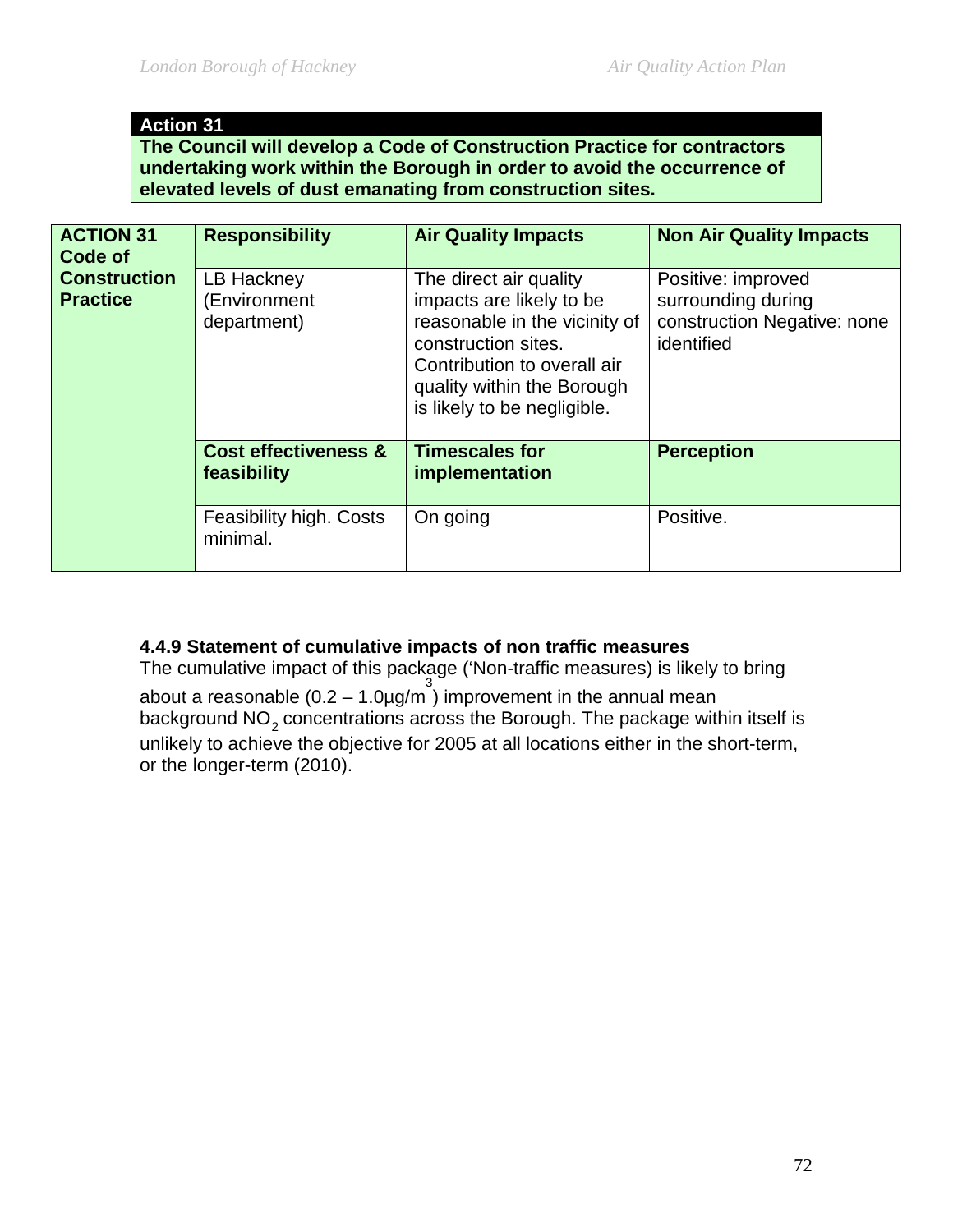## **5 IMPLEMENTATION AND MONITORING**

#### **5.1 Future Monitoring of Implementation**

Latest Policy Guidance (LAQM.PG(03)) issued to local authorities undertaking their continued duties on air quality has set out the future monitoring requirements of technical and policy issues.

The guidance on progress reporting indicates minimum reporting requirements expected by DEFRA and the Devolved Administrations. For action plan policies it is envisaged that a tabular summary of progress to date against the relevant policy would be enough. Where delays in achieving the implementation of the policy against the relevant time-scale have been encountered the local authority should indicate why delays have occurred, whilst additionally highlighting the revised time-table to which the policy measure would be assessed for future reporting.

#### **5.2 Monitoring the Effectiveness of the Borough Spending Plan**

Many of the policies contained within this action plan are contained within the Borough Spending Plan – the over-arching theme of which is a better deal for Hackney residents on transport and a more sustainable approach to transport issues. The Council aims to monitor the effectiveness of the plan through a number of follow-up assessment methods. Those most relevant to the air quality action plan are shown below and include a data collection programme.

#### **5.2.1 Traffic surveys**

Manual surveys are very flexible in terms of when and where they are done and the precise information that is collected.

These monitor traffic continuously. They provide data over a long period of time that can be averaged and is therefore not distorted by one-off circumstances. This data does not give a break down of specific vehicle types.

Currently the only traffic survey data comes from TfL surveys or from scheme specific surveys. Funding is available from the Borough Spending Plan 2006/7 to carry out traffic surveys, and details of the monitoring schemes are currently being devised.

#### **5.2.2 Cycle automatic traffic counters**

These operate continuously and provide an ongoing source of data on numbers of cyclists on these routes. In addition to count surveys, the Council is considering developing a survey for 2006/7.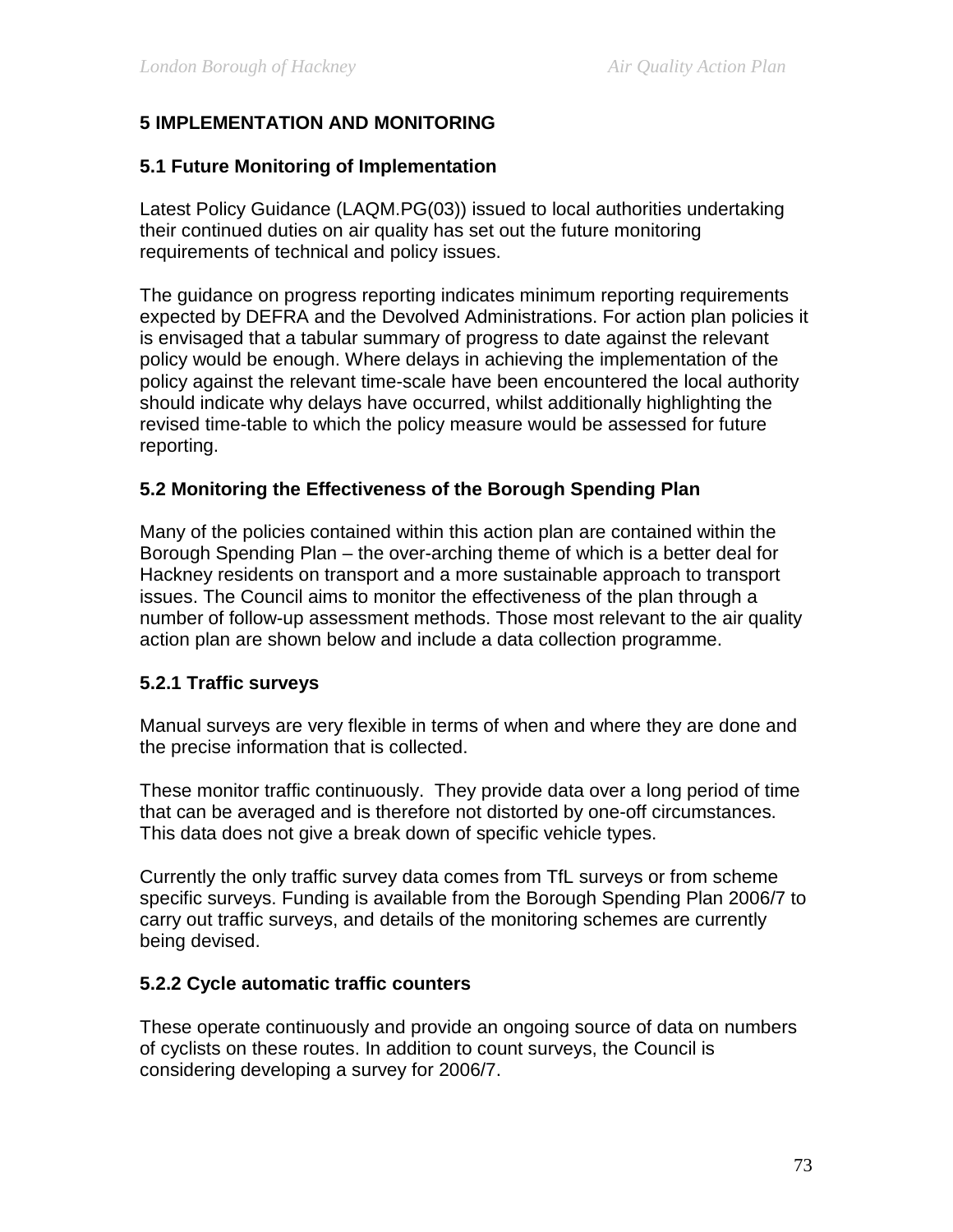#### **5.2.3 Bus journey times**

TfL carry out bus journey time surveys and provide information to the council.

### **6 CONSULTATION**

The Council works closely with other local authorities as part of the Central London Air Quality Cluster Group to ensure that the Council's air quality policies are consistent with its neighbours and statutory bodies. This has additionally included working with statutory bodies including the Environment Agency (EA), Greater London Authority (GLA), DEFRA and the Association of London Government (ALG).

Consultees have included Neighbouring Local Authorities, the central London cluster group, the statutory consultees, all 420 local groups identified by the council's communications section, in addition an article was placed in Hackney Today, and the consultation documents have been placed in all libraries, the council's website and summaries available in other council offices. Consultees' responses have been used in preparation of this final action plan. In addition many of the actions in the plan have been the subjected to widespread local consultation, for example the Controlled Parking Zones.

Statutory Consultees include:

- . •Secretary of State DEFRA
- . •Environment Agency
- . •The Mayor
- . •Transport for London
- . •Neighbouring authorities Central London Cluster Group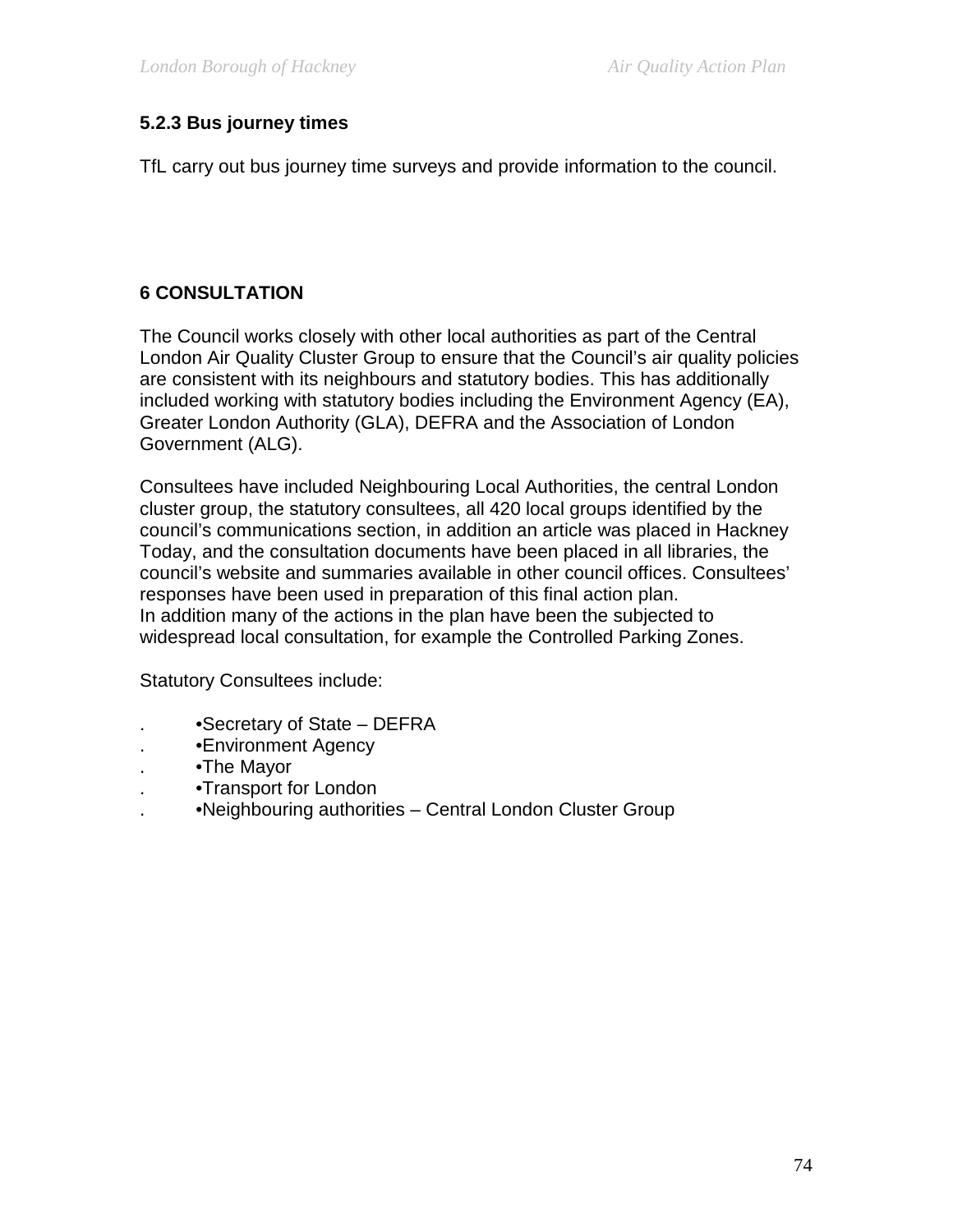# **APPENDIX 1 - GLOSSARY OF TERMS AND ABBREVIATIONS**

| <b>AQMA</b>           | Air Quality Management Area                                                                                                                                              |
|-----------------------|--------------------------------------------------------------------------------------------------------------------------------------------------------------------------|
| <b>ALG</b>            | <b>Association of London Government</b>                                                                                                                                  |
| <b>BAT</b>            | <b>Best Available Techniques</b>                                                                                                                                         |
| <b>BSP</b>            | Borough Spending Plan                                                                                                                                                    |
| <b>CERC</b>           | Cambridge Environment Research Consultants Ltd                                                                                                                           |
| <b>CFV</b>            | <b>Clean Fuel Vehicles</b>                                                                                                                                               |
| <b>CPZ</b>            | <b>Controlled Parking Zone</b>                                                                                                                                           |
| <b>CNG</b>            | Compressed Natural Gas – same as the gas many use for<br>cooking but stored in a compressed form.                                                                        |
| <b>DEFRA (DETR)</b>   | Department for Environment, Food and Rural Affairs<br>(formerly Department of the Environment, Transport and the<br>Regions (DETR)).                                     |
| EA                    | <b>Environment Agency</b>                                                                                                                                                |
| <b>ELLX</b>           | <b>East London Line Extension</b>                                                                                                                                        |
| <b>EST</b>            | <b>Energy Savings Trust</b>                                                                                                                                              |
| <b>Euro Standards</b> | Europe wide vehicle standards that set progressively stricter<br>emission limits for years 1996, 2000, 2006 and 2008<br>respectively. For example, Euro III and Euro IV. |
| FQP(s)                | <b>Freight Quality Partnership(s)</b>                                                                                                                                    |
| <b>GLA</b>            | <b>Greater London Authority</b>                                                                                                                                          |
| HGV(s)                | Heavy Goods Vehicle(s)                                                                                                                                                   |
| <b>LAPC</b>           | <b>Local Authority Pollution Control</b>                                                                                                                                 |
| <b>LAQM</b>           | <b>Local Air Quality Management</b>                                                                                                                                      |
| LGV(s)                | Light Good Vehicle(s)                                                                                                                                                    |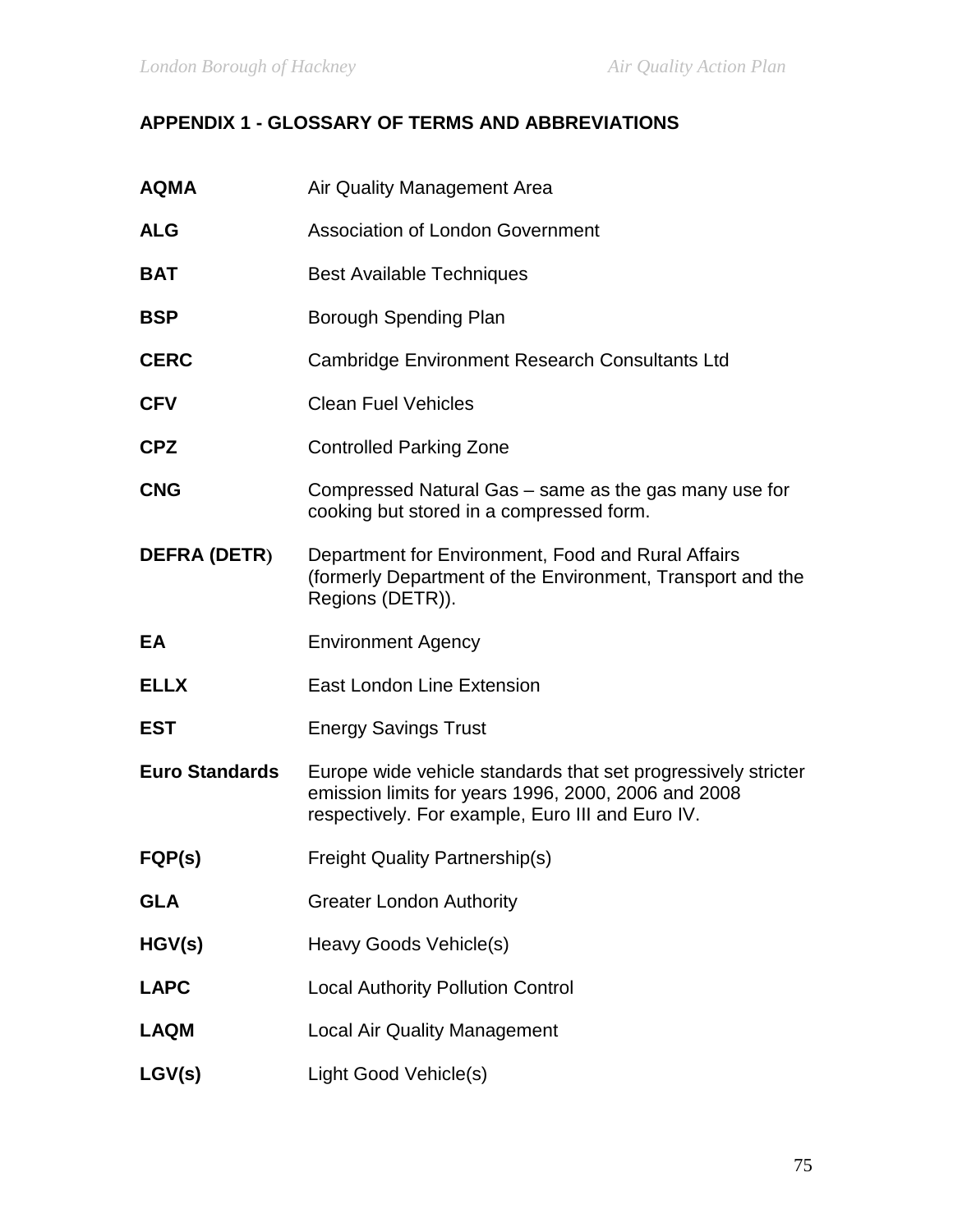| <b>LNG</b>                      | Liquefied Natural Gas – a mixture of propane and butane,<br>currently the most widely used cleaner fuel in the UK.                                                                                                                        |  |  |
|---------------------------------|-------------------------------------------------------------------------------------------------------------------------------------------------------------------------------------------------------------------------------------------|--|--|
| <b>LP</b>                       | Local Plan                                                                                                                                                                                                                                |  |  |
| <b>Modal Shift</b>              | Change of method of transport from one to another e.g.<br>moving from car use to other forms of transport such as<br>walking, cycling or public transport.                                                                                |  |  |
| <b>NAQS (AQS)</b><br><b>RPC</b> | National Air Quality Strategy (Air Quality Strategy)<br><b>Reduced Pollution Certificate</b>                                                                                                                                              |  |  |
| <b>SoS</b><br><b>SRA</b>        | Secretary of State (for the Environment)<br><b>Strategic Rail Authority</b>                                                                                                                                                               |  |  |
| t/yr (t/km/yr)                  | tonnes per year - the amount of pollutant emitted within<br>the period of one year (also on an area basis (km))                                                                                                                           |  |  |
| <b>TfL</b><br><b>TLRN</b>       | <b>Transport for London</b><br><b>Transport for London Road Network</b>                                                                                                                                                                   |  |  |
| $\mu$ g/m(mg/m)                 | microgram per cubic metre (milligrams per cubic metre) For<br>example, a nitrogen dioxide concentration of 1 µg/m<br>$(mg/m)$ means that one cubic metre of air contains one<br>millionth (one thousandth) of a gram of nitrogen dioxide. |  |  |
| <b>UDP</b>                      | <b>Unitary Development Plan</b>                                                                                                                                                                                                           |  |  |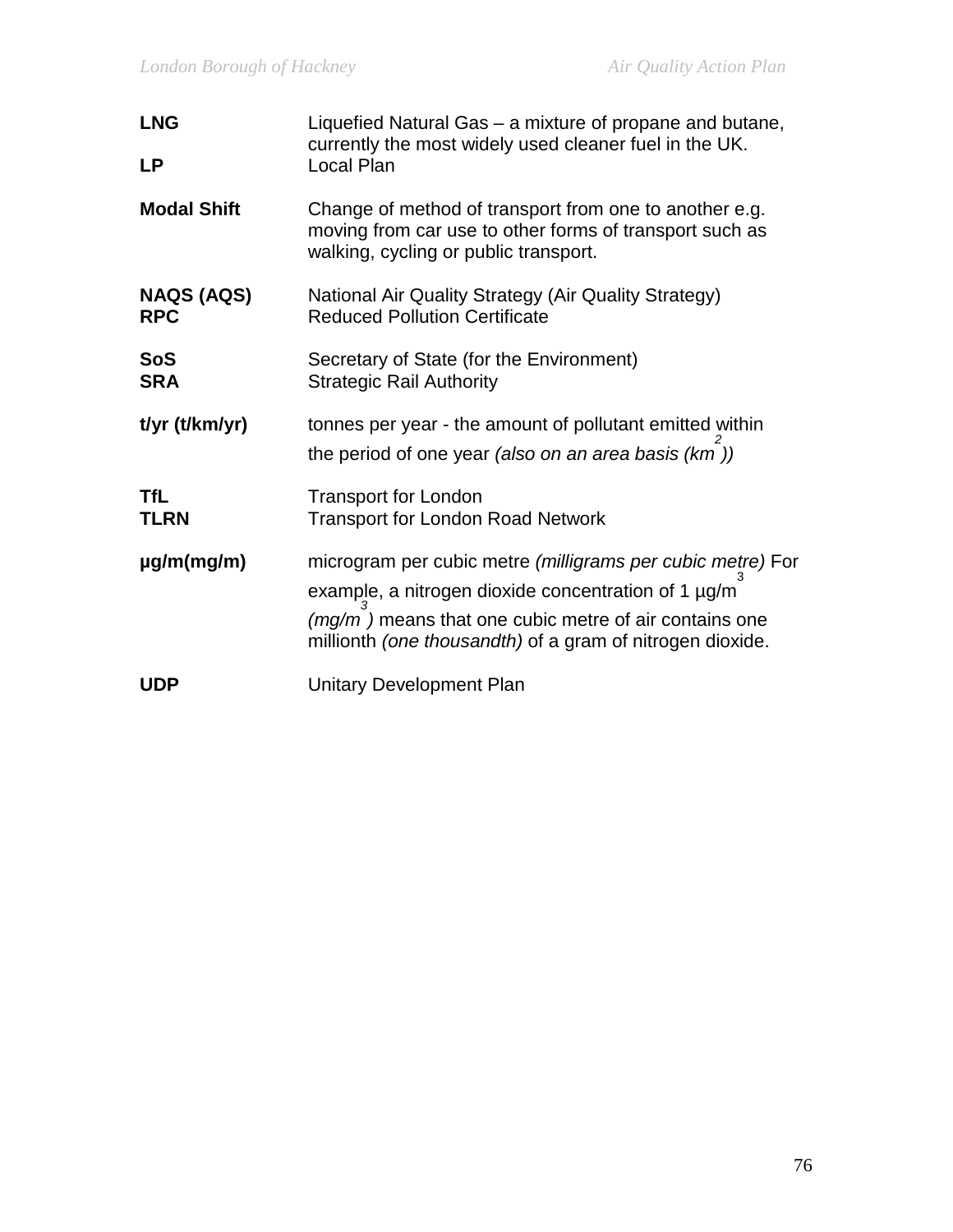### **APPENDIX 2 - REFERENCES**

Air Quality Action Plans: Interim Guidance for Local Authorities. National Society for Clean Air and Environmental Protection (NSCA)

Air Quality: Planning for Action. National Society for Clean Air and Environmental Protection (NSCA)

Air Quality Management Areas: Turning Reviews into Action. National Society for Clean Air and Environmental Protection (NSCA)

Association of London Government. ALS Technical Guidance Note – Air Quality Assessments for Planning Applications. (2001).

Association of London Government. ALG Transport and Environment Committee Annual Report 2001/2002.

Association of London Government. ALG Transport and Environment Executive Sub Committee: London-wide Roadside Vehicle Emissions: Item 8 Testing Programme (dated 24 July 2003).

Consultation for Local Air Quality Management: The How to Guide. National Society for Clean Air and Environmental Protection (NSCA)

DoE (1997) Department of the Environment. The United Kingdom National Air Quality Strategy. HMSO, March 1997. CM 3587.

DETR (1995) Air Pollution in the UK: 1995. Prepared by the National Environmental Technology Centre for the Department of the Environment, Transport and the Regions.

DETR (1999) Review of the United Kingdom National Air Quality Strategy. Department of the Environment, Transport and the Regions.

DETR (2000) Concentrations of a range of air pollutants in the UK. See

<http://www.aeat.co.uk/netcen/airqual/index.html>

DETR (2000a) Review and Assessment: Pollutant Specific Guidance. Part IV of the Environment Act 1995. Local Air Quality Management. LAQM.TG(00) May 2000.

London Borough of Hackney Consultation Draft Air Quality Action Plan – Prepared by Casella Stanger Feb 2004

DETR (2000) The Air Quality Strategy for England, Scotland, Wales and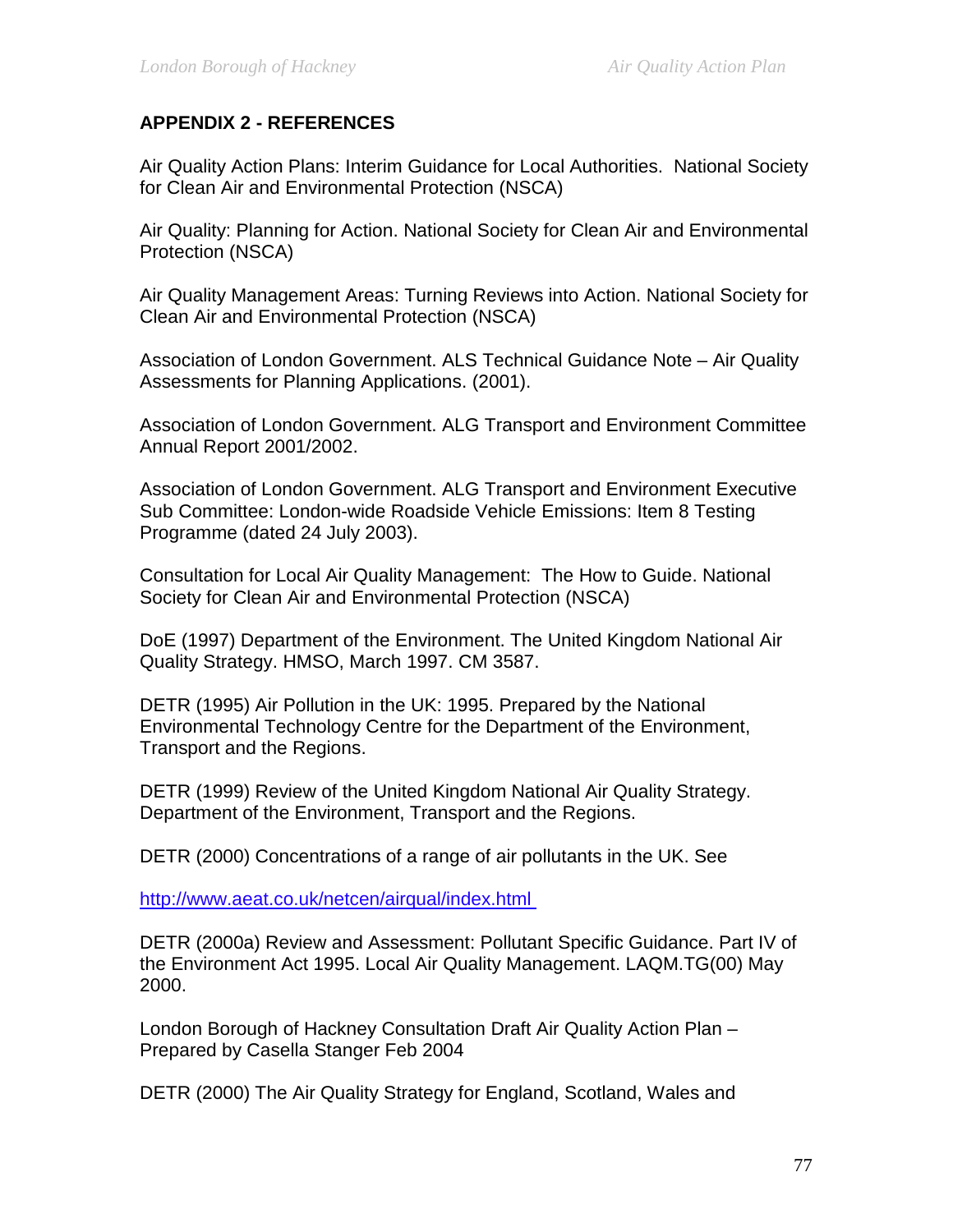Northern Ireland. Department of the Environment, Transport and the Regions. CM 4548, SE 2000/3, NIA 7.

Department for Transport. Good Practice Guide 335: A guide on how to set up and run Freight Quality Partnerships.

Department for Transport. Good Practice Case Study 410: Freight Quality Partnerships.

Environment Act, 1995. Part IV. The Stationery Office Good Practice Guide – Air Quality and Land Use Planning. Royal Town Planning Institute, London.

Local Air Quality Management – Guidance Notes. Air Quality and Land Use Planning. LAQM.G4(00) March 2000. Stationery Office, London.

Local Air Quality Management – Guidance Notes. Framework for Review and Assessment of Air Quality. LAQM (G1) 00. March 2000. Stationery Office, London.

Local Air Quality Management – Guidance Notes. Developing Local Air Quality Strategy Action Plans and Strategies – the Main Considerations. LAQM (G2) 00. March 2000. Stationery Office, London.

Local Air Quality Management – Guidance Notes. Air Quality and Transport. March 2000. Stationery Office, London.

The London Low Emission Zone Feasibility Study: A summary of the Phase 2 Report to the London Low Emission Zone Steering Group. July 2003.

Cleaning London's Air: The Mayor's Air Quality Strategy. Greater London Authority. September 2002.

London Borough of Hackney. The Future of Hackney: Hackney's Community Strategy Discussion Paper – Hackney Council and Hackney Strategic Partnership.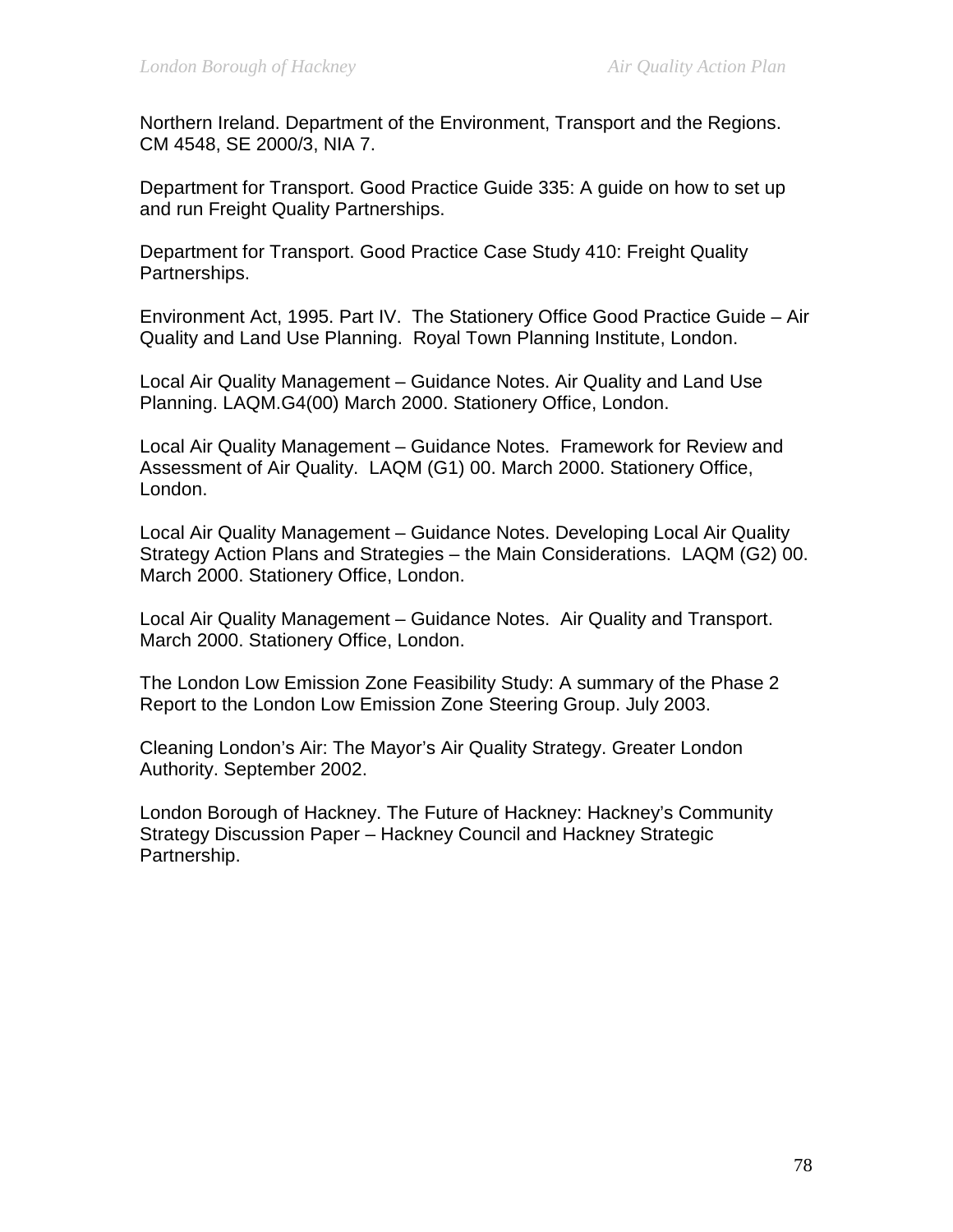# **APPENDIX 3- UK AIR QUALITY STANDARDS AND OBJECTIVES**

# **Summary of objectives of the National Air Quality Strategy**

| <b>Pollutant</b>                                                                                     | Objective                                                                             | <b>Measured as</b>                   | To be<br>achieved<br>by |
|------------------------------------------------------------------------------------------------------|---------------------------------------------------------------------------------------|--------------------------------------|-------------------------|
| <b>Benzene</b><br><b>All Authorities</b>                                                             | 16.25 $\mu$ g/m <sup>3</sup><br>Running Annual Mean                                   |                                      | 31<br>December<br>2003  |
| <b>Benzene</b><br>Authorities in England<br>and Wales only                                           | 5 $\mu$ g/m <sup>3</sup>                                                              | <b>Annual Mean</b>                   | 31<br>December<br>2010  |
| <b>Benzene</b><br>Authorities in Scotland<br>and Northern Ireland<br>only <sup>a</sup>               | 3.25 $\mu$ g/m <sup>3</sup>                                                           | Running Annual Mean                  | 31<br>December<br>2010  |
| 1,3-Butadiene                                                                                        | 2.25 $\mu$ g/m <sup>3</sup>                                                           | Running Annual Mean                  | 31<br>December<br>2003  |
| <b>Carbon monoxide</b><br>Authorities in England,<br>Wales and Northern<br>Ireland only <sup>a</sup> | 10.0 mg/m <sup>3</sup>                                                                | Maximum daily running<br>8 Hour Mean | 31<br>December<br>2003  |
| <b>Carbon monoxide</b><br>Authorities in Scotland<br>only                                            | 10.0 mg/m <sup>3</sup>                                                                | Running 8 Hour Mean <sup>b</sup>     | 31<br>December<br>2003  |
| Lead                                                                                                 | 0.5 $\mu$ g/m <sup>3</sup>                                                            | <b>Annual Mean</b>                   | 31<br>December<br>2004  |
|                                                                                                      | 0.25 $\mu$ g/m <sup>3</sup>                                                           | <b>Annual Mean</b>                   | 31<br>December<br>2008  |
| Nitrogen dioxide <sup>c</sup>                                                                        | 200 $\mu$ g/m <sup>3</sup><br>Not to be<br>exceeded more<br>than 18 times<br>per year | 1 Hour Mean                          | 31<br>December<br>2005  |
|                                                                                                      | 40 $\mu$ g/m <sup>3</sup>                                                             | <b>Annual Mean</b>                   | 31<br>December<br>2005  |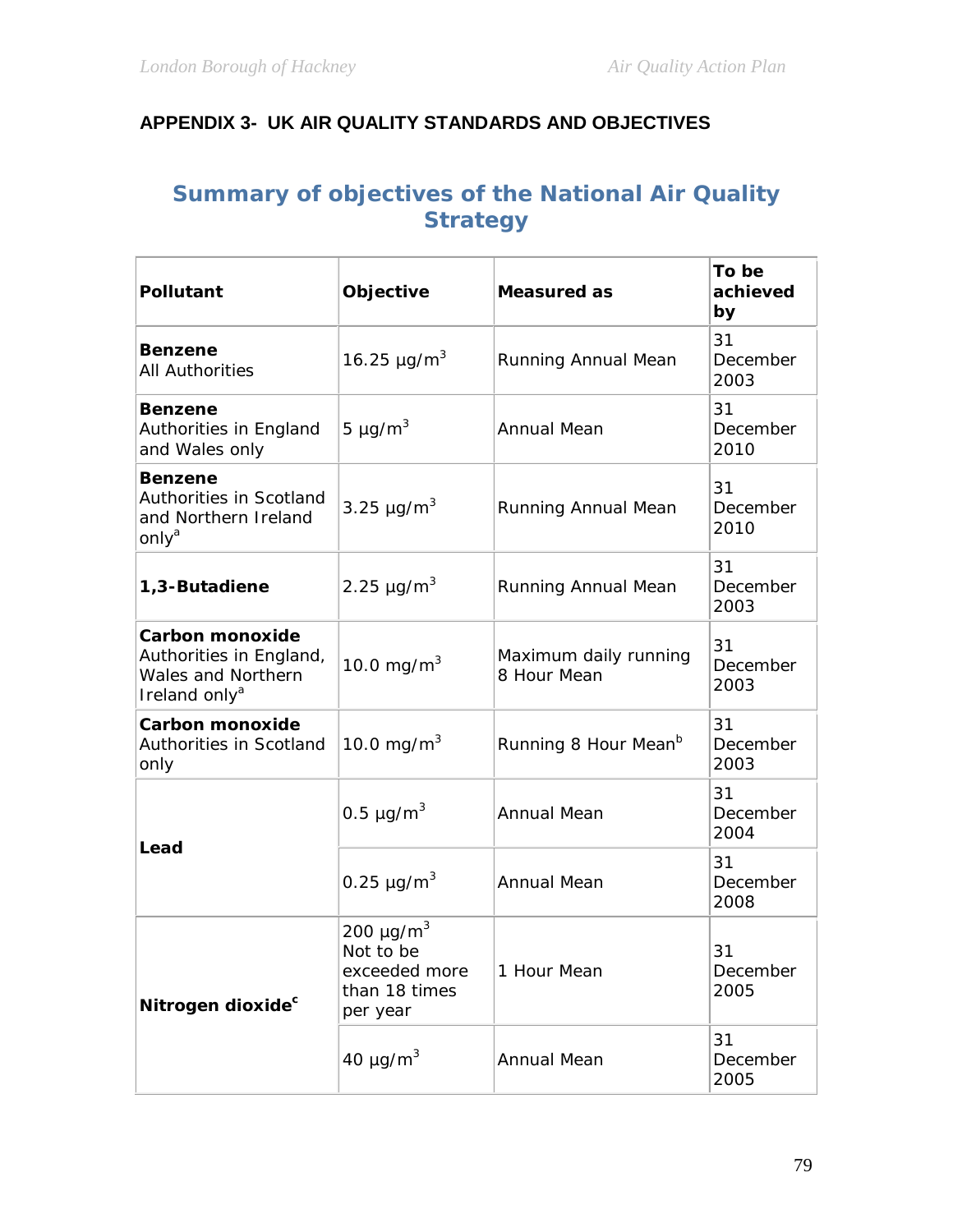| Nitrogen Oxides**                                                              | (V) 30 $\mu$ g/m <sup>3</sup>                                                         | <b>Annual Mean</b>                                                                                                | 31<br>December<br>2000 |
|--------------------------------------------------------------------------------|---------------------------------------------------------------------------------------|-------------------------------------------------------------------------------------------------------------------|------------------------|
| Ozone <sup>*</sup>                                                             | 100 $\mu$ g/m <sup>3</sup>                                                            | Running 8 hour Mean<br>Daily maximum of<br>running 8 hr mean not<br>to be exceeded more<br>than 10 times per year | 31<br>December<br>2005 |
| Particles (PM <sub>10</sub> )<br>(gravimetric) <sup>d</sup><br>All authorities | 50 $\mu$ g/m <sup>3</sup><br>Not to be<br>exceeded more<br>than 35 times<br>per year  | 24 Hour Mean                                                                                                      | 31<br>December<br>2004 |
|                                                                                | 40 $\mu$ g/m <sup>3</sup>                                                             | <b>Annual Mean</b>                                                                                                | 31<br>December<br>2004 |
| Particles (PM <sub>10</sub> )<br>Authorities in Scotland<br>only <sup>e</sup>  | 50 $\mu$ g/m <sup>3</sup><br>Not to be<br>exceeded more<br>than 7 times per<br>year   | 24 Hour Mean                                                                                                      | 31<br>December<br>2010 |
|                                                                                | 18 $\mu$ g/m <sup>3</sup>                                                             | <b>Annual Mean</b>                                                                                                | 31<br>December<br>2010 |
|                                                                                | 266 $\mu$ g/m <sup>3</sup><br>Not to be<br>exceeded more<br>than 35 times<br>per year | 15 Minute Mean                                                                                                    | 31<br>December<br>2005 |
|                                                                                | 350 $\mu$ g/m <sup>3</sup><br>Not to be<br>exceeded more<br>than 24 times<br>per year | 1 Hour Mean                                                                                                       | 31<br>December<br>2004 |
| <b>Sulphur dioxide</b>                                                         | 125 $\mu$ g/m <sup>3</sup><br>Not to be<br>exceeded more<br>than 3 times per<br>year  | 24 Hour Mean                                                                                                      | 31<br>December<br>2004 |
|                                                                                | (V) 20 $\mu$ g/m <sup>3</sup>                                                         | <b>Annual Mean</b>                                                                                                | 31<br>December<br>2000 |
|                                                                                | (V) 20 $\mu$ g/m <sup>3</sup>                                                         | Winter Mean (01<br>October - 31 March)                                                                            | 31<br>December<br>2000 |